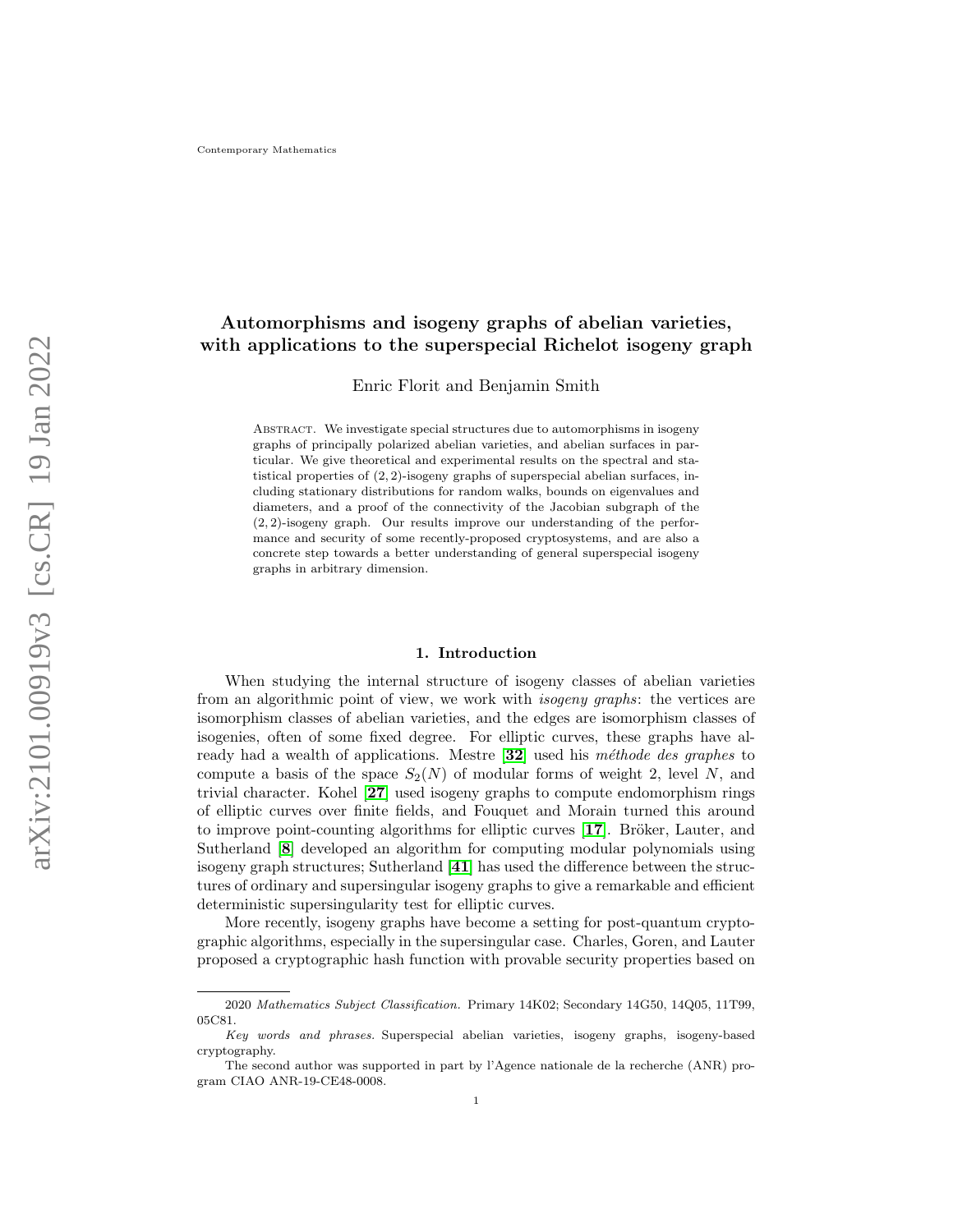combinatorial properties of the supersingular elliptic 2-isogeny graph [[12](#page-22-1)]. Rostovtsev and Stolbunov proposed a key exchange scheme based on ordinary isogeny graphs [[38,](#page-23-3) [40](#page-24-1)]; this was vastly accelerated by Castryck, Lange, Martindale, Panny, and Renes by transposing it to a subgraph of the supersingular isogeny graph, where it is known as CSIDH [[10](#page-22-2)]. Jao and De Feo's SIDH key exchange algorithm [[24,](#page-23-4) [14](#page-23-5)], the basis of SIKE [[2](#page-21-0)] (a third-round alternate candidate in the NIST post-quantum cryptography standardization process), is based on the difficulty of finding paths in the elliptic supersingular 2- and 3-isogeny graphs. These applications all depend, both in their constructions and in their security arguments, on a precise understanding of the combinatorial properties of supersingular isogeny graphs.

It is natural to try to extend these applications to the setting of isogeny graphs of higher-dimensional principally polarized abelian varieties (PPAVs). First steps in this direction have been made by Charles, Goren, and Lauter [[11](#page-22-3)], Takashima [[42](#page-24-2)], Flynn and Ti [[16](#page-23-6)], and Castryck, Decru, and Smith [[9](#page-22-4)]. Costello and Smith have proposed an attack on cryptosystems based on the difficulty of computing isogenies between higher-dimensional superspecial abelian varieties [[13](#page-22-5)].

But so far, the efficiency and security of these algorithms is conjectural—even speculative—because of a lack of information on combinatorial properties of supersingular isogeny graphs in higher dimension, such as their connectedness, their diameter, and their expansion constants. For example, the hash functions typically depend on the rapid convergence of random walks to the uniform distribution on the isogeny graph; but while this is well-known for the elliptic case, it is not yet well-understood even in  $g = 2$ . Indeed, even the connectedness of the superspecial graph for  $g = 2$  has only recently been proven by Jordan and Zaytman [[25](#page-23-7)].

Our ultimate aim is a deeper understanding of the combinatorial and spectral properties of the superspecial graph, such as its diameter and the limit distribution of random walks. In this article we give some theoretical results on general superspecial graphs, and experimental results focused on the Richelot isogeny graph: that is, the graph formed by  $(2, 2)$ -isogenies of 2-dimensional PPAVs. Richelot isogeny graphs are the most amenable to explicit computation (apart from elliptic graphs), and already exhibit a particularly rich structure.

After recalling basic results in §[2,](#page-2-0) we explore the impact of automorphisms of g-dimensional PPAVs on edge weights in the  $(\ell, \ldots, \ell)$ -isogeny graph for general g and  $\ell$  in §[3.](#page-3-0) Automorphisms are a complicating factor that can almost be ignored in elliptic isogeny graphs, since only two vertices (corresponding to j-invariants 0 and 1728) have automorphisms other than  $\pm 1$ . In higher dimensions, however, extra automorphisms are much more than an isolated corner-case: every general product PPAV  $A \times B$  has an involution  $[1]_A \times [-1]_B$  which may induce nontrivial weights in the isogeny graph, and entire families of simple PPAVs can come equipped with extra automorphisms, as we will see in §[5](#page-11-0) for dimension  $g = 2$ . The *ratio principle* proven in Lemma [3.2,](#page-4-0) which relates automorphism groups of  $(\ell, \ldots, \ell)$ -isogenous PPAVs with the weights of the directed edges between them in the isogeny graph, is an essential tool for our later investigations.

We consider the spectral and statistical properties of isogeny graphs, still in the most general setting, in §[4.](#page-5-0) Here we prove results which, combined with an understanding of the automorphism groups of vertices, allow us to state general theoretical bounds on eigenvalues, and compute stationary distributions for random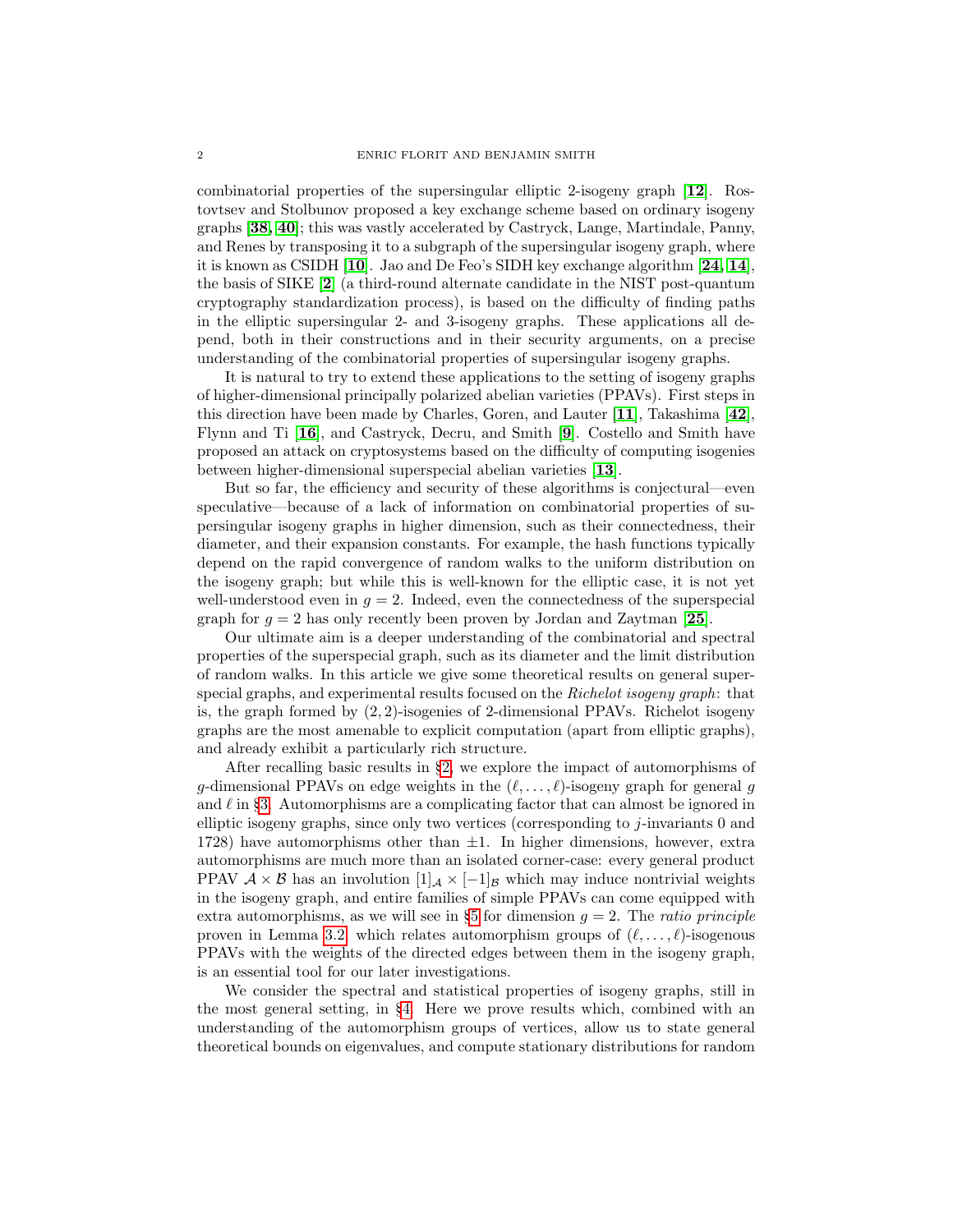walks in the superspecial isogeny graph—and also in interesting subgraphs of the superspecial graph, such as the Jacobian subgraph.

We then narrow our focus to the Richelot isogeny graph: that is, the case  $g = 2$  and  $\ell = 2$ . We recall Bolza's classification of automorphism groups of genus-2 Jacobians in §[5,](#page-11-0) and apply it in the context of Richelot isogeny graphs (extending the results of Katsura and Takashima [[26](#page-23-8)]). In §[6](#page-15-0) we specialize our general results to  $g = 2$  and  $\ell = 2$ , and give experimental data for diameters and second eigenvalues of superspecial Richelot isogeny graphs (and Jacobian subgraphs) for  $17 \le p \le 601$ . This allows us to prove that the Jacobian subgraph of the Richelot isogeny graph is connected and aperiodic, and to bound its diameter relative to the diameter of the entire superspecial graph in §[7.](#page-18-0)

Our results have consequences for the security and efficiency arguments of the cryptographic algorithms described in  $[42]$  $[42]$  $[42]$ ,  $[16]$  $[16]$  $[16]$ ,  $[9]$  $[9]$  $[9]$ , and  $[13]$  $[13]$  $[13]$ . For example, we can estimate the frequency with which elliptic products are encountered during random walks in the superspecial graph, which is essential for understanding the true efficiency of the attack in [[13](#page-22-5)]; and we can understand the stationary distribution for random walks restricted to the Jacobian subgraph (which were used in [[9](#page-22-4)]). These cryptographic implications are further discussed in §[6.](#page-15-0) Our results also offer a concrete step towards a better understanding of the situation for general superspecial isogeny graphs—that is, in arbitrary dimension g, and with  $(\ell, \ldots, \ell)$ -isogenies for arbitrary primes  $\ell$ .

## 2. Isogeny graphs

<span id="page-2-0"></span>DEFINITION 2.1. Let  $\mathcal{A}/\mathbb{k}$  be a principally polarized abelian variety (PPAV) and  $\ell$  a prime, not equal to the characteristic of k. A subgroup of  $\mathcal{A}[\ell]$  is **Lagrangian** if it is maximally isotropic with respect to the  $\ell$ -Weil pairing. An  $(\ell, \ldots, \ell)$ -isogeny is an isogeny  $A \to A'$  of PPAVs whose kernel is a Lagrangian subgroup of  $A[\ell]$ .

If A is a g-dimensional PPAV, then every Lagrangian subgroup of  $A[\ell]$  is necessarily isomorphic to  $(\mathbb{Z}/\ell\mathbb{Z})^g$ , though the converse does not hold. Since its kernel is Lagrangian, an  $(\ell, \ldots, \ell)$ -isogeny  $\phi : A \to A'$  respects the principal polarizations: if  $\lambda$  and  $\lambda'$  are the principal polarizations on A and A', respectively, then the pullback  $\phi^*(\lambda')$  is equal to  $\ell \lambda$ .

Given another g-dimensional PPAV  $A'$ , we say two Lagrangian subgroups  $K$  of  $\mathcal{A}[\ell]$  and  $K'$  of  $\mathcal{A}'[\ell]$  yield **isomorphic isogenies**  $\phi$  and  $\phi'$ , if there are isomorphisms  $\alpha: \mathcal{A} \to \mathcal{A}'$  and  $\beta: \mathcal{A}/K \to \mathcal{A}/K'$  respecting the principal polarizations, such that the following diagram commutes:



In this case, the dual isogenies  $\phi^{\dagger}$  and  $\phi'^{\dagger}$  are also isomorphic.

DEFINITION 2.2. Fix a positive integer g and a prime p. The  $(\ell, \ldots, \ell)$ -isogeny **graph**, denoted  $\Gamma_a(\ell; p)$ , is the directed weighted multigraph defined as follows.

• The vertices are isomorphism classes of PPAVs defined over  $\bar{\mathbb{F}}_p$ . If A is a PPAV, then  $[\mathcal{A}]$  denotes the corresponding vertex.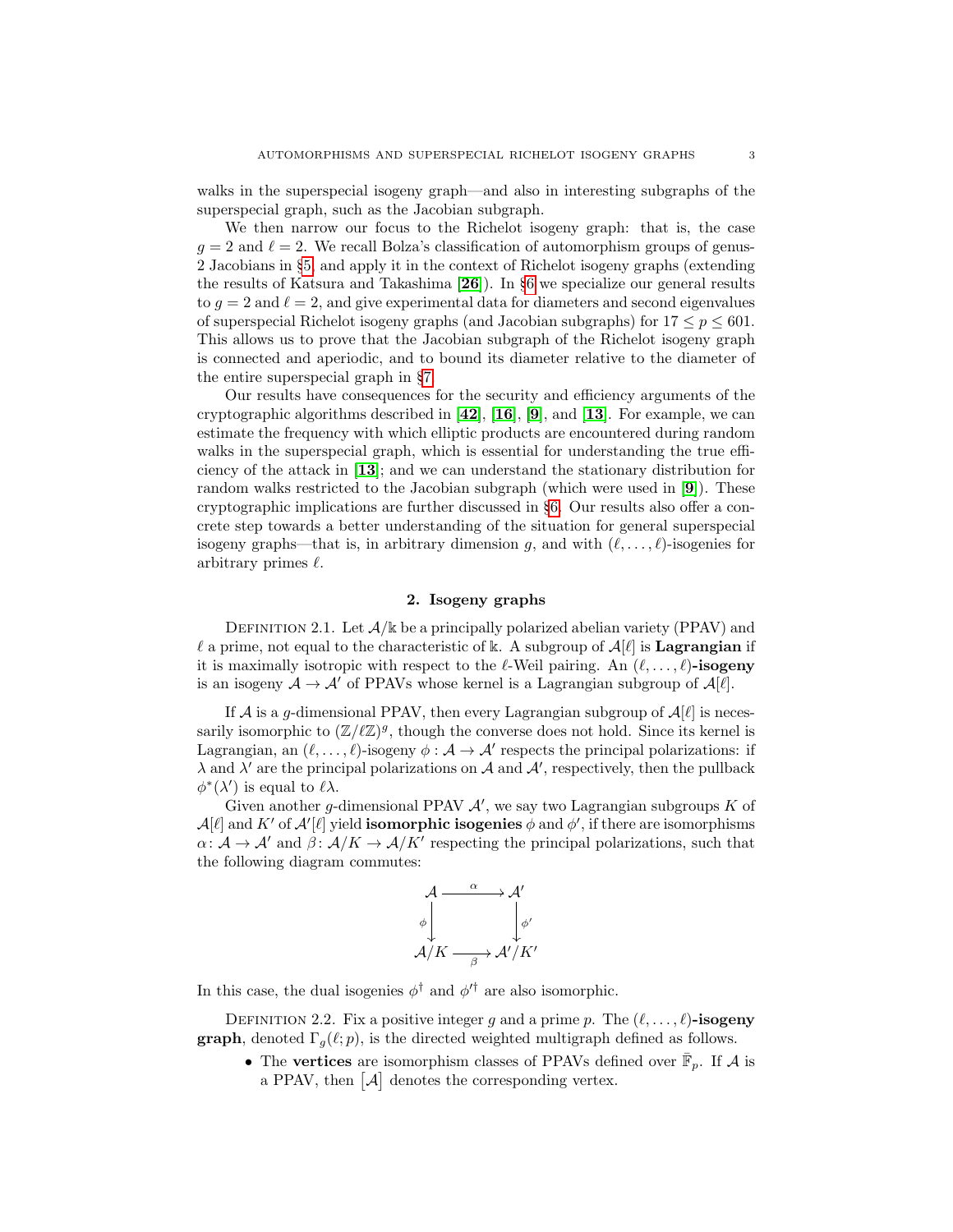• The edges are isomorphism classes of  $(\ell, \ldots, \ell)$ -isogenies, weighted by the number of distinct kernels yielding isogenies in the class. The weight of an edge  $[\phi]$  is denoted by  $w([\phi]).$ 

If  $[\phi] : [\mathcal{A}] \to [\mathcal{A}']$  is an edge, then  $w([\phi]) = n$  if and only if there are n Lagrangian subgroups  $K \subset \mathcal{A}[\ell]$  such that  $\mathcal{A}' \cong \mathcal{A}/K$  (this definition is independent of the choice of representative isogeny  $\phi$ ). Equivalently, if there is an  $(\ell, \ldots, \ell)$ isogeny  $\phi: \mathcal{A} \to \mathcal{A}'$ , then  $w([\phi])$  is equal to the size of the orbit of ker  $\phi$  under the action of Aut $(\mathcal{A})$  on the set of Lagrangian subgroups of  $\mathcal{A}[\ell].$ 

The isogeny graph breaks up into components; there are at least as many connected components as there are isogeny classes over k. We are particularly interested in the superspecial isogeny class.

DEFINITION 2.3. A PPAV  $\mathcal{A}/\overline{\mathbb{F}}_p$  of dimension g is **superspecial** if its Hasse-Witt matrix vanishes identically. Equivalently,  $A$  is superspecial if it is isomorphic as an unpolarized abelian variety to a product of supersingular elliptic curves.

For general facts and background on superspecial and supersingular abelian varieties, we refer to Li and Oort [[29](#page-23-9)], and Brock's thesis [[6](#page-22-6)] (especially for  $g \leq 3$ ).

DEFINITION 2.4. The  $(\ell, \ldots, \ell)$ -isogeny graph of g-dimensional superspecial PPAVs over  $\overline{\mathbb{F}}_p$  is denoted by  $\Gamma_g^{SS}(\ell;p)$ . We often refer to  $\Gamma_g^{SS}(\ell;p)$  as the superspecial graph, with  $g, \ell$ , and p implicit.

The graph  $\Gamma_g^{SS}(\ell;p)$  is regular (every vertex has the same weighted out-degree), and Jordan and Zaytman recently proved that  $\Gamma_g^{SS}(\ell;p)$  is connected (see [[25](#page-23-7)]; though this result was already implicit, in a different language, in [[34](#page-23-10), Lemma 7.9]). If an elliptic curve is supersingular, then it is isomorphic to a curve defined over  $\mathbb{F}_{p^2}$ . Similarly, if  $\mathcal{A}/\overline{\mathbb{F}}_p$  is superspecial, then  $\mathcal A$  is isomorphic to a PPAV defined over  $\mathbb{F}_{p^2}$ , so in our experiments involving superspecial graphs, we work over  $\mathbb{F}_{p^2}$  for various p.

## 3. Isogenies and automorphisms

<span id="page-3-0"></span>Isogeny graphs are weighted directed graphs, and before going any further, we should pause to understand the weights. The weights of the edges are closely related to the automorphism groups of the vertices that they connect, as we shall see.

Let A be a PPAV, let K be a Lagrangian subgroup of  $\mathcal{A}[\ell]$  for some  $\ell$ , and let  $\alpha$  be an automorphism of A. We write  $K_{\alpha}$  for  $\alpha(K)$ .

If  $K_{\alpha} = K$ , then  $\alpha$  induces an automorphism of  $A/K$ . Going further, if S is the stabiliser of K in Aut(A), then S induces an isomorphic subgroup S' of Aut( $A/K$ ).

Now suppose that  $K_{\alpha} \neq K$ . If  $\phi : A \to A/K$  and  $\phi_{\alpha} : A \to A/K_{\alpha}$  are the quotient isogenies, then  $\alpha$  induces an isomorphism  $\alpha_* : A/K \to A/K_\alpha$  such that  $\alpha_* \circ \phi = \phi' \circ \alpha$ . (Note that  $\phi$  and  $\phi_\alpha$  are only defined up to isomorphism, but if we fix a choice of  $\phi$  and  $\phi_{\alpha}$ , then  $\alpha_*$  is unique.) Let  $\phi_{\alpha} = \alpha_*^{-1} \circ \phi'$ . The isogenies  $\phi$ and  $\phi_{\alpha}$  have identical domains and codomains, but distinct kernels; thus, they both represent the same edge in the isogeny graph, and  $w([\phi]) > 1$ . Going further, if  $O_K$ is the orbit of K under Aut(A), then there are  $\#O_K$  distinct kernels of isogenies representing  $[\phi]$ : that is,  $w([\phi]) = \#O_K$ .

Looking at the dual isogenies, we see that  $\alpha^{-1} \circ (\phi_\alpha)^\dagger \circ \phi = [\ell]_{\mathcal{A}}$ , so  $\phi^\dagger$  and  $\phi_{\alpha}^{\dagger}$  have the same kernel. Hence, while automorphisms of A may lead to increased weight on the edge  $[\phi]$ , they have no effect on the weight of the dual edge  $[\phi^{\dagger}]$ .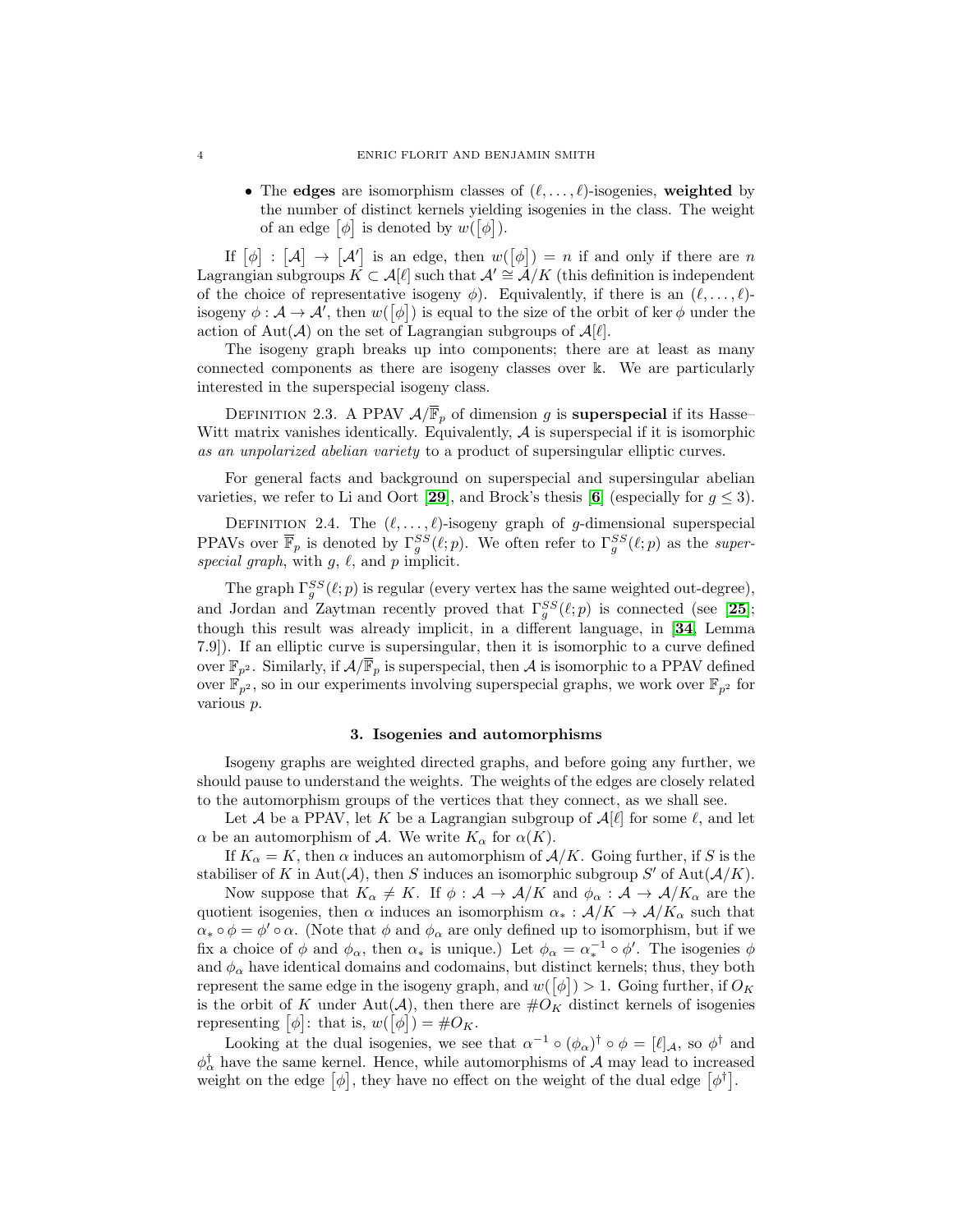Every PPAV has a nontrivial involution  $[-1]$ , but  $[-1]$  fixes every kernel and commutes with every isogeny. It therefore has no impact on edges or weights in the isogeny graph, so can simplify our analysis by quotienting it away. Indeed, since  $\langle[-1]\rangle$  is contained in the centre of Aut $(\mathcal{A})$ , the quotient Aut $(\mathcal{A})/\langle[-1]\rangle$  acts on the set of Lagrangian subgroups of  $\mathcal{A}[\ell]$ . This is crucial in what follows.

DEFINITION 3.[1](#page-4-1). If  $\mathcal A$  is a PPAV, then its reduced automorphism group<sup>1</sup> is

$$
RA(\mathcal{A}) := Aut(\mathcal{A})/\langle [-1] \rangle.
$$

<span id="page-4-0"></span>LEMMA 3.2. Let  $\phi : A \to A'$  be an  $(\ell, \ldots, \ell)$ -isogeny, and let S be the stabiliser of ker $(\phi)$  in RA( $\mathcal{A}$ ).

- (1) The isogeny  $\phi$  induces a subgroup S' of  $\text{RA}(A')$  isomorphic to S, and S' is the stabiliser of ker  $\phi^{\dagger}$  in  $RA(\mathcal{A}')$ .
- (2) If  $s := \#S$  (so  $s = \#S'$ ), then in the  $(\ell, \ldots, \ell)$ -isogeny graph we have

<span id="page-4-2"></span>
$$
w([\phi]) = #RA(\mathcal{A})/s
$$
 and  $w([\phi^{\dagger}]) = #RA(\mathcal{A}')/s$ .

In particular,

(3.1) 
$$
\#RA(\mathcal{A}) \cdot w([\phi^{\dagger}]) = \#RA(\mathcal{A}') \cdot w([\phi]).
$$

PROOF. Let  $K := \ker(\phi)$  be the kernel of  $\phi$ . As discussed above, each  $\alpha$  in Aut(A) induces an isomorphism  $\alpha_* \colon \mathcal{A}' \to \mathcal{A}/\alpha(K)$ , and if  $\alpha$  stabilises K, then  $\alpha_*$ is an automorphism of A'. As  $\alpha$  stabilises  $\mathcal{A}[\ell]$ , this gives an inclusion of S into the stabiliser of ker $\phi^{\dagger}$ . The reverse inclusion comes from the symmetric argument on the dual. The second statement follows from the orbit-stabiliser theorem. Note we only need to consider the action by reduced automorphisms, as  $[-1]$  acts trivially on all subgroups of  $\mathcal{A}$ .

To understand the isogeny graph, then, we need to understand the reduced automorphism groups of its vertices. A generic PPAV A has  $Aut(\mathcal{A}) = \langle [-1] \rangle$ , so  $RA(\mathcal{A}) = 1$ . The simplest examples of nontrivial reduced automorphism groups are the elliptic curves with j-invariants 0 and 1728. Moving into higher dimensions, nontrivial reduced automorphism groups are much more common: for example, if  $\mathcal{A} = \mathcal{E} \times \mathcal{E}'$  is a product of elliptic curves, then  $[1]_{\mathcal{E}} \times [-1]_{\mathcal{E}'}$  is a nontrivial involution in RA $(\mathcal{E} \times \mathcal{E}')$ . We will see many more examples of nontrivial reduced automorphism groups below.

EXAMPLE 3.3. Consider the graph  $\Gamma_2^{SS}(2,11)$ , shown in Figure [1.](#page-5-1) It has five vertices:

- $[\mathcal{A}_1] = [\mathcal{J}(\mathcal{C}_1)],$  for  $\mathcal{C}_1 : y^2 = x^6 1$ , with  $RA(\mathcal{A}_1) = D_{2 \times 6}$ .
- $[A_2] = [\mathcal{J}(\mathcal{C}_2)],$  for  $\mathcal{C}_2 : y^2 = (x^3 1)(x^3 3)$ , with  $RA(\mathcal{A}_2) = S_3$ .
- $[\mathcal{E}_{1728}^2]$ , where  $\mathcal{E}_{1728}$ :  $y^2 = x^3 x$ , and  $\#\text{RA}(\mathcal{E}_{1728}^2) = 16$ .
- $[\mathcal{E}_0^2]$ , where  $\mathcal{E}_0: y^2 = x^3 1$ , and  $\#\text{RA}(\mathcal{E}_0^2) = 36$ .
- $[\Pi] = [\mathcal{E}_0 \times \mathcal{E}_{1728}]$ , with  $\#\text{RA}(\Pi) = 12$ .

<span id="page-4-1"></span> ${}^{1}$ Reduced automorphism groups are usually defined for hyperelliptic curves, not abelian varieties, but if  $A = \mathcal{J}(\mathcal{C})$  is the Jacobian of a hyperelliptic curve and  $\iota$  is the hyperelliptic involution, then RA( $\mathcal{J}(\mathcal{C})$ ) is canonically isomorphic to RA( $\mathcal{C}$ ) = Aut( $\mathcal{C}/\langle \iota \rangle$ ; so our definition is consistent for hyperelliptic Jacobians.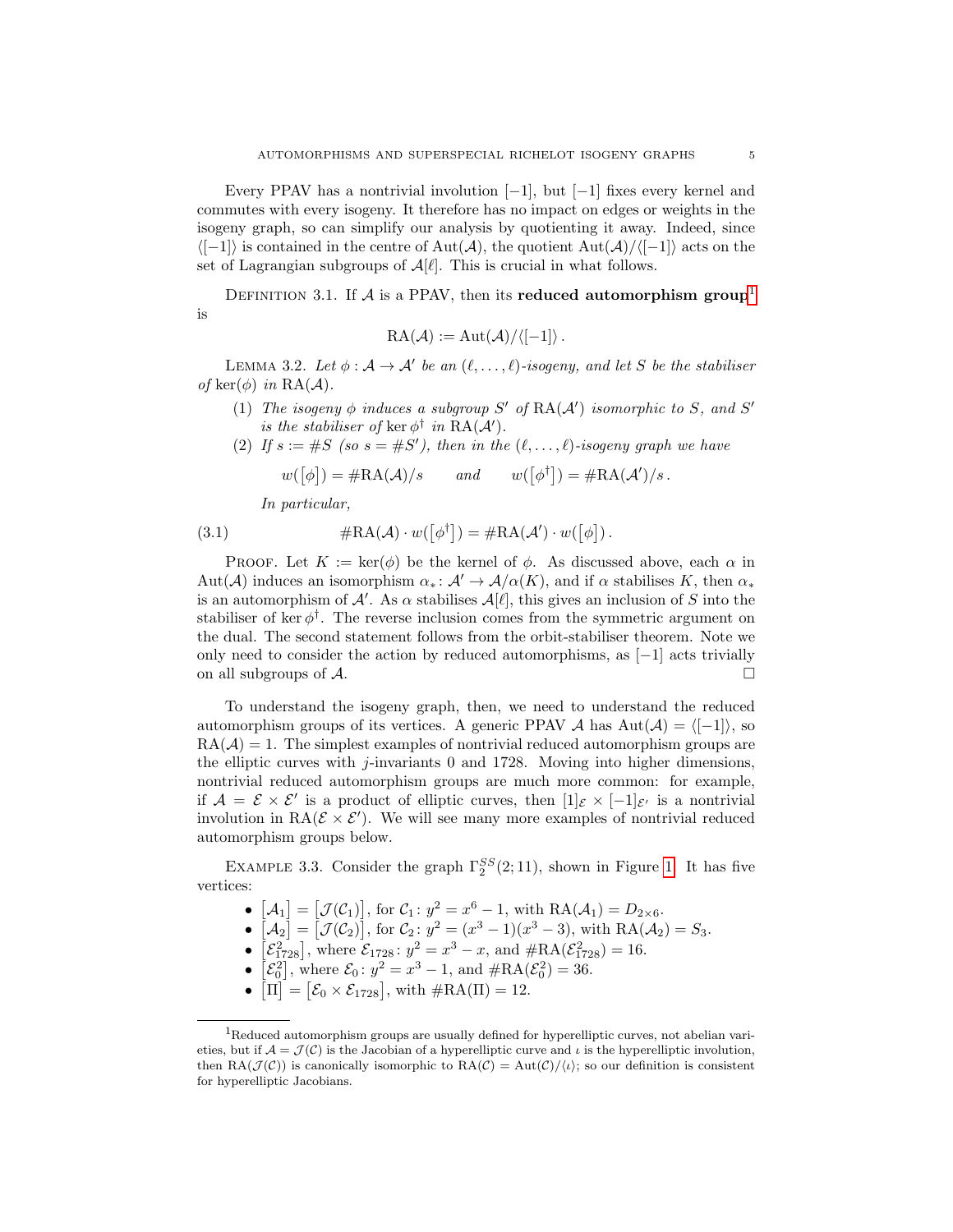<span id="page-5-1"></span>The weights indicated in the figure indeed satisfy Equation [\(3.1\)](#page-4-2). For instance, there is a unique (2, 2)-isogeny  $\phi$ :  $\mathcal{E}^2_{1728} \rightarrow \mathcal{E}^2_0$  (up to isomorphism), and



FIGURE 1. The graph  $\Gamma_2^{SS}(2;11)$ , with isogeny weights.

### 4. Random walks

<span id="page-5-0"></span>Let  $G = (V, E, w)$  be a directed weighted multigraph with finite vertex set V. The weight of an edge e is denoted by  $w(e) > 0$ . Given subsets  $S, T \subset V$ , we denote the multiset of edges from S to T by  $E(S,T)$ , omitting the curly braces when S or T is a singleton  $\{u\}$ . For each pair of vertices  $u, v \in V$  we write  $w_{uv} = \sum_{e \in E(u,v)} w(e)$ , and for each vertex  $u \in V$  we have deg  $u = \sum_{e \in E(u,V)} w(e)$ . The set of neighbors of a vertex  $u \in V$  (that is, the set of vertices v such that  $E(u, v) \neq \emptyset$ ) is denoted  $N(u)$ .

We define a **random walk** on G with starting vertex  $v_0 \in V$  in the usual way: for each natural  $t \geq 0$  and pair of vertices  $u, v \in V$ , we have

$$
P(v_{t+1} = v \mid v_t = u) = \frac{w_{uv}}{\deg u}
$$

,

with the remark that this probability is zero whenever  $E(u, v) = \emptyset$ . The random walk transition matrix is the matrix M given by  $M_{v,u} = \frac{w_{uv}}{\deg u}$ .

If G is a strongly connected aperiodic graph, then the Perron–Frobenius Theorem tells us there is a unique positive vector  $\varphi = (\varphi(u))_{u \in V}$  with  $||\varphi||_1 = 1$  such that  $M\varphi = \varphi$  (see [[28](#page-23-11), Proposition 1.14 and Theorem 4.9]). This vector  $\varphi$  is called the **stationary distribution** of G. Moreover, for any starting distribution  $\psi$  on the vertices of G, we have  $\lim_{n\to\infty} M^n \psi = \varphi^2$  $\lim_{n\to\infty} M^n \psi = \varphi^2$ .

When G is an *undirected* graph, the stationary distribution is the vector  $\varphi$ where

$$
\varphi(u) = \frac{\deg u}{2|E|} \quad \text{for} \quad u \in V \, ;
$$

we see immediately that this is indeed the stationary distribution, because

$$
\varphi(u) = \frac{\deg u}{2|E|} = \sum_{v \in N(u)} \frac{1}{\deg v} \frac{\deg v}{2|E|}.
$$

<span id="page-5-2"></span><sup>&</sup>lt;sup>2</sup>If we drop the connectivity hypothesis, then  $\varphi$  is neither positive nor unique. Meanwhile, a periodic graph will still have a stationary distribution, but convergence to it is not granted.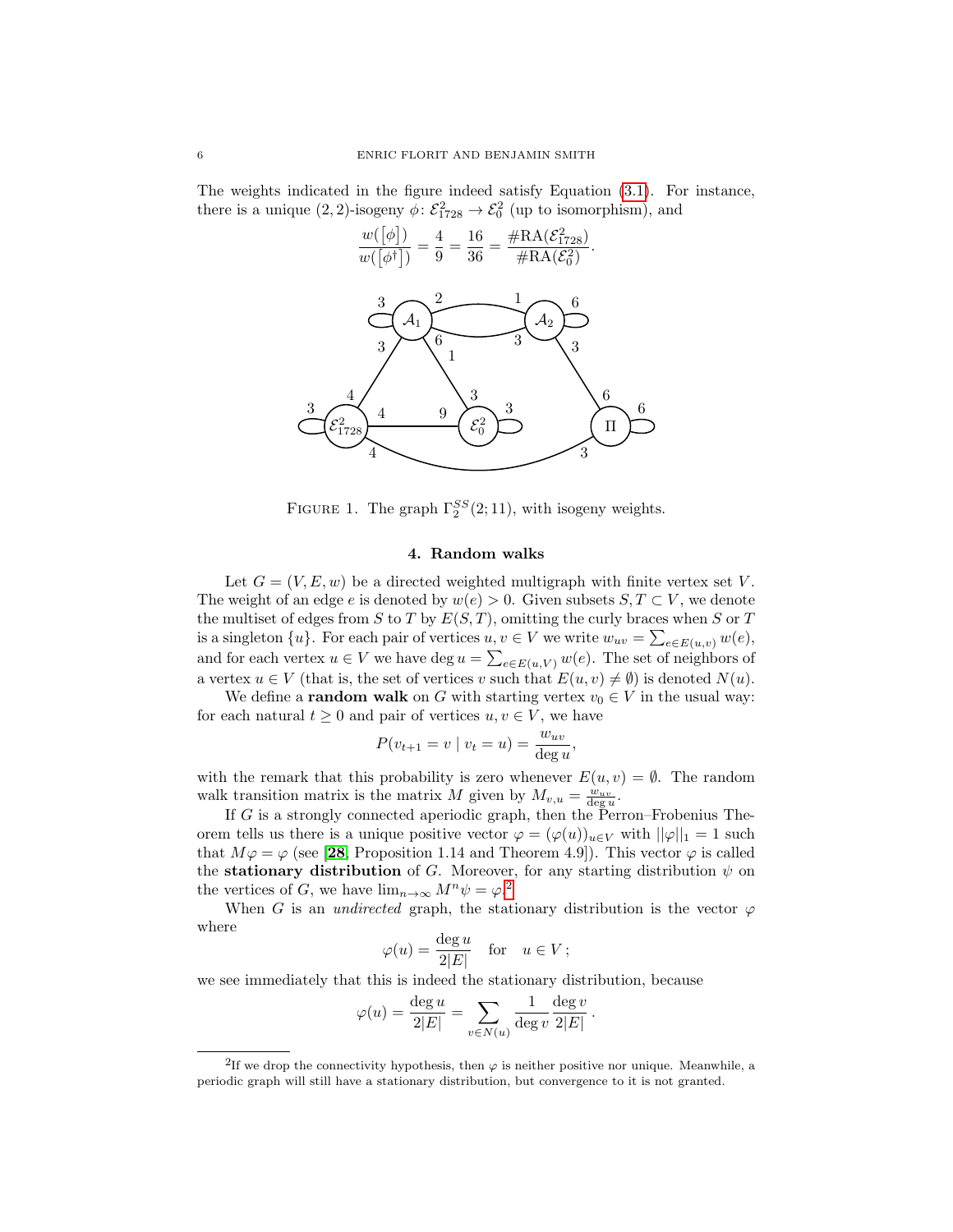However, when  $G$  is a *directed* graph, there is no closed-form formula for the stationary distribution of the random walk. Even the principal ratio  $\frac{\max_{u \in V} \varphi(u)}{\min_{u \in V} \varphi(u)}$  of the distribution can be difficult to bound, and it can be exponentially large even when degree bounds such as  $\delta \leq \deg u \leq \Delta$ , for all  $u \in V$ , are known [[1](#page-21-1)].

4.1. Directed graphs and linear imbalance. The following definition tries to restrict the amount of allowed "directedness" in a graph, so that we are able to find closed-form stationary distributions for isogeny graphs. It applies directly to the graph  $\Gamma_2^{SS}(2;11)$  displayed in Figure [1.](#page-5-1)

DEFINITION 4.1. Let  $G = (V, E, w)$  be a directed weighted graph. We say G has **linear imbalance** if there exists a vertex partition  $V = A_1 \sqcup \cdots \sqcup A_n$  and a bijection

$$
E(u, v) \stackrel{(\cdot)^{\dagger}}{\to} E(v, u)
$$

for each pair of adjacent vertices  $u, v \in V$ , such that

- (1) If  $u, v \in A_i$ , then for each  $e \in E(u, v)$ ,  $w(e) = w(e^{\dagger}).$
- (2) For each  $i \neq j$  there exists a rational number  $m_{ij}$ , such that if  $u \in A_i$ ,  $v \in A_j$ , and  $e \in E(u, v)$ , then  $w(e) = m_{ij} \cdot w(e^{\dagger}).$

In particular  $m_{ji} = m_{ij}^{-1}$ , and we can set  $m_{ii} = 1$ .

We can see  $G$  as an undirected graph if we forget the weights, due to the existence of the bijections  $E(u, v) \stackrel{(\cdot)^{\dagger}}{\rightarrow} E(v, u)$ . However, the presence of weights changes the definition of the random walk on G, and in particular the stationary distribution will be different. We now want to compute this distribution.

<span id="page-6-1"></span>PROPOSITION 4.2. Let  $G = (V, E)$  be a linear imbalance graph with partition  $V = A_1 \sqcup \cdots \sqcup A_n$ . Assume all vertices of each given class  $A_i$  have the same degree  $d_i$ , i.e.,  $deg(u) = d_i$  for all  $u \in A_i$ .

<span id="page-6-0"></span>Suppose there exists a non-zero solution  $(\alpha_1, \ldots, \alpha_n)$  to the system of equations

(4.1) 
$$
\frac{m_{ji}}{d_j}\alpha_j = \frac{1}{d_i}\alpha_i \quad \text{for every } i, j \text{ such that } E(A_i, A_j) \neq \emptyset.
$$

Define the vectors  $\tilde{\varphi} = (\tilde{\varphi}(u))_{u \in V}$  by  $\tilde{\varphi}(u) = \alpha_i$  if  $u \in A_i$ , and  $\varphi = \tilde{\varphi}/||\tilde{\varphi}||_1$ .

The vector  $\varphi$  is a stationary distribution for the random walk on G. Moreover, the random walk on G is a reversible Markov chain.

PROOF. We need to check that

$$
\tilde{\varphi}(u) = \sum_{v \in N(u), \ e \in E(u,v)} \frac{w(e^{\dagger})}{\deg v} \tilde{\varphi}(v).
$$

Say  $u \in A_i$ , and label its neighbors  $v_1, \ldots, v_{t_u}$  (inside the classes  $A_{j_1}, \ldots, A_{j_{t_u}}$ ). Then the previous equation becomes

$$
\tilde{\varphi}(u) = \sum_{v \in N(u), \ e \in E(u,v)} \frac{w(e^{\dagger})}{\deg v} \tilde{\varphi}(v) = \sum_{k=1}^{t_u} \frac{m_{j_k i} w_{uv_k}}{d_{j_k}} \tilde{\varphi}(v_k).
$$

Substituting the values of  $\tilde{\varphi}(u)$  and  $\tilde{\varphi}(v_k)$ , we get the equation

$$
\alpha_i = \sum_{k=1}^{t_u} \frac{m_{j_k i} w_{uv_k}}{d_{j_k}} \alpha_{j_k}.
$$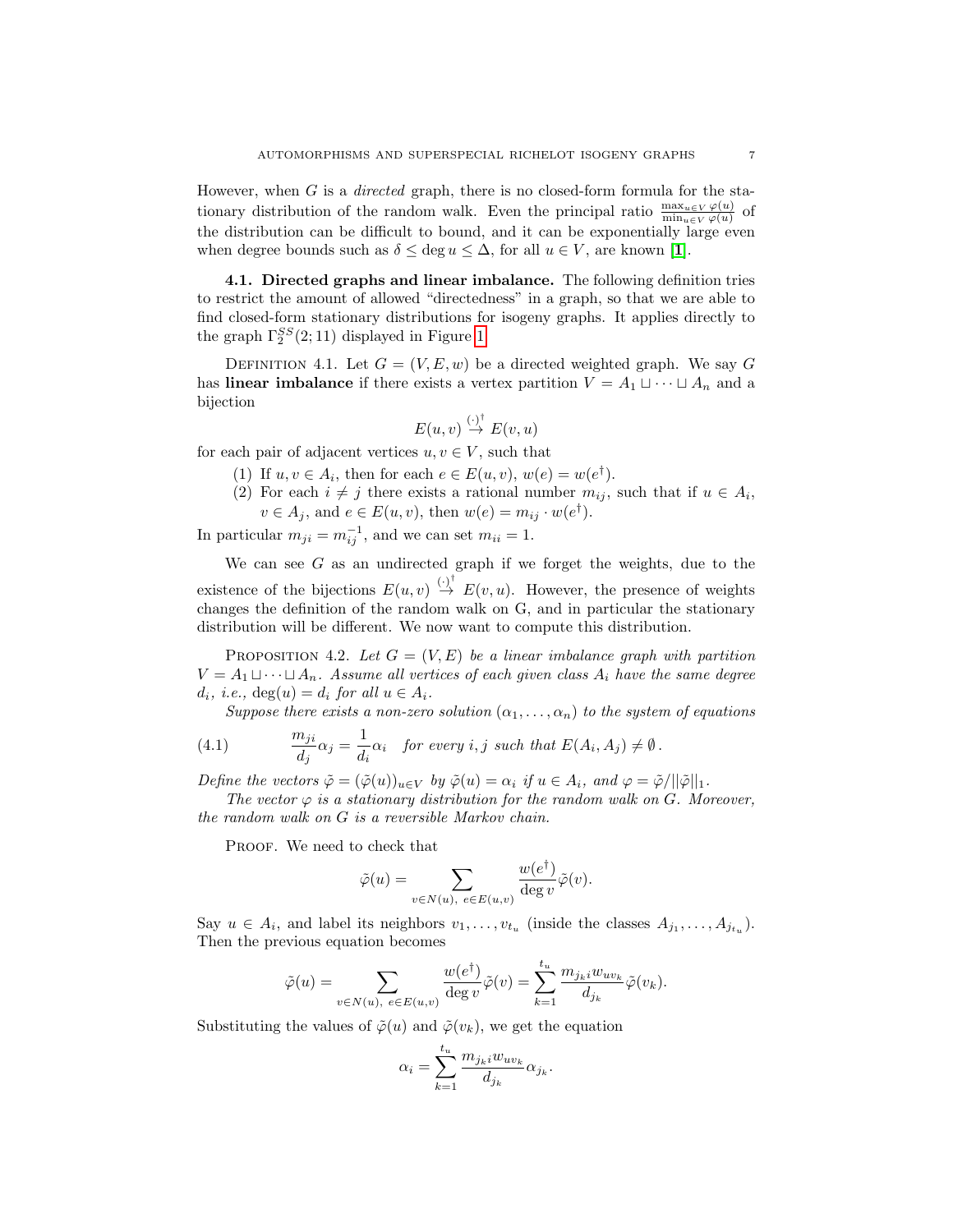Using Equations [\(4.1\)](#page-6-0), we get

$$
\alpha_i = \sum_{k=1}^{t_u} \frac{w_{uv_k}}{d_i} \alpha_i = \left(\sum_{k=1}^{t_u} w_{uv_k}\right) \frac{1}{d_i} \alpha_i,
$$

which is trivially true.

We say a Markov chain is reversible if, for all states  $u, v$ , we have

$$
\varphi(u)P(u,v) = \varphi(v)P(v,u)
$$

where  $P(u, v)$  is the probability of walking from u to v. In our case, this equation becomes

$$
\alpha_i \frac{w_{uv}}{d_i} = \alpha_j \frac{w_{vu}}{d_j}
$$

whenever  $u \in A_i, v \in A_j$ , which is always satisfied (after dividing both sides by  $w_{vu}$ ). This proves the reversibility of the chain.

Proposition [4.2](#page-6-1) imposes a total of  $\binom{n}{2}$  equations, which may or may not yield a solution. However, we can reduce the number of necessary equations if the graph is connected and has composable linear imbalance.

DEFINITION 4.3. Let G and  $A_i$  be as above. Construct an undirected graph  $\mathcal{G} =$  $(V, \mathcal{E})$  with vertices  $V = \{a_1, \ldots, a_n\}$  and with edges  $\mathcal{E} = \{\{a_i, a_j\} \mid E(A_i, A_j) \neq \emptyset\}.$ We say G has **composable linear imbalance**<sup>[3](#page-7-0)</sup> if for any two neighboring vertices  $a_i, a_j$  and for any path in G (with distinct edges and vertices)  $a_i = a_{i_0} \rightarrow a_{i_1} \rightarrow a_{i_2}$  $\cdots \rightarrow a_{i_k} = a_j$  from  $a_i$  to  $a_j$  we have

$$
m_{ji} = m_{ji_{k-1}} m_{i_{k-1}i_{k-2}} \cdots m_{i_1i}.
$$

Every undirected graph has composable linear imbalance by defining any partition on its set of vertices. Or, alternatively, a linear imbalance graph is undirected if and only if  $m_{ij} = 1$  for all i, j.

<span id="page-7-1"></span>LEMMA 4.4. Let  $G = (V, E)$  be a connected graph satisfying the same conditions as in Proposition [4.2.](#page-6-1) If G has composable linear imbalance, then the set of equations

(4.2) 
$$
\frac{m_{ji}}{d_j}\alpha_j = \frac{1}{d_i}\alpha_i
$$

can be reduced to a set of  $n-1$  equations, where n is the number of classes in the vertex partition of G.

PROOF. Recall  $V = A_1 \sqcup \cdots \sqcup A_n$ , and let G be the graph associated to this partition. Let  $\mathcal T$  be any spanning tree of  $\mathcal G$ .

Consider the system of  $n-1$  equations  $\frac{m_{ji}}{d_j}\alpha_j = \frac{1}{d_i}\alpha_i$  whenever  $\{a_i, a_j\}$  is an edge in  $\mathcal T$ . We claim this system is equivalent to the full system. Indeed, for any two vertices  $a_i, a_j \in \mathcal{T}$  such that  $E(A_i, A_j) \neq \emptyset$ , let

$$
a_i = a_{i_0} \to a_{i_1} \to \cdots \to a_{i_k} = a_j
$$

be a path in  $\mathcal T$  from  $a_i$  to  $a_j$ . Using the newly defined system, we get the equation

$$
\frac{1}{d_i}\alpha_i = \frac{m_{ji_{k-1}}m_{i_{k-1}i_{k-2}}\cdots m_{i_1i}}{d_j}\alpha_j,
$$

<span id="page-7-0"></span><sup>3</sup>This is also known in the Markov chain literature as the Kolmogorov criterion, and it characterises chain reversibility. We use this term as it provides more meaning to our setting.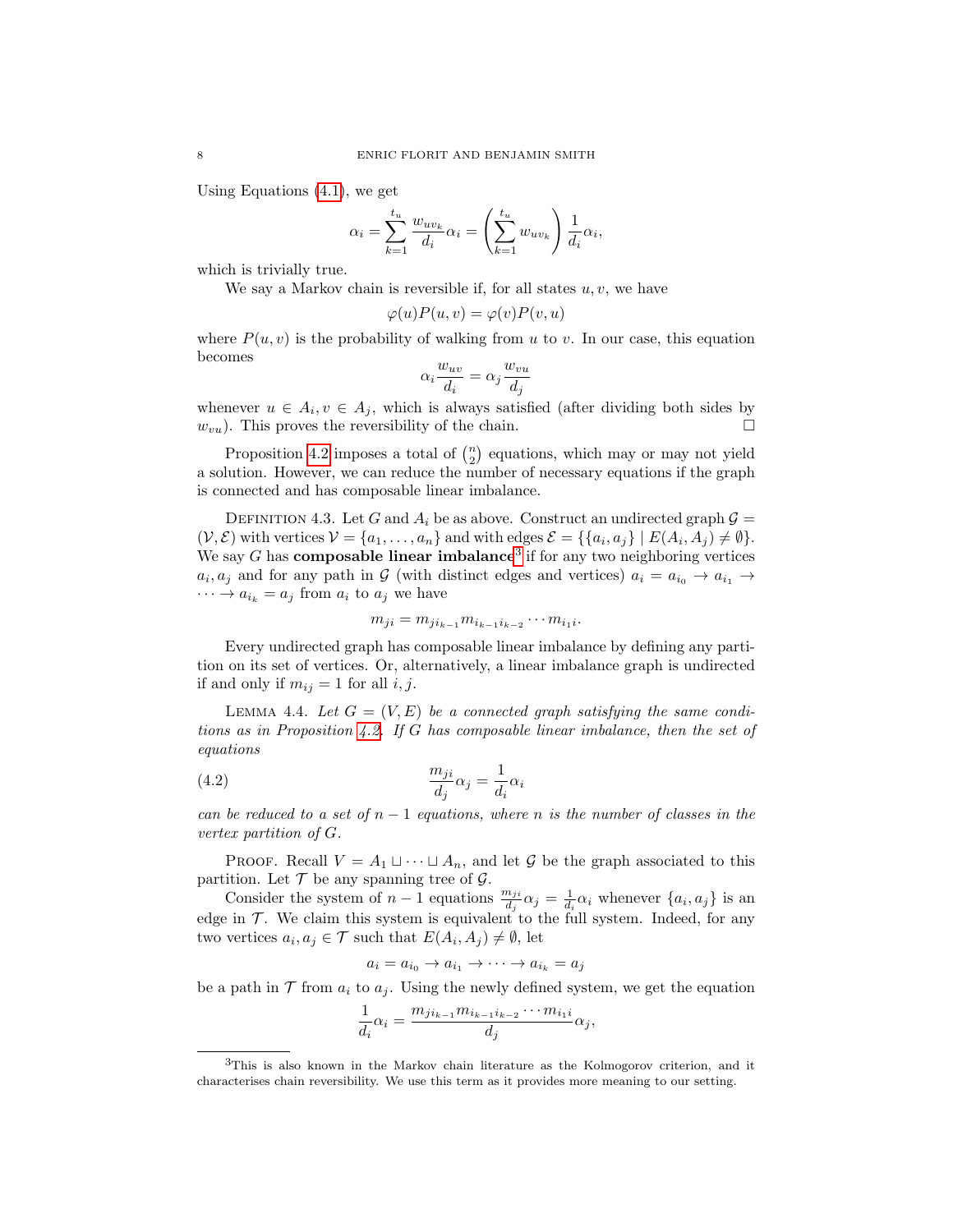which by composability gives us the desired equation  $\frac{1}{d_i} \alpha_i = \frac{m_{ji}}{d_j}$  $\frac{n_{ji}}{d_j}\alpha_j$ .

EXAMPLE 4.5. (1) This result can be illustrated by computing the stationary distribution for the random walk over  $\Gamma_1^{SS}(\ell;p)$  with  $p \equiv 11$  $\pmod{12}$  (the other possibilities for p are special cases of this). We partition the set of vertices V into three sets,  $A_0 = V \setminus {\mathcal{E}_0, \mathcal{E}_{1728}}, A_1 = {\mathcal{E}_0},$ and  $A_2 = \{ \mathcal{E}_{1728} \}.$  This partition gives the graph composable linear imbalance, with  $m_{01} = 3$ ,  $m_{02} = 2$ , and  $m_{12} = 2/3$ . The graph G is a triangle<sup>[4](#page-8-0)</sup>, which imposes three linear equations in three variables, but we get a spanning tree  $\mathcal T$  by removing any edge. For instance, we get the equations

$$
\frac{1}{\ell+1}\alpha_0 = \frac{3}{\ell+1}\alpha_1 \quad \text{and} \quad \frac{1}{\ell+1}\alpha_0 = \frac{2}{\ell+1}\alpha_2
$$

which are satisfied by  $(\alpha_0, \alpha_1, \alpha_2) = (1, 1/3, 1/2)$ .

(2) The same procedure can be applied to the graph  $\Gamma_2^{SS}(2;11)$  displayed in Figure [1.](#page-5-1) We have a disjoint partition in five one-vertex sets, and the multipliers  $m_{ij}$  between them are given by ratios of sizes of automorphism groups. By the same procedure as above, the stationary distribution is given by the vector

$$
(\alpha_{\mathcal{A}_1}, \alpha_{\mathcal{A}_2}, \alpha_{\mathcal{E}^2_{1728}}, \alpha_{\mathcal{E}^2_0}, \alpha_{\Pi}) = \frac{144}{121} \cdot \left(\frac{1}{12}, \frac{1}{6}, \frac{1}{16}, \frac{1}{36}, \frac{1}{12}\right).
$$

<span id="page-8-1"></span>COROLLARY 4.6. Let  $G = (V, E)$  be a connected linear imbalance graph with a vertex partition  $V = A_1 \sqcup \cdots \sqcup A_n$ . Suppose that for each  $1 \leq i \leq n$  there exists a positive real number  $g_i$  such that for all  $i, j, m_{ij} = \frac{g_i}{g_j}$ . Then G has composable linear imbalance, and it has stationary distribution  $\varphi = \tilde{\varphi}/||\tilde{\varphi}||_1$ , where

$$
\tilde{\varphi}(u) = \frac{d_i}{g_i} = \frac{\deg(u)}{g_i} \quad \text{whenever} \quad u \in A_i \, .
$$

**PROOF.** The fact that  $G$  has composable linear imbalance is trivial from the equalities  $m_{ij} = \frac{g_i}{g_j}$ . From Lemma [4.4,](#page-7-1) the equations  $\frac{m_{ji}}{d_j}\alpha_j = \frac{1}{d_i}\alpha_i$  are satisfied for all *i*, *j* with  $E(A_i, A_j) \neq \emptyset$ . But these equations correspond to  $\frac{g_j}{d_j} \alpha_j = \frac{g_i}{d_i} \alpha_i$  which are trivially satisfied by setting  $\alpha_i = d_i/g_i$ . .

We discuss now the mixing rate of a graph  $G$  satisfying the hypotheses of the last result. Let  $M_G$  be the random walk matrix. We define an inner product on  $\mathbb{R}^{|V(G)|}$ , denoted by  $\langle \cdot, \cdot \rangle_{\varphi}$ , by

$$
\langle f, g \rangle_{\varphi} = \sum_{u \in V(G)} f(u)g(u)\varphi(u).
$$

LEMMA 4.7 ( $[28]$  $[28]$  $[28]$ , Lemma 12.2). The reversible property of the random walk on G implies:

(1) The inner product space  $(\mathbb{R}^{|V(G)|}, \langle \cdot, \cdot \rangle_{\varphi})$  has an orthonormal basis  $\{f_j :$  $1 \leq j \leq |V(G)|$  of real-valued left eigenvectors of  $M_G$ , corresponding to real eigenvalues  $\{\lambda_i : 1 \leq j \leq |V(G)|\}.$ 

<span id="page-8-0"></span><sup>&</sup>lt;sup>4</sup>It is actually a tree in many cases, but the computation is the same.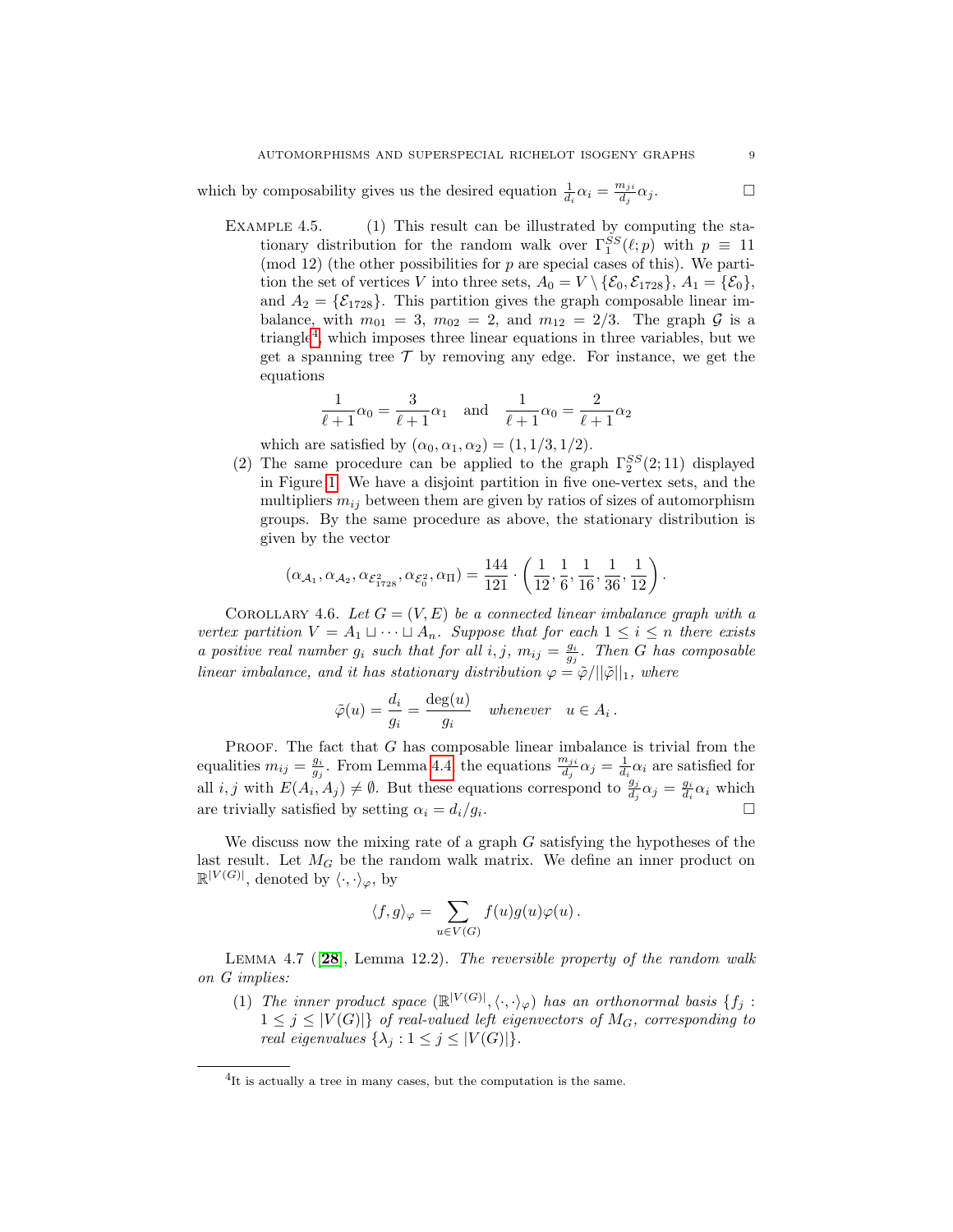(2) Given a random walk  $u = u_0 \to \cdots \to u_n \to \cdots$ , for all  $v \in V(G)$  we have

(4.3) 
$$
\frac{\Pr[u_n = v]}{\varphi(v)} = 1 + \sum_{j=2}^{|V(G)|} f_j(u) f_j(v) \lambda_j^n.
$$

In particular, if the graph  $G$  is connected and aperiodic, then we know

<span id="page-9-0"></span>
$$
1 = \lambda_1 > \lambda_2 \geq \cdots \geq \lambda_{|V(G)|} > -1.
$$

Letting  $\lambda_{\star}(G) = \max\{|\lambda| \mid \lambda \text{ is an eigenvalue of } M_G, \lambda \neq 1\}$ , we have the following result bounding the mixing rate of the random walk.

<span id="page-9-1"></span>PROPOSITION 4.8. Consider a random walk  $u = u_0 \rightarrow \cdots \rightarrow u_n \rightarrow \cdots$ , and let  $v \in V(G)$  be any vertex. If  $u \in A_i$  and  $v \in A_j$ , we have

$$
|\Pr[u_n = v] - \varphi(v)| \leq \lambda_{\star}(G)^n \sqrt{\frac{\deg(v) g_i}{\deg(u) g_j}}.
$$

PROOF. We adapt the proof of [[28](#page-23-11), Theorem 12.3]. Using Eq. [\(4.3\)](#page-9-0) and the Cauchy–Schwarz inequality we get

$$
\left|\frac{\Pr\left[u_n=v\right]}{\varphi(v)}-1\right| \leq \sum_{j=2}^{|V(G)|} |f_j(u)f_j(v)| \lambda_\star(G)^n
$$

$$
\leq \lambda_\star(G)^n \left(\sum_{j=2}^{|V(G)|} f_j^2(u) \sum_{j=2}^{|V(G)|} f_j^2(v)\right)^{1/2}
$$

.

Let  $\delta_w$  be the function

$$
\delta_w(u) = \begin{cases} 1 & \text{if } w = u, \\ 0 & \text{if } w \neq u. \end{cases}
$$

This function can be written in the following way, using the orthonormal basis of functions  $\{f_j\}_{j=1}^{|V(G)|}$ :

$$
\delta_w = \sum_{j=1}^{|V(G)|} \langle \delta_w, f_j \rangle_{\varphi} f_j = \sum_{j=1}^{|V(G)|} f_j(w) \varphi(w) f_j.
$$

From this we obtain

$$
\varphi(w) = \langle \delta_w, \delta_w \rangle_{\varphi} = \left\langle \sum_{j=1}^{|V(G)|} f_j(w) \varphi(w) f_j, \sum_{j=1}^{|V(G)|} f_j(w) \varphi(w) f_j \right\rangle_{\varphi}
$$

$$
= \varphi(w)^2 \sum_{j=1}^{|V(G)|} f_j^2(w),
$$

which implies  $\sum_{j=2}^{|V(G)|} f_j^2(w) < \varphi(w)^{-1}$ . Combining this with the first stated inequality we get

$$
|\Pr[u_n = v] - \varphi(v)| \leq \lambda_\star(G)^n \sqrt{\frac{\varphi(v)}{\varphi(u)}},
$$

the result follows on substituting the values of  $\varphi$  obtained in Corollary [4.6.](#page-8-1)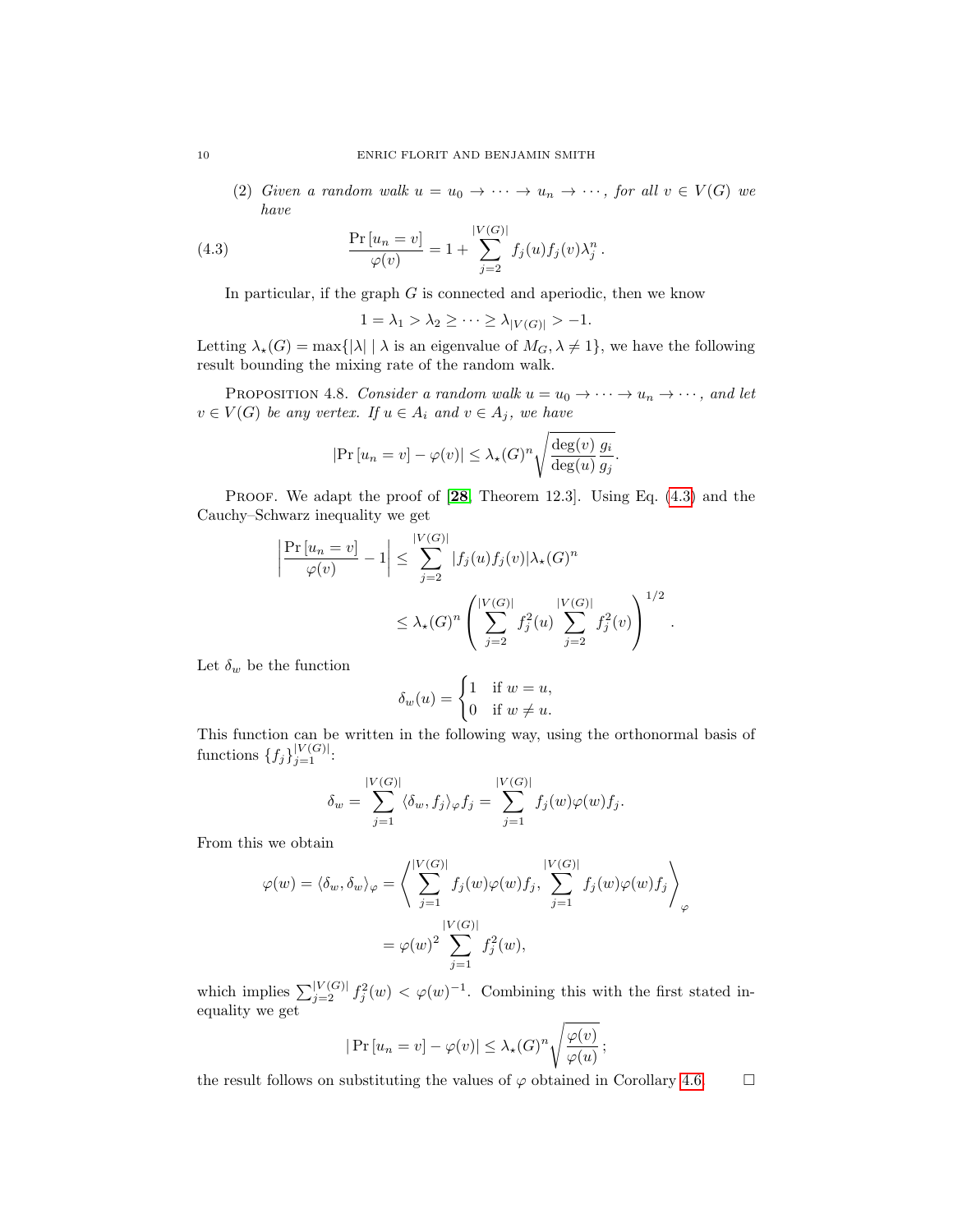Proposition [4.8](#page-9-1) is the analog of classical results on random walk mixing in undirected graphs: [[30](#page-23-12), Theorem 5.1] for the general case, [[21](#page-23-13), Theorem 3.3] for regular graphs, and [[31](#page-23-14)] and [[18](#page-23-15), Theorem 1] for supersingular isogeny graphs.

<span id="page-10-2"></span>4.2. Isogeny graphs as linear imbalance graphs. Our results so far allow us to give the stationary distribution and convergence rate for superspecial isogeny graphs. But we can state a much more general result, and apply the same theory to interesting isogeny subgraphs.

<span id="page-10-0"></span>THEOREM 4.9. Let G be a finite, connected and aperiodic subgraph of  $\Gamma_q(\ell;p)$ , such that for each edge  $[\phi]$  in G, its dual edge  $[\phi^{\dagger}]$  is also in G.

(1) The stationary distribution of the random walk in G is given by  $\varphi_G =$  $\tilde{\varphi}_G/||\tilde{\varphi}_G||_1,$ 

$$
\tilde{\varphi}_G(\mathcal{A}) = \frac{\deg(\mathcal{A})}{\# RA(\mathcal{A})},
$$

where  $deg(A)$  denotes the number of isogenies in G with domain  $A$ .

<span id="page-10-1"></span>(2) The mixing rate is  $\lambda_{\star}(G)$ . More precisely, if  $\mathcal{A}_0 \to \cdots \to \mathcal{A}_n \to \cdots$  is a random walk, and  $A$  is any vertex of  $G$ , then the convergence to the stationary distribution is given by

(4.4) 
$$
|\Pr[\mathcal{A}_n \cong \mathcal{A}] - \varphi_G(\mathcal{A})| \leq \lambda_{\star}(G)^n \sqrt{\frac{\deg \mathcal{A}}{\deg \mathcal{A}_0} \frac{\# \mathrm{RA}(\mathcal{A}_0)}{\# \mathrm{RA}(\mathcal{A})}}.
$$

PROOF. For Part  $(1)$ : Lemma [3.2](#page-4-0) tells us that G has linear imbalance, by partitioning its set of vertices according to the reduced automorphism group of each variety. Indeed, for any two neighbouring PPAVs A and A' in  $\Gamma_g(\ell;p)$ , we have

$$
\frac{w_{\mathcal{A},\mathcal{A'}}}{w_{\mathcal{A'},\mathcal{A}}} = \frac{\# \text{RA}(\mathcal{A})}{\# \text{RA}(\mathcal{A'})} \, .
$$

We can refine this partition further so that all nodes in a single class have the same degree. This way, all hypotheses of Proposition [4.2](#page-6-1) and Corollary [4.6](#page-8-1) are satisfied, yielding the stated distribution. Part (2) then follows from Proposition [4.8.](#page-9-1)  $\Box$ 

Theorem [4.9](#page-10-0) is true for all superspecial isogeny graphs  $\Gamma_g^{SS}(\ell;p)$ , as they are connected and non-bipartite [[25](#page-23-7), Corollary 18] and hence aperiodic. In fact, we can always produce a loop if g is even: if  $\phi: \mathcal{E} \to \mathcal{E}'$  is an elliptic  $\ell$ -isogeny, then the product  $(\ell, \ldots, \ell)$ -isogeny

(4.5) 
$$
(\mathcal{E} \times \mathcal{E}')^{g/2} \xrightarrow{\phi \times \phi^{\dagger} \times \cdots \times \phi \times \phi^{\dagger}} (\mathcal{E} \times \mathcal{E}')^{g/2}
$$

is a loop in  $\Gamma_g^{SS}(\ell;p)$ . If g is odd, we let  $\psi_1: \mathcal{E} \to \mathcal{E}$ ,  $\psi_2: \mathcal{E} \to \mathcal{E}$  be two elliptic curve isogenies of respective degrees  $\ell^e$  and  $\ell^f$  with e and f coprime (this exists, since  $\Gamma_1^{SS}(\ell;p)$  is non-bipartite [[25](#page-23-7), Corollary 18] and so aperiodic). Then, by constructing the previous isogeny  $\phi \times \phi^{\dagger} \times \cdots \times \phi \times \phi^{\dagger}$  in genus  $g-1$ , we get two isogenies

$$
(\phi \times \phi^{\dagger})^e \times \cdots \times (\phi \times \phi^{\dagger})^e \times \psi_1,
$$
  

$$
(\phi \times \phi^{\dagger})^f \times \cdots \times (\phi \times \phi^{\dagger})^f \times \psi_2,
$$

where exponentiation means composition  $(\phi \times \phi^{\dagger})$  is an endomorphism of  $\mathcal{E} \times \mathcal{E}'$ , representing two cycles of coprime lengths e and f in  $\Gamma_g^{SS}(\ell;p)$ .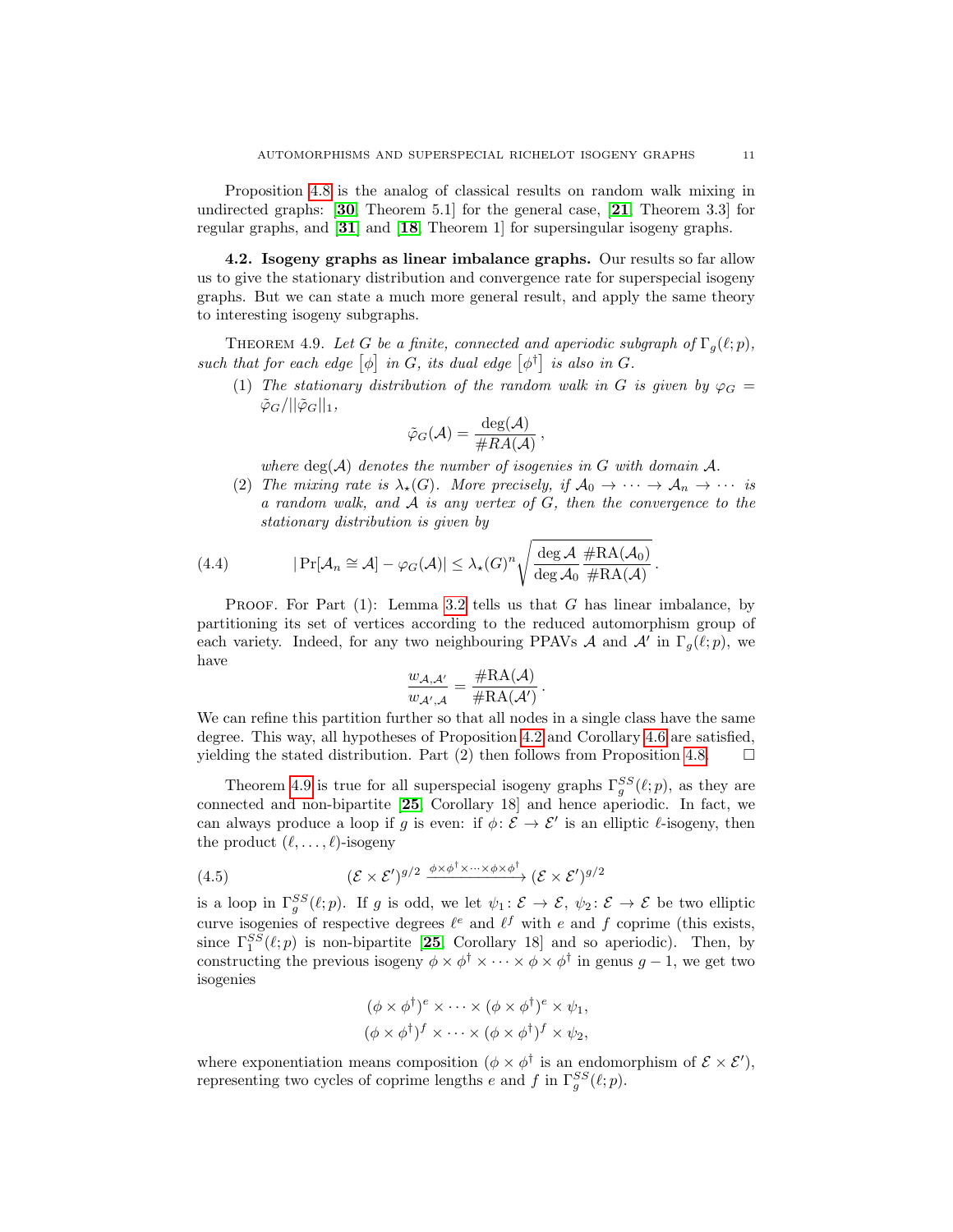<span id="page-11-3"></span>**4.3. Bounds on eigenvalues.** If we fix g and  $\ell$ , and we have a constant  $\lambda = \lambda(g, \ell) < 1$  such that  $\lambda_*(\Gamma_g^{SS}(\ell; p)) \leq \lambda$  for all p, then we get a family of graphs with good expansion properties<sup>[5](#page-11-1)</sup>. Combining this with Equation  $(4.4)$ , we conclude that the diameter of each graph is  $O(\log p)$ , a property that also holds for regular expander graphs.

Given a d-regular undirected graph G with  $\lambda_{\star}(G)$  as second largest eigenvalue (in absolute value), we have  $d \cdot \lambda_{\star}(G) \geq 2\sqrt{d-1} - o_n(1)$ . Here  $o_n(1)$  is a quantity that tends to zero for fixed d when the number of vertices n goes to infinity. If  $d \cdot \lambda_{\star}(G) \leq 2\sqrt{d-1}$ , then G is said to be **Ramanujan [[21](#page-23-13)**]. Ramanujan graphs have optimal expansion properties.

Isogeny graphs of supersingular elliptic curves are Ramanujan [[35](#page-23-16)], and it was hoped that this property would extend to the more general graphs  $\Gamma_g^{SS}(\ell;p)$  [[13](#page-22-5), Hypothesis 1]. We have shown  $\Gamma_g^{SS}(\ell;p)$  does not fit into the definition of an expander graph for  $g \geq 2$ , due to the presence of non-trivial reduced automorphism groups. However, we may still ask for bounds on  $\lambda_{\star}(\Gamma_g^{SS}(\ell;p))$ , as a Ramanujan property of sorts. Now, letting  $N_g(\ell)$  be the out-degree of the vertices in  $\Gamma_g^{SS}(\ell;p)$ , we ask a question: for which  $g, \ell$  and  $p$ , if any, does the bound

$$
N_g(\ell) \cdot \lambda_\star(\Gamma_g^{SS}(\ell;p)) \le 2\sqrt{N_g(\ell) - 1}
$$

hold?

Jordan and Zaytman [[25](#page-23-7)] have given a first counterexample:  $\Gamma_2^{SS}(2;11)$  is not Jordan and Zaytman [25] have given a first counterexample:  $\frac{1}{2}$  (2; 11) is not<br>Ramanujan, as the second largest eigenvalue of the adjacency matrix is  $7 + \sqrt{3}$ , which is larger than  $2\sqrt{N_2(2)-1} = 2\sqrt{15-1}$ .

We have gathered evidence that the same behaviour also occurs for (at least) all graphs  $\Gamma_2^{SS}(2;p)$  for primes  $11 \leq p \leq 601$ . For all these primes, the superspecial Richelot isogeny graph fails to be Ramanujan, and in fact most values of  $\lambda_{\star}$  (except for a few small primes) are very close to 11.5/15. Giving a theoretical reason for this behaviour is left as future work.

The eigenvalues and diameters of each graph can be found in Appendix [A.](#page-24-3) In Section [7](#page-18-0) we prove that both the subgraph of Jacobians and the subgraph of elliptic products satisfy the hypotheses to have convergence to a stationary distribution, and so our data also includes their eigenvalues and diameters.

We now refine the previously stated conjectures on superspecial graphs.

<span id="page-11-2"></span>CONJECTURE 4.10. For all g and  $\ell$ , there exists a fixed  $\lambda = \lambda(g, \ell) < 1$  such that

 $\lambda_\star(\Gamma_g^{SS}(\ell;p)) \leq \lambda$  for every prime  $p \geq 5$ .

In the case  $g = 2$  and  $\ell = 2$ , we conjecture that

$$
\frac{11}{15} \le \lambda_\star(\Gamma_2^{SS}(2;p)) \le \frac{12}{15} \quad \text{for every prime } p \ge 41 \,.
$$

## 5. The Richelot isogeny graph

<span id="page-11-0"></span>From now on, we focus on the case  $g = 2$  and  $\ell = 2$ . Richelot [[36,](#page-23-17) [37](#page-23-18)] gave the first explicit construction for  $(2, 2)$ -isogenies, so the  $(2, 2)$ -isogeny graph of principally polarized abelian surfaces (PPASes) is called the Richelot isogeny graph.

<span id="page-11-1"></span><sup>&</sup>lt;sup>5</sup>Note that they should not be called *expander* graphs: this term is reserved for regular undirected graphs.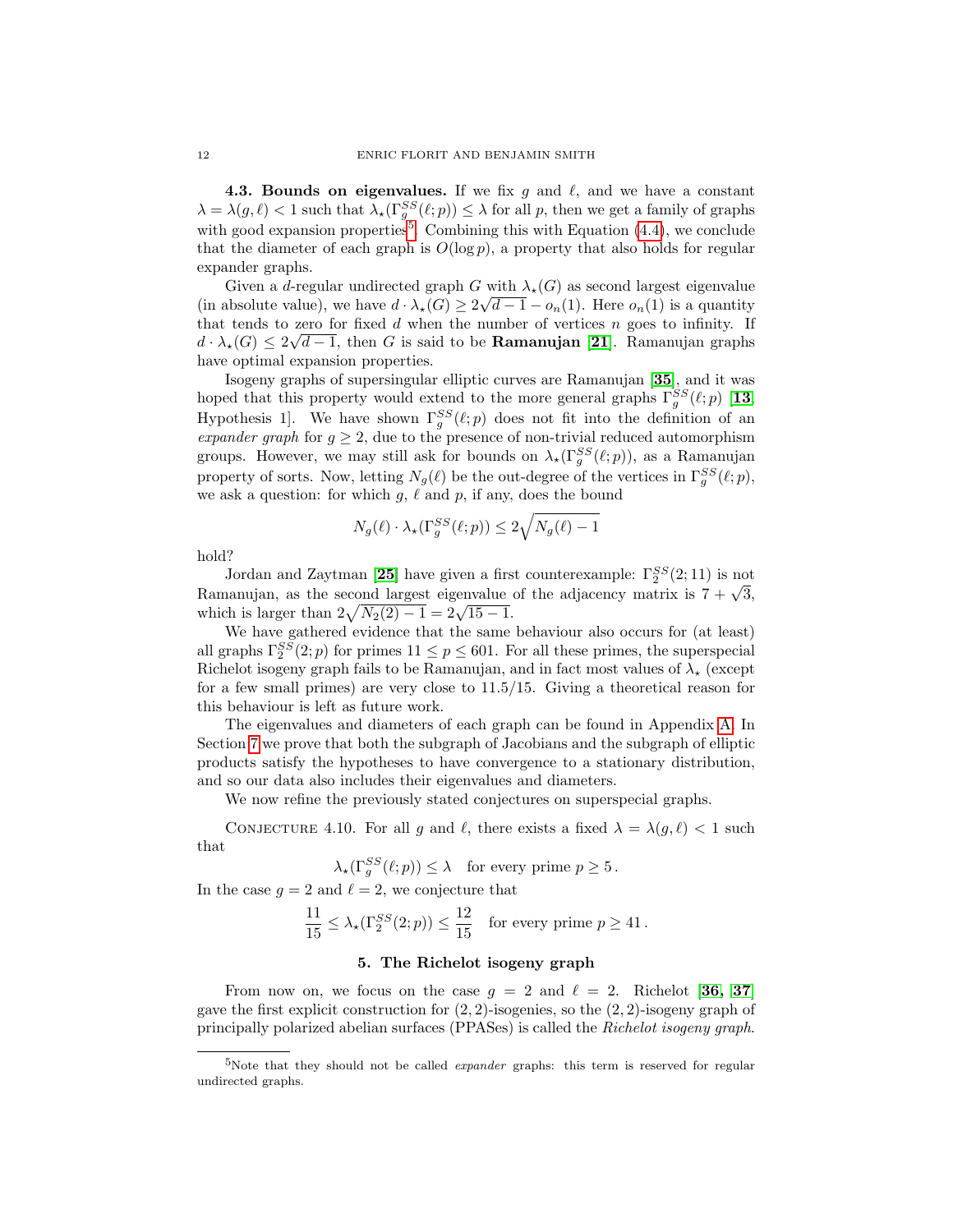Let  $\mathcal{A}_0$  be a PPAS with full rational 2-torsion. There are 15 rational Lagrangian subgroups  $K_1, \ldots, K_{15}$  of  $\mathcal{A}_0[2]$ , and each is the kernel of a rational  $(2, 2)$ -isogeny

$$
\phi_i: \mathcal{A}_0 \to \mathcal{A}_i := \mathcal{A}_0/K_i.
$$

This means that every vertex in the  $(2, 2)$ -isogeny graph has out-degree 15. In general, none of the isogenies or codomains are isomorphic. The algorithmic construction of the isogenies and codomains depends fundamentally on whether  $A_0$  is a Jacobian or an elliptic product. We recall the Jacobian case in §[B.1,](#page-26-0) and the elliptic product case in §[B.2.](#page-27-0)

Before going further, we recall the explicit classification of (reduced) automorphism groups of PPASes. In contrast with elliptic curves, where (up to isomorphism) only two curves have nontrivial reduced automorphism group, with PPASes we see much richer structures involving many more vertices in  $\Gamma_2(2; p)$ .

5.1. Jacobians of genus-2 curves. Bolza [[3](#page-22-7)] has shown that there are seven possible reduced automorphism groups for Jacobian surfaces (provided  $p > 5$ ). Figure [2](#page-12-0) gives Bolza's taxonomy, defining names ("types") for each of the reduced automorphism groups.

<span id="page-12-0"></span>

FIGURE 2. The taxonomy of reduced automorphism groups for genus-2 Jacobians. Dimensions on the left are of the loci on each level in the 3-dimensional moduli space of PPASes. Lines connect sub-types and super-types; specialization moves down the page.

We can identify the isomorphism class of a Jacobian  $\mathcal{J}(\mathcal{C})$  using the Clebsch invariants  $A, B, C, D$  of  $C$ , which are homogeneous polynomials of degree 2, 4, 6, and 10 in the coefficients of the sextic defining  $\mathcal{C}$ . Detailed formulæ appear in §[B.3.](#page-28-0)

5.2. Products of elliptic curves. Elliptic products always have nontrivial reduced automorphism groups, because  $RA(E \times E')$  always contains the involution

$$
\sigma := [1]_{\mathcal{E}} \times [-1]_{\mathcal{E}'}.
$$

Note that  $\sigma$  fixes every Lagrangian subgroup of  $(\mathcal{E} \times \mathcal{E}')[2]$  (though this is not true for  $(\mathcal{E} \times \mathcal{E}')[\ell]$  if  $\ell > 2$ , so  $\sigma$  always has an impact on the Richelot isogeny graph.

Proposition [5.1](#page-13-0) shows that there are seven possible reduced automorphism groups for elliptic product surfaces (provided  $p > 3$  $p > 3$ ), and Figure 3 gives a taxonomy of reduced automorphism groups analogous to that of Figure [2.](#page-12-0) We identify the isomorphism class of an elliptic product  $\mathcal{E} \times \mathcal{E}'$  using the j-invariants  $j(\mathcal{E})$  and  $j(\mathcal{E}')$ (an unordered pair when  $\mathcal{E} \not\cong \mathcal{E}'$ , and a single j-invariant when  $\mathcal{E} \cong \mathcal{E}'$ ).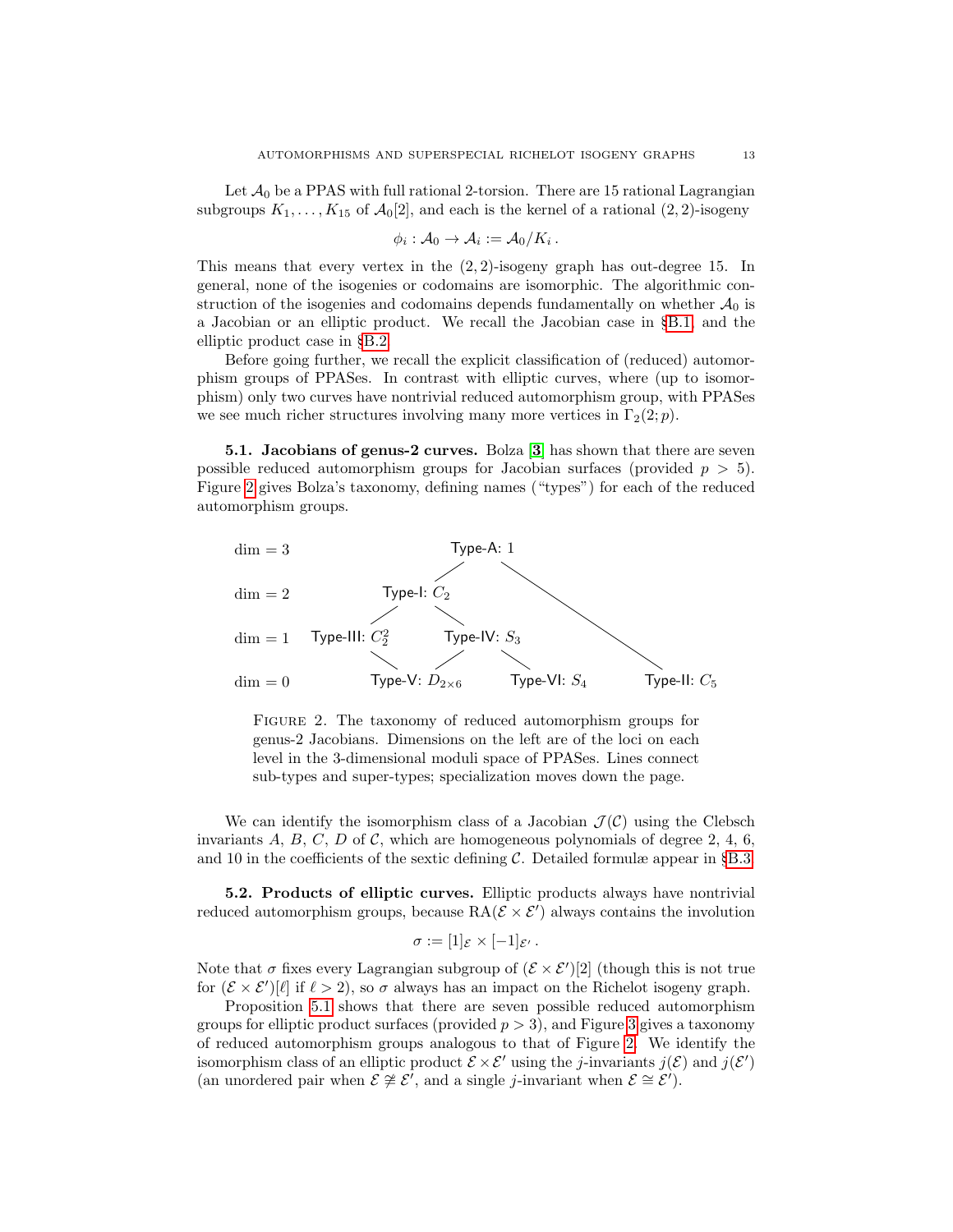<span id="page-13-0"></span>PROPOSITION 5.1. If A is an elliptic product surface, then (provided  $p > 3$ ) there are seven possibilities for the isomorphism type of  $RA(\mathcal{A})$ .

- (1) If  $A \cong \mathcal{E} \times \mathcal{E}'$  for some  $\mathcal{E} \not\cong \mathcal{E}'$ , then one of the following holds:
	- Type- $\Pi$ :  $\{j(\mathcal{E}), j(\mathcal{E}')\} \cap \{0, 1728\} = \emptyset$ , and  $\text{RA}(\mathcal{A}) \cong C_2$ .
	- Type- $\Pi_0$ :  $j(\mathcal{E}) = 0$  or  $j(\mathcal{E}') = 0$ , and  $\text{RA}(\mathcal{A}) \cong C_6$ .
	- Type- $\Pi_{12^3}$ :  $j(\mathcal{E}) = 1728$  or  $j(\mathcal{E}') = 1728$ , and  $RA(\mathcal{A}) \cong C_4$ .
	- Type- $\Pi_{0,12^3}$ :  $\{j(\mathcal{E}), j(\mathcal{E}')\} = \{0, 1728\}$ , and  $\text{RA}(\mathcal{A}) \cong C_{12}$ .
- (2) If  $A \cong \mathcal{E}^2$  for some  $\mathcal{E}$ , then one of the following holds:
	- Type- $\Sigma$ :  $j(\mathcal{E}) \notin \{0, 1728\}$ , and  $\text{RA}(\mathcal{A}) \cong C_2^2$ .
	- Type- $\Sigma_0$ :  $j(\mathcal{E}) = 0$ , and  $\operatorname{RA}(\mathcal{A}) \cong C_6 \times S_3$ .
	- Type- $\Sigma_{12^3}$ :  $j(\mathcal{E}) = 1728$ , and  $\text{RA}(\mathcal{A}) \cong C_2^2 \rtimes C_4$ .

PROOF. Recall that if  $\mathcal E$  is an elliptic curve, then: if  $j(\mathcal E)=0$  then  $\mathrm{Aut}(\mathcal E)=$  $\langle \rho \rangle \cong C_6$ ; if  $j(\mathcal{E}) = 1728$  then Aut $(\mathcal{E}) = \langle \iota \rangle \cong C_4$ ; and otherwise Aut $(\mathcal{E}) = \langle [-1] \rangle \cong$  $C_2$ .

For Part (1): if  $\mathcal{E} \not\cong \mathcal{E}'$ , then  $\text{Aut}(\mathcal{E} \times \mathcal{E}') \cong \text{Aut}(\mathcal{E}) \times \text{Aut}(\mathcal{E}')$ . If  $\text{Aut}(\mathcal{E}) = \langle \alpha \rangle$ and  $Aut(\mathcal{E}') = \langle \beta \rangle$ , then  $Aut(\mathcal{E} \times \mathcal{E}') = \langle \alpha \times [1], [1] \times \beta \rangle$ . Notice that  $\beta^d = [-1]$  for  $d = 1, 2 \text{ or } 3$ , so if  $j(\mathcal{E}) \notin \{0, 1728\}$ , then  $\text{RA}(\mathcal{E} \times \mathcal{E}') \cong \text{Aut}(\mathcal{E}')$ , which proves the first three cases. For the remaining Type- $\Pi_{0,12^3}$  case, the automorphism  $[\rho] \times [l]$ has exact order 12, proving  $\operatorname{RA}(\mathcal{E} \times \mathcal{E}') \cong C_{12}$ .

For Part (2): in this case  $Aut(\mathcal{E}^2)$  certainly contains  $Aut(\mathcal{E})^2$  as a subgroup, but we also have the involution  $\tau: (P,Q) \mapsto (Q,P)$ . The existence of  $\tau$  makes  $Aut(\mathcal{E}^2)$ non-abelian, because  $(\beta \times \gamma) \circ \tau = \tau \circ (\gamma \times \beta)$  for any  $\beta, \gamma \in \text{Aut}(\mathcal{E})$ . If  $\text{Aut}(\mathcal{E}) = \langle \alpha \rangle$ , then  $Aut(\mathcal{E}^2) = \langle \alpha \times [1], [1] \times \alpha, \tau \rangle$  is the wreath product  $Aut(\mathcal{E}) \wr \langle \tau \rangle$ , i.e., the semidirect product  $(\text{Aut}(\mathcal{E}) \times \text{Aut}(\mathcal{E})) \rtimes \langle \tau \rangle$ . More explicitly: if  $\text{Aut}(\mathcal{E}) = \langle \alpha \rangle$ , then

$$
Aut(\mathcal{E}^2) \cong \langle a, b, \tau \mid a^d = b^d = \tau^2 = 1, ab = ba, a\tau = \tau b \rangle,
$$

where  $a = \alpha \times [1], b = [1] \times \alpha$ , and  $d \in \{2, 4, 6\}$  is the order of  $\alpha$ . Taking the quotient by  $[-1]_{\mathcal{E}^2}$ , we identify the reduced automorphism groups using GAP's  $IdGroup [19].$  $IdGroup [19].$  $IdGroup [19].$ 

<span id="page-13-1"></span>

FIGURE 3. The taxonomy of reduced automorphism groups of elliptic products. Dimensions on the left are of the loci on each level in the 3-dimensional moduli space of PPASes. Lines connect sub-types and super-types; specialization moves down the page.

**5.3.** Implications for isogeny graphs. The vertices in  $\Gamma_q(\ell;p)$  corresponding to PPAVs with nontrivial reduced automorphism groups form interesting and inter-related structures. We highlight a few of these facts for  $g = 2$  and  $\ell = 2$ .

Katsura and Takashima observe that if we take a Jacobian vertex  $[\mathcal{J}(\mathcal{C})]$  in  $\Gamma_2(2; p)$ , then the number of elliptic-product neighbours of  $[\mathcal{J}(\mathcal{C})]$  is equal to the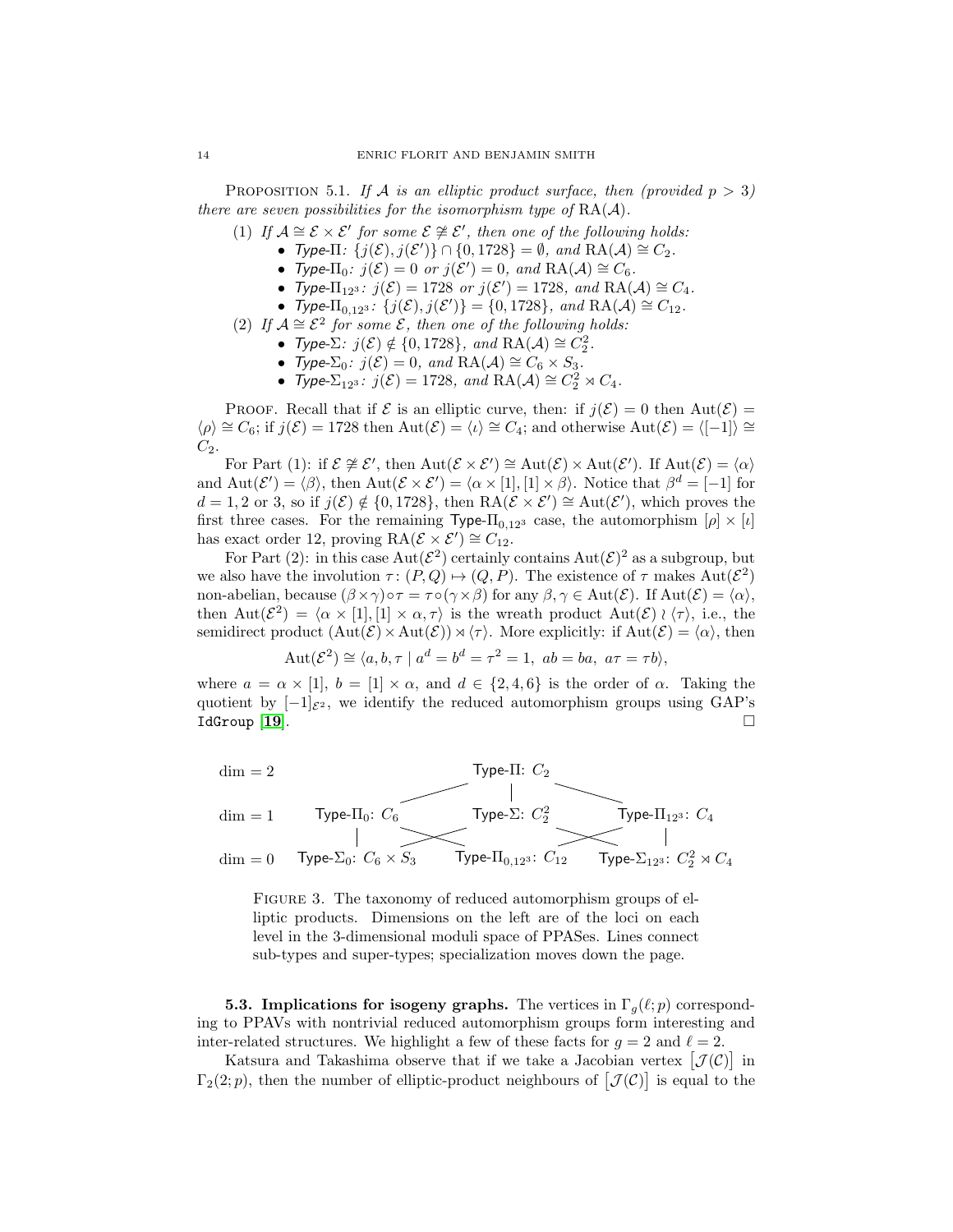number of involutions  $\alpha$  in RA( $\mathcal{J}(\mathcal{C})$ ) induced by involutions in Aut( $\mathcal{J}(\mathcal{C})$ ) (see [[26](#page-23-8), Proposition 6.1]). In particular: general Type-A vertices and the unique Type-II vertex have no elliptic product neighbours; Type-I and Type-IV vertices, and the unique Type-VI vertex, have one elliptic product neighbour; and the Type-III vertices and the unique Type-V vertex have two elliptic-square neighbours. By explicit computation of Richelot isogenies we can (slightly) extend Katsura and Takashima's results to give the complete description of weighted edges with codomain types for each of the vertex types in Table [1.](#page-14-0) The inter-relation of reduced automorphism groups and neighbourhoods of vertices and edges in the Richelot isogeny graph is further investigated (and illustrated) in [[15](#page-23-20)].

<span id="page-14-0"></span>

| Vertex   | #Edges         | w               | Neighbour                  | Vertex                | #Edges         | w                | Neighbour                                          |
|----------|----------------|-----------------|----------------------------|-----------------------|----------------|------------------|----------------------------------------------------|
| Type-A   | 15             | $\mathbf{1}$    | Type-A                     |                       | 9              | $\mathbf{1}$     | ${\sf Type}\text{-}\Pi$                            |
|          | $\mathbf{1}$   | $\mathbf{1}$    | $Type-II$                  | $Type-II$             | 6              | $\mathbf 1$      | Type-I                                             |
| Type-I   | 6              | 1               | Type-I                     | Type- $\Pi_0$         | 3              | 3                | $Type-II$                                          |
|          | 4              | $\overline{2}$  | Type-A                     |                       | $\overline{2}$ | 3                | Type-I                                             |
| Type-II  | 3              | $\overline{5}$  | Type-A                     |                       | $\overline{3}$ | $\mathbf 1$      | Type- $\Pi_{12^3}$                                 |
|          | $\mathbf{1}$   | $\overline{1}$  | (loop)                     | Type- $\Pi_{12^3}$    | 3              | $\boldsymbol{2}$ | $Type-II$                                          |
| Type-III | $\mathbf{2}$   | 1               | Type- $\Sigma$             |                       | 3              | $\overline{2}$   | Type-I                                             |
|          | 4              | $\overline{2}$  | Type-I                     |                       | $\mathbf 1$    | 3                | $\overline{\mathsf{T}}\mathsf{y}$ pe- $\Pi_{12^3}$ |
|          | 1              | 4               | Type-A                     | Type- $\Pi_{0,12^3}$  | 1              | 6                | $Type-II$                                          |
|          | $\overline{1}$ | $\overline{3}$  | Type- $\overline{\Pi}$     |                       | $\mathbf 1$    | 6                | Type-I                                             |
| Type-IV  | 3              | 3               | Type-I                     |                       | $\overline{1}$ | $\mathbf 1$      | $\left( \text{loop} \right)$                       |
|          | 3              | $\mathbf 1$     | Type-IV                    |                       | $\sqrt{3}$     | $\overline{2}$   | $Type-II$                                          |
|          | 1              | 3               | $\left(\text{loop}\right)$ | Type- $\Sigma$        | 3              | 1                | Type- $\Sigma$                                     |
|          | $\mathbf{1}$   | 1               | Type- $\Sigma_0$           |                       | 1              | $\overline{2}$   | Type-I                                             |
| Type-V   | 1              | 3               | Type- $\Sigma$             |                       | 3              | $\mathbf 1$      | Type-III                                           |
|          | 1              | 6               | Type-I                     |                       | $\overline{1}$ | $\overline{3}$   | $\left( \text{loop} \right)$                       |
|          | $\mathbf{1}$   | $\overline{2}$  | Type-IV                    | Type- $\Sigma_0$      | 1              | 9                | Type- $\Sigma$                                     |
|          | $\mathbf{1}$   | $\mathbf{1}$    | (loop)                     |                       | $\mathbf 1$    | 3                | Type-V                                             |
| Type-VI  | 1              | $6\phantom{.}6$ | Type- $\Sigma$             |                       | $\overline{1}$ | $\overline{3}$   | $\left(\text{loop}\right)$                         |
|          | $\overline{2}$ | 4               | Type-IV                    | Type- $\Sigma_{12^3}$ | 1              | 4                | Type- $\Sigma$                                     |
|          |                |                 |                            |                       | 1              | 4                | Type- $\Pi_{12^3}$                                 |
|          |                |                 |                            |                       | 1              | $\overline{4}$   | Type-III                                           |

Table 1. Number of edges, weights, and types of neighbours for vertices in  $\Gamma_2(2; p)$  by reduced automorphism type. Observe that the edge numbers multiplied by their weights always sum to 15. Neighbour types may change under specialization (or for particular values of  $p$ ), acquiring reduced automorphisms. See [[15](#page-23-20)] for details.

Remark 5.2. Each Type-IV vertex has a triple edge to an elliptic-product neighbour. In fact, the factors of the product are always 3-isogenous (cf. [[20](#page-23-21), §3]). The unique Type-VI vertex is a specialization of Type-IV, and in this case the Type-Π neighbour specializes to the square of an elliptic curve with j-invariant 8000 (which has an endomorphism of degree 3). The unique Type-V vertex is also a specialization of Type-IV, and in this case the Type-Π neighbour specializes to the square of an elliptic curve of j-invariant 54000 (which as an endomorphism of degree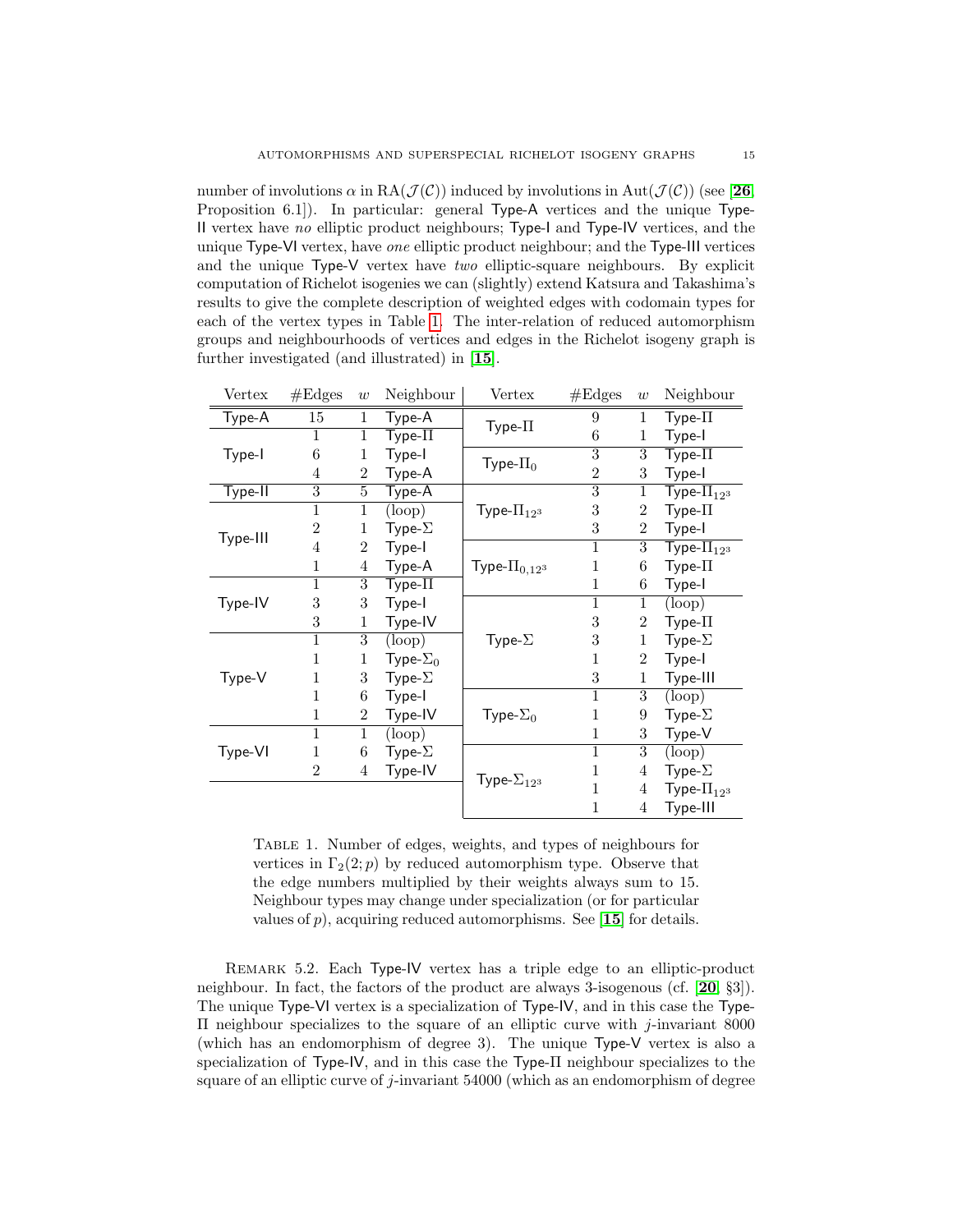3); one of the Type-IV neighbours degenerates to the square of an elliptic-curve with  $j$ -invariant 0, while the other two merge, yielding a weight-2 edge; and one of the Type-I neighbours specializes to the Type-V vertex, yielding a loop, while the other two merge, yielding a weight-6 edge.

REMARK 5.3. Every Type-III vertex (and the unique Type-V vertex) has two elliptic-square neighbours: these are the squares of a pair of 2-isogenous elliptic curves [[20](#page-23-21), §4]. In this way, Type-III vertices in  $\Gamma_2(2;p)$  correspond to undirected edges (i.e., edges modulo dualization of isogenies) in  $\Gamma_1(2; p)$ .

Ibukiyama, Katsura, and Oort have computed the precise number of superspecial genus-2 Jacobians (up to isomorphism) of each reduced automorphism type [[23](#page-23-22), Theorem 3.3. We reproduce their results for  $p > 5$  in Table [2,](#page-15-1) completing them with the number of superspecial elliptic products of each automorphism type (which can be easily derived from the well-known formula for the number of supersingular elliptic curves over  $\mathbb{F}_{p^2}$ ).

<span id="page-15-1"></span>

| Type     | Vertices in $\overline{\Gamma_2^{SS}(2;p)}$                                                               | Type                                                          | Vertices in $\Gamma_2^{SS}(2;p)$                             |
|----------|-----------------------------------------------------------------------------------------------------------|---------------------------------------------------------------|--------------------------------------------------------------|
| Type-I   | $\frac{1}{48}(p-1)(p-17)$                                                                                 | ${\sf Type}\text{-}\Pi$                                       | $\frac{1}{2}N_p(N_p-1)$                                      |
|          | $+\frac{1}{4}\epsilon_{1,p}+\epsilon_{2,p}+\epsilon_{3,p}$                                                | Type- $\Pi_0$                                                 | $\epsilon_{3,p}N_p$                                          |
| Type-II  | $\epsilon_{5,p}$                                                                                          | Type- $\Pi_{12^3}$                                            | $\epsilon_{1,p}N_p$                                          |
| Type-III | $\frac{3}{2}N_p + \frac{1}{2}\epsilon_{1,p} - \frac{1}{2}\epsilon_{2,p} -$<br>$\frac{1}{2}\epsilon_{3,p}$ | Type- $\Pi_{0,12^3}$                                          | $\epsilon_{1,p} \cdot \epsilon_{3,p}$                        |
| Type-IV  | $2N_p+\epsilon_{1,p}-\epsilon_{2,p}$                                                                      | Type- $\Sigma$                                                | $N_p$                                                        |
| Type-V   | $\epsilon_{3,p}$                                                                                          | Type- $\Sigma_0$                                              | $\epsilon_{3,p}$                                             |
| Type-VI  | $\epsilon_{2,p}$                                                                                          | Type- $\Sigma_{12^3}$                                         | $\epsilon_{1,p}$                                             |
| Type-A   | $(p^2-35p+346)$ —<br>$\frac{1}{2880}(p)$                                                                  | $\frac{1}{16}\epsilon_{1,p}$ –<br>$rac{1}{4}\epsilon_{2,p}$ – | $\frac{2}{9} \epsilon_{3,p}$<br>$\frac{1}{5} \epsilon_{5,p}$ |

TABLE 2. The number of vertices in  $\Gamma_2^{SS}(\ell;p)$  of each reduced automorphism type. Here  $\epsilon_{1,p} = 1$  if  $p \equiv 3 \pmod{4}$ , 0 otherwise;  $\epsilon_{2,p} = 1$  if  $p \equiv 5, 7 \pmod{8}$ , 0 otherwise;  $\epsilon_{3,p} = 1$  if  $p \equiv 2 \pmod{3}$ , 0 otherwise;  $\epsilon_{5,p} = 1$  if  $p \equiv 4 \pmod{5}$ , 0 otherwise; and  $N_p =$  $(p-1)/12 - \epsilon_{1,p}/2 - \epsilon_{3,p}/3$  is the number of supersingular elliptic curves over  $\mathbb{F}_{p^2}$  with reduced automorphism group  $C_2$ .

## 6. Random walks in the superspecial Richelot isogeny graph

<span id="page-15-0"></span>We now specialize the results of §[4](#page-5-0) to the case  $g = 2, \ell = 2$ , and consider some cryptographic applications.

**6.1. Random walks.** Given an isogeny graph  $G$  satisfying the hypotheses of Theorem [4.9,](#page-10-0) we let

$$
K_G = \max_{\mathcal{A}, \mathcal{A}_0} \sqrt{\frac{\deg_G \mathcal{A}}{\deg_G \mathcal{A}_0} \frac{\# \text{RA}(\mathcal{A}_0)}{\# \text{RA}(\mathcal{A})}}.
$$

If we put  $G = \Gamma_2^{SS}(2; p)$  and consider the reduced automorphism groups in Propo-sition [5.1,](#page-13-0) then  $K_G = 6$ . Together with Conjecture [4.10,](#page-11-2) this gives us precise constants for the convergence of the random walk distribution on the Richelot isogeny graph. We will say that a vector  $\psi \in \mathbb{R}^{|V(G)|}$  approximates the stationary distribution  $\varphi$  of the graph G with an error of  $\varepsilon > 0$  if for each vertex  $u \in V(G)$ ,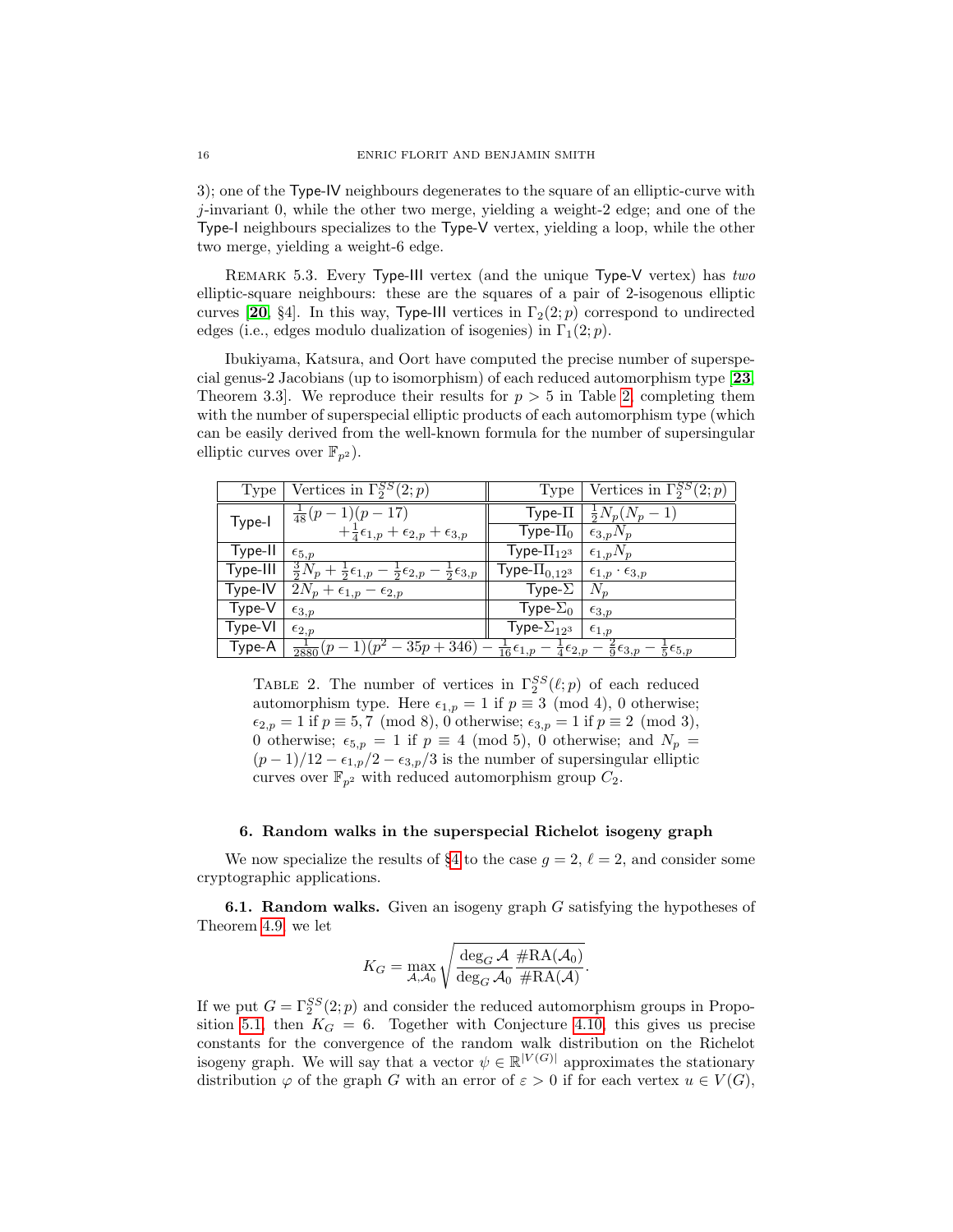$|\psi(u) - \varphi(u)| \leq \varepsilon$ . A random walk of length n approximates the stationary distribution with error  $\varepsilon$  if the distribution given by the walk at step n does so.

<span id="page-16-1"></span>THEOREM 6.1. Assume Conjecture [4.10](#page-11-2) for  $g = 2$  and  $\ell = 2$ : that is, assume that  $\lambda_{\star}(\Gamma_2^{SS}(2;p)) \leq \frac{12}{15}$  for all  $p \geq 41$ . A random walk of length  $n \geq 4.5m \log p +$ 9 approximates the stationary distribution on  $\Gamma_2^{SS}(2;p)$  with an error of  $\frac{1}{p^m}$ . In particular, a random walk of length

$$
n \ge 18 \log p + 9
$$

approximates the stationary distribution with an error of  $\frac{1}{p^4}$ .

PROOF. Set  $G = \Gamma_2^{SS}(2, p)$ . Given a random walk  $\mathcal{A}_0 \to \cdots \to \mathcal{A}_n \to \cdots$  and a vertex  $A$ , then for all  $n$  we have

$$
|\Pr[\mathcal{A}_n \cong \mathcal{A}] - \varphi_G(\mathcal{A})| \leq \lambda_{\star}(G)^n \sqrt{\frac{\deg_G \mathcal{A}}{\deg_G \mathcal{A}_0} \frac{\# \text{RA}(\mathcal{A}_0)}{\# \text{RA}(\mathcal{A})}} \leq 6 \lambda_{\star}(G)^n.
$$

The inequality  $6\lambda_{\star}(G)^n \leq \frac{1}{p^m}$  is satisfied as long as

$$
n \ge \frac{m \log p + \log 6}{\log(\lambda_{\star}(G)^{-1})}.
$$

Since  $\log 6 / \log(15/12) \leq 9$  and  $1 / \log(15/12) \leq 4.5$ , if  $n \geq 4.5m \log p + 9$  then the above inequalities are satisfied. The particular case of  $m = 4$  follows.

**6.2.** Distributions of subgraphs. If we perform a random walk on  $\Gamma_2^{SS}(2;p)$ , we will encounter a certain number of products of elliptic curves along the way. We can try to predict the ratio of elliptic products to visited nodes: a first guess could be that this ratio matches the proportion of such nodes in the entire graph, which is asymptotic to  $\frac{10}{p}$  (see [[9](#page-22-4), Proposition 2]).

However, this is not the empirical proportion that we observe in our experiment, which consists in performing 10,000 random walk steps in  $\Gamma_2^{SS}(2;p)$  and counting the number  $N$  of elliptic products encountered in our path. The ratio  $N/10,000$  of elliptic products to visited nodes is closer to  $\frac{5}{p}$ , as seen in Table [3.](#page-16-0)

<span id="page-16-0"></span>

| $\boldsymbol{p}$ | 101                                                                   | 307 | 503 | 701  | -907 | $\pm 1103$ |
|------------------|-----------------------------------------------------------------------|-----|-----|------|------|------------|
|                  | 415                                                                   | 201 | 130 | - 64 | -50  | 44         |
|                  | Ratio   4.1915/p   6.1707/p   6.539/p   4.4864/p   4.535/p   4.8532/p |     |     |      |      |            |

Table 3. Number of elliptic products encountered in a 10, 000 step random walk for several primes. The third row shows the proportion scaled relative to each prime.

Theorem [4.9,](#page-10-0) in combination with the classification of reduced automorphism groups in Proposition [5.1,](#page-13-0) gives us the true proportion of elliptic product nodes in random walks. We have  $\frac{p^3}{2880} + O(p^2)$  Jacobians with trivial reduced automorphism group (this is the picture for "almost all" nodes in the graph: only  $O(p^2)$  have nontrivial reduced automorphisms), and there are  $\frac{p^2}{288} + O(p)$  elliptic products. However, all but  $O(p)$  of those products have a reduced automorphism group of order 2, confirming that the (asymptotic) expected proportion of elliptic products in a random walk is equal to  $\frac{1}{2} \times \frac{10}{p} = \frac{5}{p}$ . Similarly, we could compute proportions for each abelian surface type given in Section [5.](#page-11-0)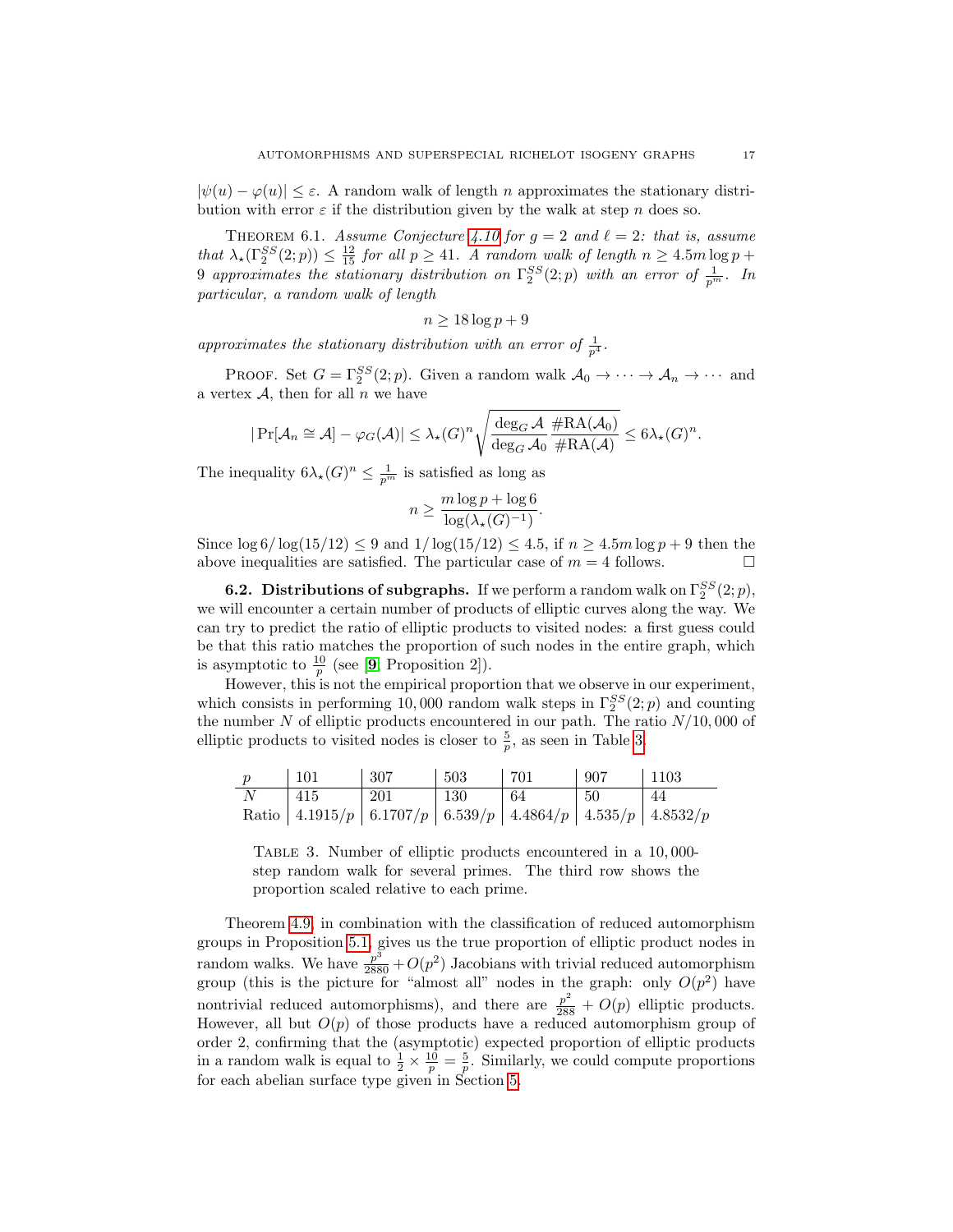If we combine this with the conjectured upper bound for  $\lambda_{\star}(\Gamma_2^{SS}(2;p))$ , then we can give the interpretation that elliptic products are evenly distributed in the graph, in the sense that any node is within very few steps of an elliptic product (much less than diametral distance).

6.3. The superspecial isogeny problem in genus 2 and beyond. The general problem of constructing an isogeny between two superspecial g-dimensional PPAVs  $\mathcal{A}_g$  and  $\mathcal{A}'_g$  over  $\mathbb{F}_{p^2}$  was studied in [[13](#page-22-5)]. The algorithm proceeds by computing isogenies  $\phi: \mathcal{A}_g \to \mathcal{A}_{g-1} \times \mathcal{E}$  and  $\phi': \mathcal{A}'_g \to \mathcal{A}'_{g-1} \times \mathcal{E}'$  where  $\mathcal{A}_{g-1}$  and  $\mathcal{A}'_{g-1}$  have dimension  $g-1$  and  $\mathcal E$  and  $\mathcal E'$  are elliptic curves, before computing an elliptic isogeny  $\mathcal{E} \to \mathcal{E}'$  and (recursively) computing an isogeny  $\mathcal{A}_{g-1} \to \mathcal{A}_{g-1}$ , then combining the results to produce an isogeny  $\mathcal{A}_g \to \mathcal{A}'_g$ . The key step is computing the isogenies  $\phi$  and  $\phi'$  to product PPAVs. The expected complexity of this step is heuristic, and assumes that the isogeny graph of superspecial PPAVs has good expansion properties to ensure that  $O(p)$  isogeny walks of length  $O(\log p)$  will result in a walk to a product variety with probability  $O(1)$ . Of course, in practice one cannot simply take walks of length  $O(\log p)$ : we need a proper bound on the length of these walks (essentially, we need the constant hidden by the big O).

Our results show if we admit Conjecture [4.10,](#page-11-2) then the expected complexity of the algorithm in [[13](#page-22-5)] is rigorous for  $g = 2$ , and we can bound the required walk lengths using the claimed eigenvalue bounds as in Theorem [6.1.](#page-16-1) In particular, for  $g = 2$  and  $\ell = 2$ , it suffices to use walks of length  $26 \log_2(p) + 8$ .

6.4. Richelot isogeny hash functions. Recall the Richelot-isogeny hash function of [[9](#page-22-4)], which is based on walks in  $\Gamma_2^{SS}(2;p)$ . A binary representation of the data to be hashed is broken into a series of three-bit chunks; each of the eight possible three-bit values corresponds to the choice of a step in  $\Gamma_2^{SS}(2;p)$  such that the composition of the prior step with the current step is a  $(4, 4)$ -isogeny. The hash value is (derived from) the invariants of the final vertex in the walk.

Our results show that finding an input  $m$  driving a walk into the induced subgraph  $\Gamma_2^{SS}(2;p)^E$  on the elliptic product vertices would immediately yield collisions in the hash function. Indeed, looking at Table [1,](#page-14-0) we see that every vertex in  $\Gamma_2^{SS}(2;p)^E$  has either outgoing edges with multiplicity greater than 1, or a Type-I neighbour with outgoing edges with multiplicity greater than 1. This means that there are multiple kernels, and thus multiple 3-bit input chunks, that produce steps to the same neighbour; in this way, given a walk to  $\Gamma_2^{SS}(2;p)^E$ , with at most two further steps we can construct explicit hash collisions.

Since the forward steps in these walks are restricted to a subset of eight of the fourteen possible onward edges at each vertex, the results in §[4.3](#page-11-3) do not apply directly here. Still, they give us reason to hope that these restricted random walks will approximate the uniform distribution on  $\Gamma_2^{SS}(2;p)$  very quickly. If adversaries can compute walks into  $\Gamma_2^{SS}(2;p)^E$  after an expected  $O(p)$  steps, as they can with unrestricted walks, then they can use walks into  $\Gamma_2^{SS}(2;p)^E$  to construct hash collisions in an expected  $\tilde{O}(p)$  operations, which is exponentially fewer than the  $O(p^{3/2})$ required by generic attacks.

6.5. Genus 2 SIDH analogues. Our results also have constructive cryptographic applications. For example, consider the genus-2 SIDH analogue proposed by Flynn and Ti [[16](#page-23-6)], a postquantum key exchange algorithm based on commuting random walks in  $\Gamma_2^{SS}(2;p)$  and  $\Gamma_2^{SS}(3;p)$ . The walks involved are very short—on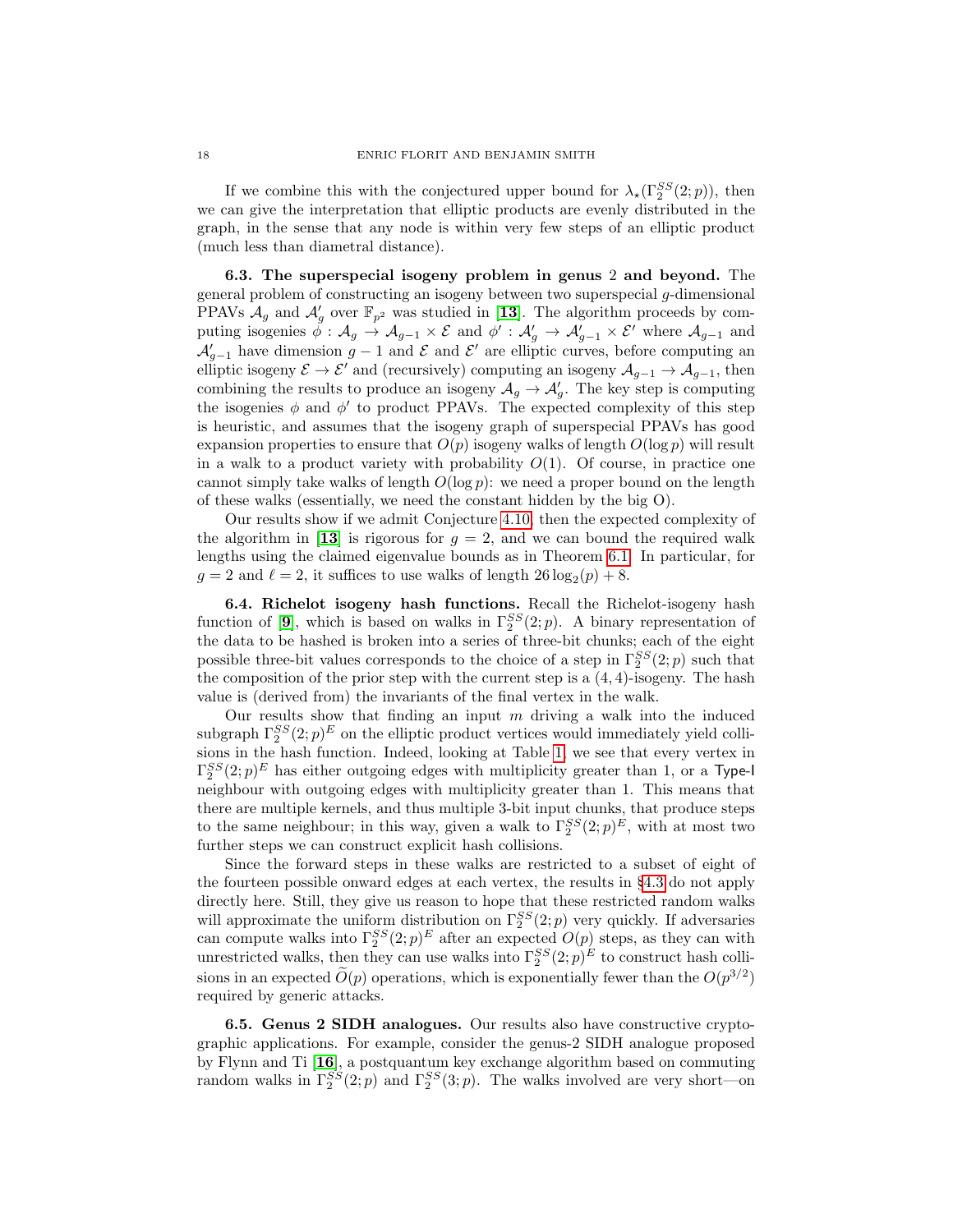the order of  $\frac{1}{2} \log_2 p$  steps each—and much shorter than the bound of Theorem [6.1.](#page-16-1) Our results therefore imply that this genus-2 SIDH analogue is overwhelmingly unlikely to encounter  $\Gamma_2^{SS}(\ell;p)^E$ , provided the base vertex is chosen sensibly.

## 7. Connectivity and diameters

<span id="page-18-0"></span>We mentioned in §[4](#page-5-0) that Theorem [4.9](#page-10-0) can be applied to study distributions in interesting isogeny subgraphs of the superspecial isogeny graph. Let us then distinguish three subgraphs of  $\Gamma_g^{SS}(\ell;p)$ , each taken to be the induced subgraph defined by its set of vertices:

- $\Gamma_g^{SS}(\ell;p)^J$ , the subgraph of Jacobians;
- $\Gamma_g^{SS}(\ell;p)^P$ , the subgraph of reducible PPAVs (product varieties); and
- $\Gamma_g^{SS}(\ell;p)^E$ , the subgraph of products of elliptic curves.

(Observe that  $\Gamma_2^{SS}(\ell;p)^P = \Gamma_2^{SS}(\ell;p)^E$ ). Understanding the connectivity of such subgraphs can be useful both when analysing the algorithms that work with them, and when studying the distribution of vertices in the full supersingular graph.

<span id="page-18-1"></span>PROPOSITION 7.1. The graphs  $\Gamma_g^{SS}(\ell;p)^P$  and  $\Gamma_g^{SS}(\ell;p)^E$  are connected and aperiodic for all g,  $\ell$ , and  $p$ . In particular, both graphs satisfy the hypotheses of Theorem [4.9.](#page-10-0)

**PROOF.** It is enough to see that  $\Gamma_g^{SS}(\ell;p)^E$  is connected and aperiodic, since it is a subgraph of  $\Gamma_g^{SS}(\ell;p)^P$  and given a product variety we can find a product isogeny to an elliptic product by the connectivity of  $\Gamma_g^{SS}(\ell;p)$ . We obtain connectivity from the fact that  $\Gamma_g^{SS}(\ell;p)^E$  has a spanning subgraph which is a quotient of the tensor product of g copies of the supersingular isogeny graph  $\Gamma_1^{SS}(\ell;p)$ . Since  $\Gamma_1^{SS}(\ell;p)$  is aperiodic, it contains an odd cycle and so  $(\Gamma_1^{SS}(\ell;p))^{\otimes g}$  is connected [[45](#page-24-4)]. We have already proved aperiodicity, since in §[4.2](#page-10-2) we constructed loops and paths of coprime lengths in  $\Gamma_g^{SS}(\ell;p)$  $E$ .

Proposition [7.1](#page-18-1) generalizes immediately to any connected component of the general graph  $\Gamma_q(\ell;p)$  that contains elliptic products.

Conjecture 2 of [[9](#page-22-4)] proposes that the subgraph of the superspecial Richelot isogeny graph supported on the Jacobians is connected; Theorem [7.2](#page-18-2) confirms and proves this conjecture. (We should be able to give a similar statement for the Jacobian subgraph even without the superspecial condition, but the technique that we use only allows us to prove it for the case  $g = 2, \ell = 2.$ )

<span id="page-18-2"></span>THEOREM 7.2. The graph of Jacobians  $\Gamma_2^{SS}(2;p)^J$  is connected and aperiodic. In particular, it satisfies the hypotheses of Theorem [4.9.](#page-10-0)

PROOF. To see  $\Gamma_2^{SS}(2;p)^J$  is connected, it is enough to check that the subgraph containing all Type-I Jacobians is connected. Indeed, any two Jacobians  $J_1$  and  $J_2$ are connected by a path in  $\Gamma_2^{SS}(2;p)$ , and we only need to ensure that subpaths between Type-I Jacobians can be modified to avoid elliptic products. This is always possible by Lemma [7.3](#page-19-0) below.

The aperiodicity for primes  $p \geq 13$  comes from the fact that there are always Type-III Jacobians, which always have a  $(2, 2)$ -endomorphism. One checks easily that  $\Gamma_2^{SS}(2;p)^J$  has at least one loop when p is 7 or 11. Indeed, for  $p=7$  the unique Type-VI vertex has a  $(2, 2)$ -endomorphism  $\phi$  with weight  $w([\phi]) = 9$ , while for  $p = 7$ the unique Type-V vertex has a  $(2, 2)$ -endomorphism  $\psi$  with  $w([\psi]) = 3$ .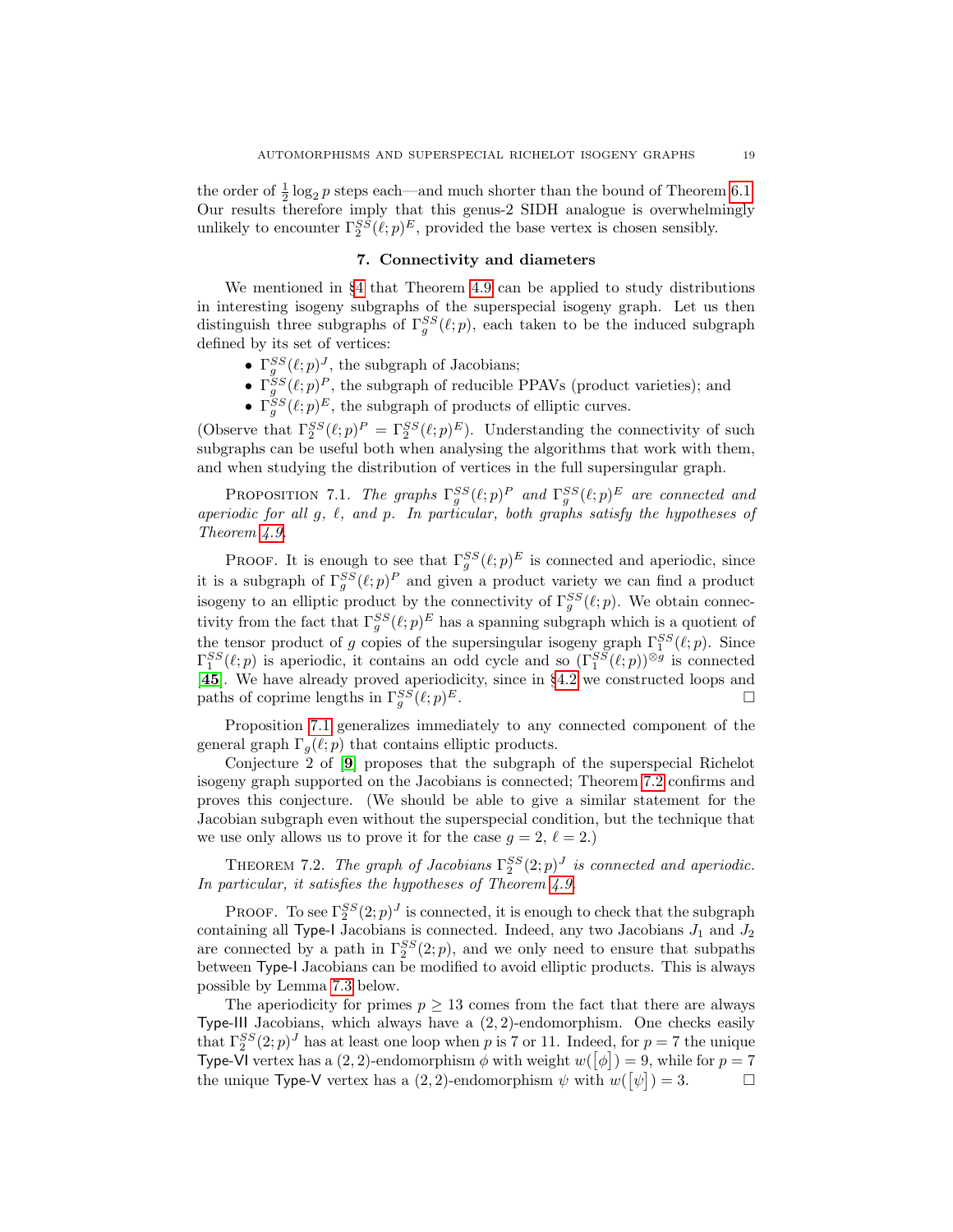<span id="page-19-0"></span>LEMMA 7.3. Given a path  $[J_0] \to [\mathcal{E} \times \mathcal{E}'] \to [\mathcal{A}]$  in  $\Gamma_2(2;p)$ , where  $J_0$  is a Jacobian,  $\mathcal{E} \times \mathcal{E}'$  is an elliptic product, and A is any PPAS, there exists either:

(1) A length-2 path

 $[J_0] \rightarrow [J_1] \rightarrow [A],$ 

where  $J_1$  is a Jacobian, if the original path represents a  $(4, 2, 2)$ -isogeny, or

(2) A length-4 path

$$
[J_0] \to [J_1] \to [J_2] \to [J_3] \to [\mathcal{A}],
$$

where each  $J_i$  is a Jacobian, if the original walk represents a  $(4, 4)$ -isogeny.

PROOF. Case 1. The original path represents a  $(4, 2, 2)$ -isogeny,  $\phi$ . Up to isomorphism,  $\phi$  factors into a composition of two  $(2, 2)$ -isogenies in 3 ways:

- $\phi: J_0 \to \mathcal{E} \times \mathcal{E}' \to \mathcal{A},$
- $\phi_1: J_0 \to \mathcal{A}_1 \to \mathcal{A}$ , and
- $\phi_2: J_0 \to \mathcal{A}_2 \to \mathcal{A}.$

The isogenies  $J_0 \rightarrow A_i$  each have one nontrivial kernel point in common with  $J_0 \to \mathcal{E} \times \mathcal{E}'$ . We know that  $[J_0]$  has at most two elliptic-product neighbours (see Table [1\)](#page-14-0). Recall the language of quadratic splittings detailed in Appendix [B.1:](#page-26-0) the Lagrangian subgroups of  $J_0[2]$  correspond to factorizations of  $f(x)$  into three coprime quadratics, where  $C_0: y^2 = f(x)$  is a sextic model for the genus-2 curve generating  $J_0$ , and the codomain of the corresponding  $(2, 2)$ -isogeny is an elliptic product precisely when the three quadratics are linearly dependent. After a coordinate transformation, we can suppose that  $J_0 \to \mathcal{E} \times \mathcal{E}'$  is a Richelot isogeny with ker $(J_0 \to \mathcal{E} \times \mathcal{E}') = \{x^2 - a^2, x^2 - b^2, x^2 - c^2\}$ . Relabelling  $(a, b, c)$  if necessary, we can assume the point common to  $\ker(J_0 \to \mathcal{E} \times \mathcal{E}')$ ,  $\ker(J_0 \to \mathcal{A}_1)$ , and  $\ker(J_0 \to \mathcal{A}_2)$  corresponds to  $x^2 - a^2$ , and thus

$$
ker(J_0 \to A_1) = \{x^2 - a^2, x^2 - (b+c)x + bc, x^2 + (b+c)x + bc\}
$$

and

$$
ker(J_0 \to A_2) = \{x^2 - a^2, x^2 - (b - c)x - bc, x^2 + (b - c)x - bc\}.
$$

It is easy to check that the determinants of these two triples cannot both vanish unless the original curve is singular.

Case 2. The original walk represents a  $(4, 4)$ -isogeny,  $\phi$ . We can always choose a neighbour  $[J_2] \neq [J_0]$  of  $[\mathcal{E} \times \mathcal{E}']$  such that  $J_0 \to \mathcal{E} \times \mathcal{E}' \to J_2$  and  $J_2 \to \mathcal{E} \times \mathcal{E}' \to \mathcal{A}$ both represent  $(4, 2, 2)$ -isogenies. Now apply Case 1 to each of these, eliminating  $\mathcal{E} \times \mathcal{E}'$  from the middle of each length-2 path, and compose the results.

REMARK 7.4. When  $J_0$  is Type-III or Type-V in the  $(4, 2, 2)$ -isogeny case, it is possible that we obtain  $[J_0] = [J_1]$ , so we actually simplify to a length-1 path  $[J_0] \rightarrow [\mathcal{A}]$ . Further, in the (4,4)-isogeny case, we can even have  $[J_0] = [J_2]$ , and then we can simplify the original length-2 path (and the modified length-4 one) to the length-1 path  $[J_0] \to [\mathcal{A}].$ 

<span id="page-19-1"></span>COROLLARY 7.5. The diameters of 
$$
\Gamma_2^{SS}(2;p)
$$
 and  $\Gamma_2^{SS}(2;p)^J$  satisfy  
\n
$$
\text{diam}(\Gamma_2^{SS}(2;p)) - 2 \le \text{diam}(\Gamma_2^{SS}(2;p)^J) \le 2 \cdot \text{diam}(\Gamma_2^{SS}(2;p)).
$$

PROOF. The first inequality comes from the fact that every elliptic product has a Richelot isogeny to a Jacobian. For the second one, apply Lemma [7.3](#page-19-0) repeatedly to bound the distance between any two nodes in  $\Gamma_2^{SS}(2;p)^J$ .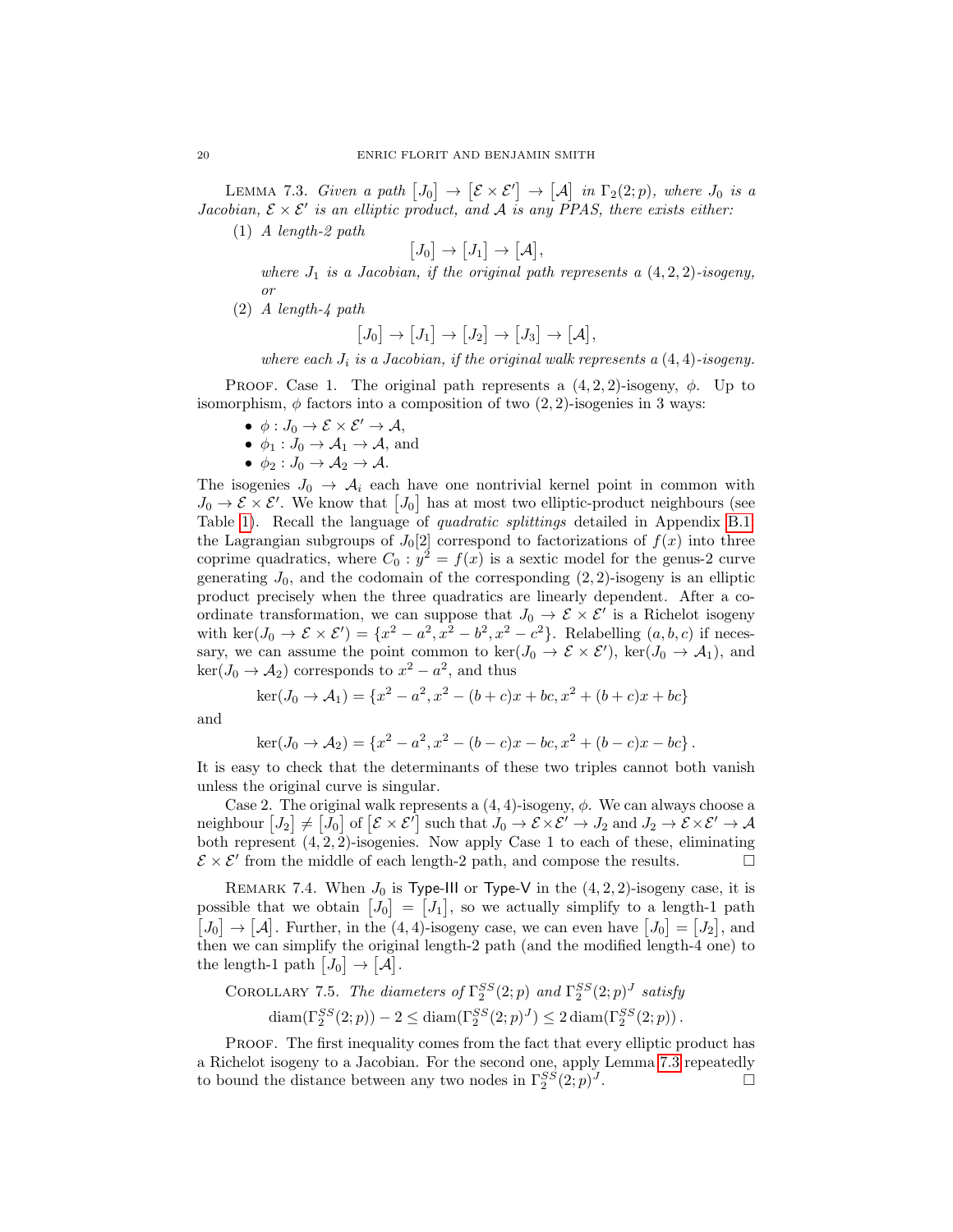The lower bound of Corollary [7.5](#page-19-1) is tight, as seen for  $\Gamma_2^{SS}(2,521)$ . Our experimental results suggest that the upper bound has some room for improvement.

## 8. An example: the superspecial Richelot graph for  $p = 47$

We now exemplify our results on the Richelot isogeny graph for  $p = 47$ . The graph  $\Gamma_2^{SS}(2; 47)$  has an appropriate size to observe interesting behaviour. In particular, since  $p \equiv 11 \mod 12$  and  $p \equiv 2 \mod 5$ , all of the vertex types described in Section [5](#page-11-0) except Type-II appear. Table [4](#page-20-0) lists the exact counts for each vertex type.

<span id="page-20-0"></span>

|                    |  |                          |   |                |    | – | . .           | $11_{123}$ | 110 | –<br>123 | 123<br><b>I</b><br>$\mathbf{v}$ |    |
|--------------------|--|--------------------------|---|----------------|----|---|---------------|------------|-----|----------|---------------------------------|----|
| $#A_T$<br><b>.</b> |  |                          | ີ |                |    | U | $\Omega$<br>ບ |            |     |          |                                 |    |
| $q_{\tau}$<br>◡    |  | $\overline{\phantom{a}}$ | ັ | $\sqrt{2}$<br> | ∠⊍ | ÷ | -             |            | ∽   | ⊥∪       |                                 | 36 |

TABLE 4. Vertex counts for each type in the graph  $\Gamma_2^{SS}(2;47)$ . Here  $A_T$  denotes the subset of vertices of type T, while  $g_T$  is the corresponding value of  $g_i$  in Corollary [4.6.](#page-8-1)

Let us compute the stationary distribution for the full graph  $\Gamma_2^{SS}(2;47)$ . First, we partition the vertex set according to each type:  $A_{Type-A}$  contains the 14 Type-A vertices,  $A_{Type-I}$  the 31 Type-I vertices, and so on. In the notation of Corollary [4.6,](#page-8-1) if  $A_i = A_T$  for a type T, then the values of  $g_i$  are the  $g_T$  in Table [4.](#page-20-0) (In general, we would also have  $g_{II} = 1/5$ .) Since all vertices have 15 Lagrangian subgroups in their two-torsion, Corollary [4.6](#page-8-1) says that (after normalization) the stationary distribution is given by

$$
\tilde{\varphi}(\mathcal{A}) = \frac{1}{g_T} \quad \text{whenever } \mathcal{A} \text{ is of type } T.
$$

We can observe this partially in Figure [4.](#page-21-2) The picture lacks the edge weights, which we have omitted for the sake of clarity. Nevertheless, we see clearly that vertices with larger reduced automorphism groups are more isolated, because lots of isogenies are identified through automorphisms. This makes these vertices harder to reach in a random walk, so they have a smaller value in the stationary distribution.

We may also compute the stationary distributions of the subgraphs  $\Gamma_2^{SS}(2;47)^J$ and  $\Gamma_2^{SS}(2, 47)^E$ . Recall from Table [1](#page-14-0) that the degrees in these graphs are no longer regular: for example, a Type-A varieties have 15 isogenies to other Jacobians, while Type-I varieties have 14 isogenies to other Jacobians and a single isogeny to a product of elliptic curves. The stationary probability for a vertex  $\mathcal A$  of type  $T$  is

$$
\tilde{\varphi}(\mathcal{A}) = \frac{\deg \mathcal{A}}{g_T} \qquad \text{whenever } \mathcal{A} \text{ is of type } T,
$$

where deg  $A$  is now the number of isogenies from  $A$  to vertices in the same graph, and  $g_T$  is defined as above.

In this setting, the vertices which are not of Type-A in  $\Gamma_2^{SS}(2;47)^J$  get more isolated, because they all have out-degree less than 15. On the other hand, the stationary distribution is uniformized slightly in  $\Gamma_2^{SS}(47;p)^E$ , because the vertices with larger automorphism groups have one, two or three fewer isogenies to Jacobians. This can be seen in Figure [5.](#page-22-8)

These phenomena generalize immediately to  $\Gamma_2^{SS}(\ell;p)$  for all primes  $\ell \neq p$ , due to the generality achieved in Theorem [4.9.](#page-10-0)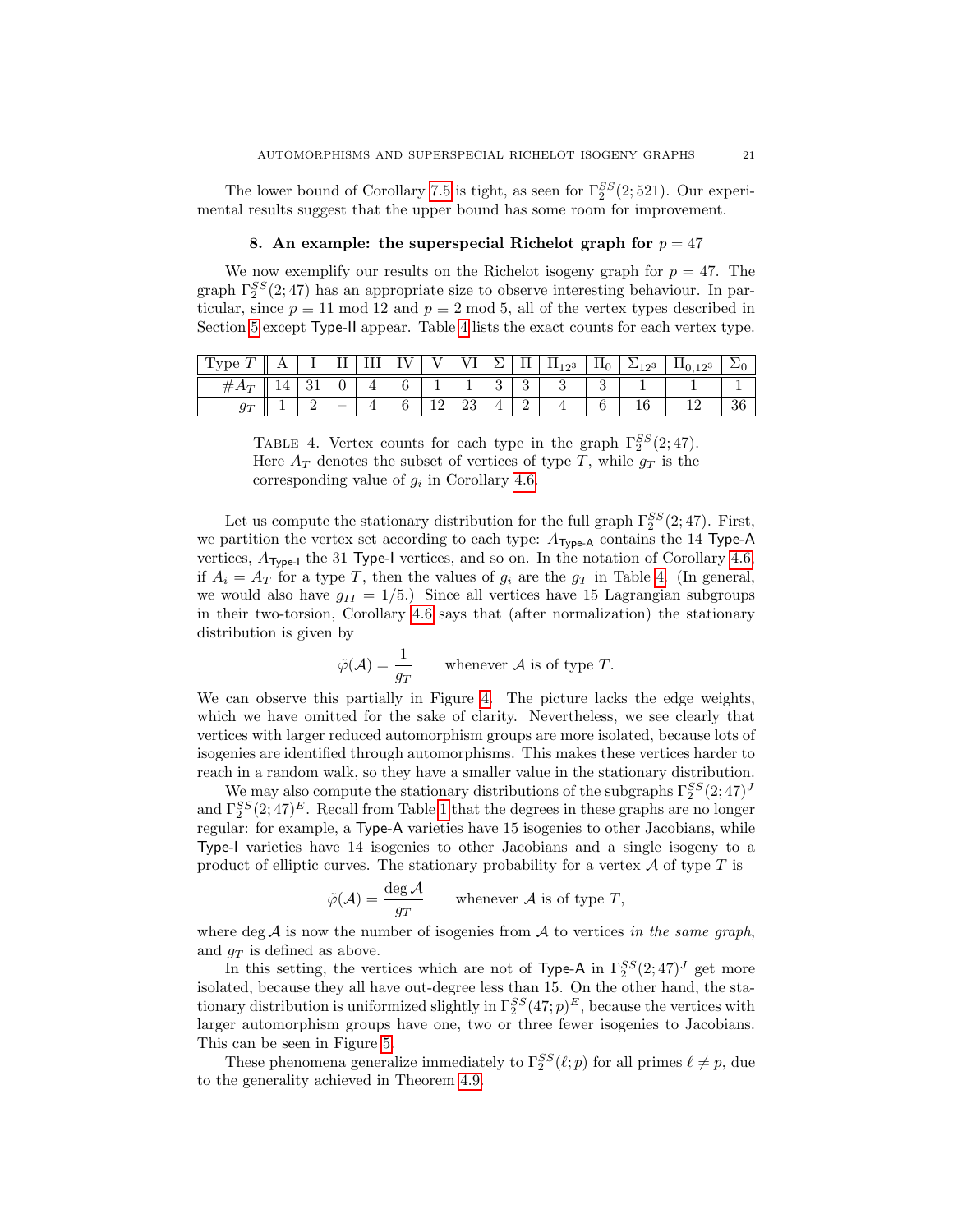<span id="page-21-2"></span>

FIGURE 4. The superspecial Richelot isogeny graph for  $p = 47$ . Vertices are labeled with their types; unlabeled vertices are Type-A, with trivial reduced automorphism group. Loops are omitted.

## References

- <span id="page-21-1"></span>1. Sinan Aksoy, Fan Chung Graham, and Xing Peng, Extreme values of the stationary distribution of random walks on directed graphs, Adv. Appl. Math. 81 (2016), 128–155.
- <span id="page-21-0"></span>2. Reza Azarderakhsh, Brian Koziel, Matt Campagna, Brian LaMacchia, Craig Costello, Patrick Longa, Luca De Feo, Michael Naehrig, Basil Hess, Joost Renes, Amir Jalali, Vladimir Soukharev, David Jao, and David Urbanik, Supersingular Isogeny Key Encapsulation, [http:](http://sike.org) [//sike.org](http://sike.org), 2017.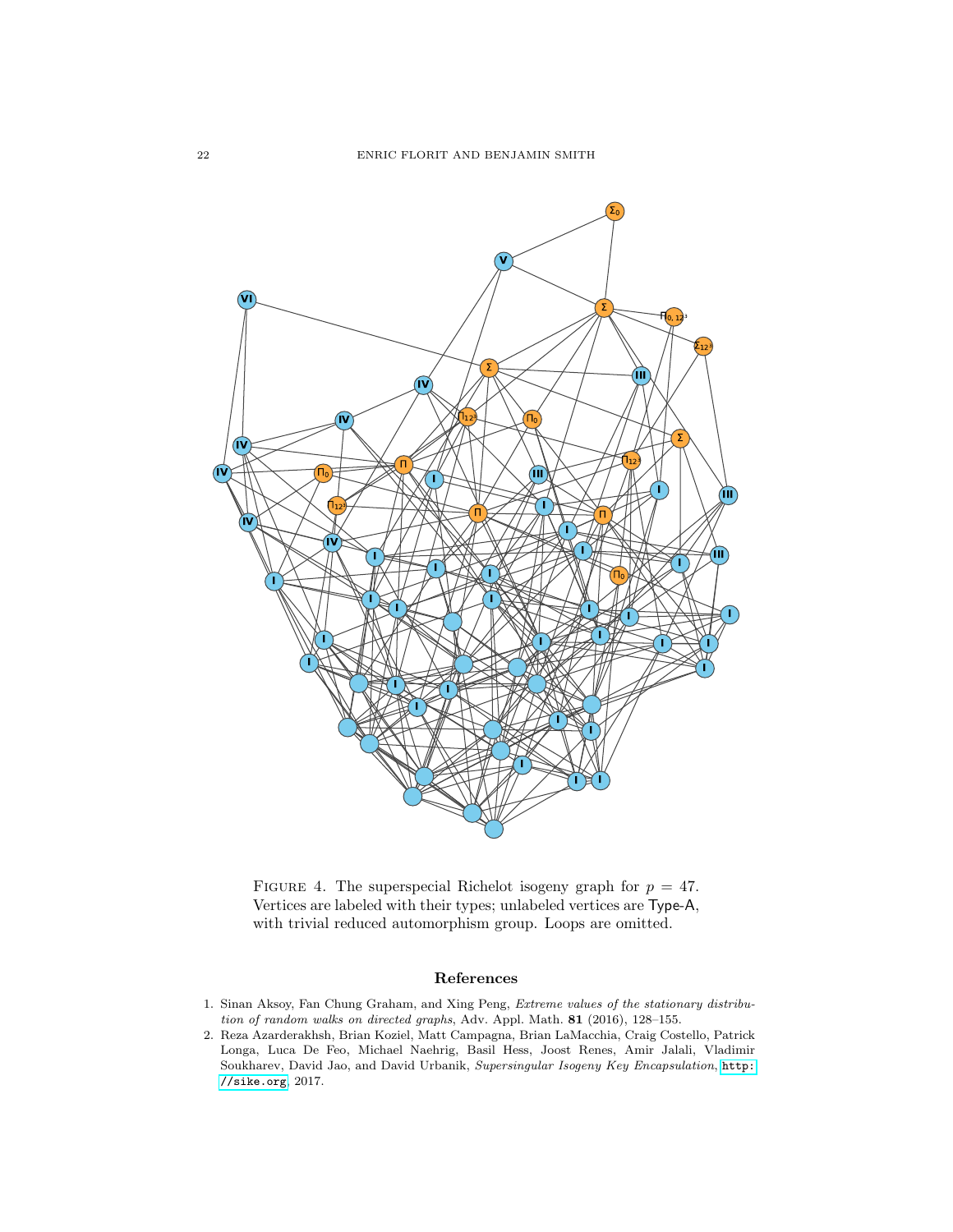<span id="page-22-8"></span>

FIGURE 5. The subgraphs of  $\Gamma_2^{SS}(2; 47)$  supported on Jacobians (left) and elliptic products (right). Vertex positions are mantained with respect to Figure [4.](#page-21-2)

- <span id="page-22-7"></span>3. Oskar Bolza, On binary sextics with linear transformations into themselves, American Journal of Mathematics 10 (1887), no. 1, 47–70.
- <span id="page-22-11"></span>4. Wieb Bosma, John J. Cannon, Claus Fieker, and Allan Steel, Handboook of Magma functions, 2.25 ed., January 2020.
- <span id="page-22-9"></span>5. Jean-Benoît Bost and Jean-François Mestre, Moyenne arithmético-géométrique et périodes des courbes de genre 1 et 2, Gaz. Math. Soc. France 38 (1988), 36–64.
- <span id="page-22-6"></span>6. Bradley W. Brock, Superspecial curves of genera two and three, Ph.D. thesis, Princeton University, 1993.
- <span id="page-22-10"></span>7. Nils Bruin and Kevin Doerksen, The arithmetic of genus two curves with (4, 4)-split Jacobians, Canadian Journal of Mathematics 63 (2011), no. 5, 992–1024.
- <span id="page-22-0"></span>8. Reinier Bröker, Kristin Lauter, and Andrew V. Sutherland, Modular polynomials via isogeny volcanoes, Mathematics of Computation 81 (2012), no. 278, 93–122.
- <span id="page-22-4"></span>9. Wouter Castryck, Thomas Decru, and Benjamin Smith, Hash functions from superspecial genus-2 curves using Richelot isogenies, Journal of Mathematical Cryptology 14 (2020), no. 1, 268–292, Proceedings of NuTMiC 2019.
- <span id="page-22-2"></span>10. Wouter Castryck, Tanja Lange, Chloe Martindale, Lorenz Panny, and Joost Renes, CSIDH: an efficient post-quantum commutative group action, Advances in Cryptology - ASIACRYPT 2018 - 24th International Conference on the Theory and Application of Cryptology and Information Security, Brisbane, QLD, Australia, December 2-6, 2018, Proceedings, Part III (Thomas Peyrin and Steven D. Galbraith, eds.), Lecture Notes in Computer Science, vol. 11274, Springer, 2018, pp. 395–427.
- <span id="page-22-3"></span>11. Denis X. Charles, Eyal Z. Goren, and Kristin E. Lauter, Families of Ramanujan graphs and quaternion algebras, Groups and symmetries: from Neolithic Scots to John McKay 47 (2009), 53–63.
- <span id="page-22-1"></span>12. Denis X. Charles, Kristin E. Lauter, and Eyal Z. Goren, Cryptographic hash functions from expander graphs, Journal of Cryptology 22 (2009), no. 1, 93–113.
- <span id="page-22-5"></span>13. Craig Costello and Benjamin Smith, The supersingular isogeny problem in genus 2 and beyond, Post-Quantum Cryptography - 11th International Conference, PQCrypto 2020, Paris, France, April 15-17, 2020, Proceedings (Jintai Ding and Jean-Pierre Tillich, eds.), Lecture Notes in Computer Science, vol. 12100, Springer, 2020, pp. 151–168.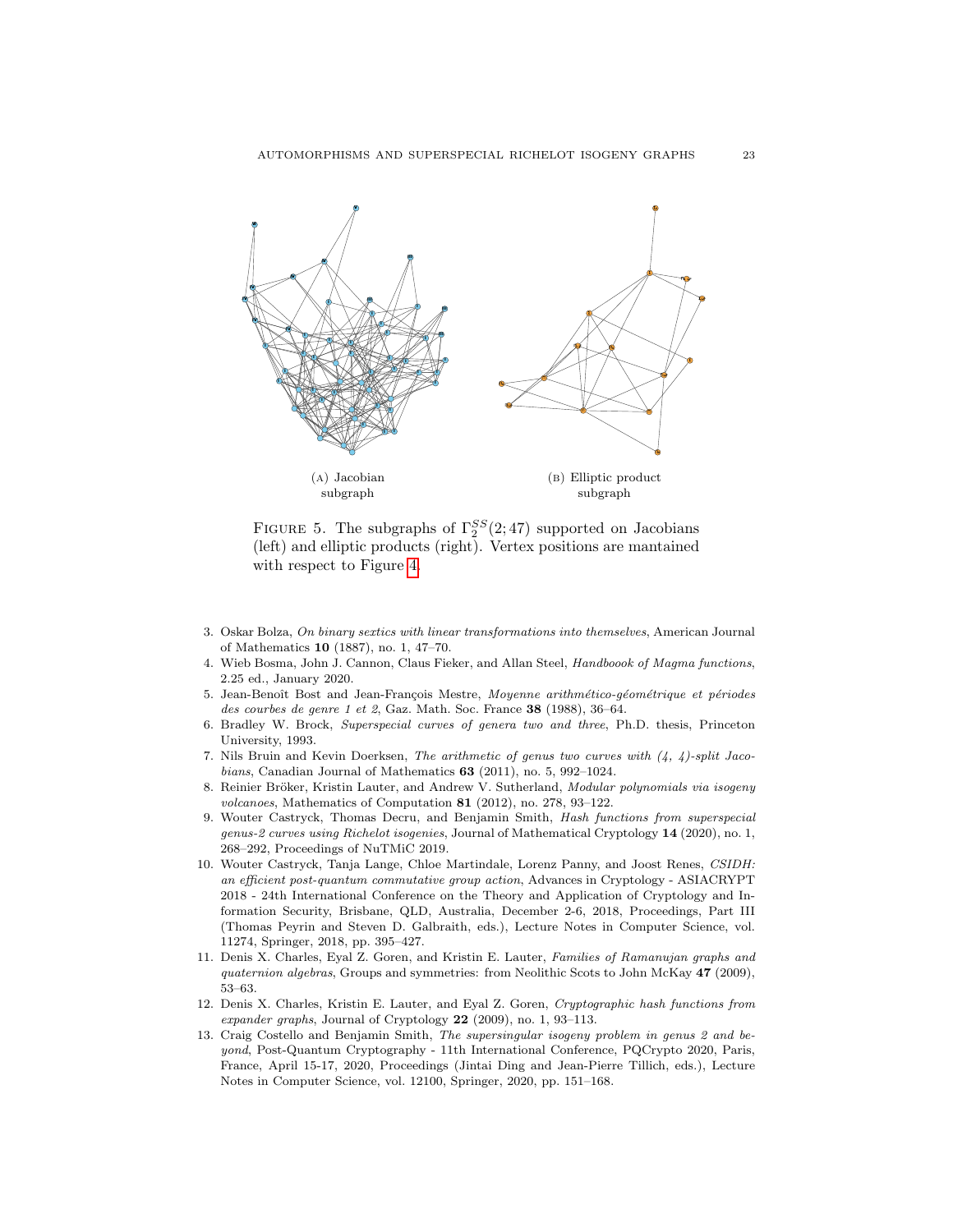- <span id="page-23-5"></span>14. Luca De Feo, David Jao, and Jérôme Plût, Towards quantum-resistant cryptosystems from supersingular elliptic curve isogenies, J. Math. Cryptol. 8 (2014), no. 3, 209–247.
- <span id="page-23-20"></span>15. Enric Florit and Benjamin Smith, An atlas of the superspecial richelot isogeny graph, Preprint: <https://hal.inria.fr/hal-03094296>, 2020.
- <span id="page-23-6"></span>16. E. Victor Flynn and Yan Bo Ti, Genus two isogeny cryptography, Post-Quantum Cryptography - 10th International Conference, PQCrypto 2019, Chongqing, China, May 8-10, 2019 Revised Selected Papers (Jintai Ding and Rainer Steinwandt, eds.), Lecture Notes in Computer Science, vol. 11505, Springer, 2019, pp. 286–306.
- <span id="page-23-2"></span>17. Mireille Fouquet and François Morain, Isogeny volcanoes and the SEA algorithm, Algorithmic Number Theory (Berlin, Heidelberg) (Claus Fieker and David R. Kohel, eds.), Springer Berlin Heidelberg, 2002, pp. 276–291.
- <span id="page-23-15"></span>18. Steven D. Galbraith, Christophe Petit, and Javier Silva, Identification protocols and signature schemes based on supersingular isogeny problems, 2016.
- <span id="page-23-19"></span>19. The GAP Group, GAP – Groups, Algorithms, and Programming, Version 4.11.0, 2020.
- <span id="page-23-21"></span>20. Pierrick Gaudry and Éric Schost, On the invariants of the quotients of the Jacobian of  $a$ curve of genus 2, International Symposium on Applied Algebra, Algebraic Algorithms, and Error-Correcting Codes, Springer, 2001, pp. 373–386.
- <span id="page-23-13"></span>21. Shlomo Hoory, Nathan Linial, and Avi Widgerson, Expander graphs and their application, Bulletin (New Series) of the American Mathematical Society 43 (2006).
- <span id="page-23-23"></span>22. Everett W. Howe, Franck Leprévost, and Bjorn Poonen, Large torsion subgroups of split Jacobians of curves of genus two or three, Forum Mathematicum 12 (2000), no. 3, 315–364.
- <span id="page-23-22"></span>23. Tomoyoshi Ibukiyama, Toshiyuki Katsura, and Frans Oort, Supersingular curves of genus two and class numbers, Compositio Mathematica  $57$  (1986), no. 2, 127–152.
- <span id="page-23-4"></span>24. David Jao and Luca De Feo, Towards quantum-resistant cryptosystems from supersingular elliptic curve isogenies, Post-Quantum Cryptography - 4th International Workshop, PQCrypto 2011, Taipei, Taiwan, November 29 - December 2, 2011. Proceedings (Bo-Yin Yang, ed.), Lecture Notes in Computer Science, vol. 7071, Springer, 2011, pp. 19–34.
- <span id="page-23-7"></span>25. Bruce W. Jordan and Yevgeny Zaytman, Isogeny graphs of superspecial abelian varieties and generalized Brandt matrices, 2020.
- <span id="page-23-8"></span>26. Toshiyuki Katsura and Katsuyuki Takashima, Counting richelot isogenies between superspecial abelian surfaces, Proceedings of the Fourteenth Algorithmic Number Theory Symposium (Steven D. Galbraith, ed.), vol. 4, The Open Book Series, no. 1, Mathematical Sciences Publishers, 2020, pp. 283–300.
- <span id="page-23-1"></span>27. David R. Kohel, Endomorphism rings of elliptic curves over finite fields, Ph.D. thesis, University of California at Berkley, 1996.
- <span id="page-23-11"></span>28. David A. Levin, Yuval Peres, and Elizabeth L. Wilmer, Markov chains and mixing times, American Mathematical Society, 2006.
- <span id="page-23-9"></span>29. Ke-Zheng Li and Frans Oort, Moduli of supersingular abelian varieties, Lecture Notes in Mathematics, vol. 1680, Springer-Verlag, Berlin, 1998. MR 1611305
- <span id="page-23-12"></span>30. László Lovász, Random walks on graphs: A survey, combinatorics, Paul Erdős is eighty, Bolyai Soc. Math. Stud. 2 (1993).
- <span id="page-23-14"></span>31. Ricardo Menares, Equidistribution of hecke points on the supersingular module, Proceedings of the American Mathematical Society 140 (2012), no. 8, 2687–2691.
- <span id="page-23-0"></span>32. Jean-François Mestre, La méthode des graphes. Exemples et applications, Proceedings of the international conference on class numbers and fundamental units of algebraic number fields (Katata), 1986, pp. 217–242.
- <span id="page-23-24"></span>33. Jean-François Mestre, Construction de courbes de genre 2 à partir de leurs modules, Effective methods in algebraic geometry, Springer, 1991, pp. 313–334.
- <span id="page-23-10"></span>34. Frans Oort, A stratification of a moduli space of abelian varieties, Prog. Math. 195 (2001).
- <span id="page-23-16"></span>35. Arnold K. Pizer, Ramanujan graphs and hecke operators, Bull. Amer. Math. Soc. (N.S.) 23 (1990), no. 1, 127–137.
- <span id="page-23-17"></span>36. Friedrich Julius Richelot, Essai sur une méthode générale pour déterminer les valeurs des intégrales ultra-elliptiques, fondée sur des transformations remarquables de ces trnscendates, Comptes Rendus Mathématique. Académie des Sciences. Paris 2 (1836), 622–627.
- <span id="page-23-18"></span>37.  $\_\_\_\_\_\_\_\_\_\_\_\.\$  De transformatione integralium abelianorum primi ordinis commentatio, Journal für die Reine und Angewandte Mathematik 16 (1837), 221–341.
- <span id="page-23-3"></span>38. Alexander Rostovtsev and Anton Stolbunov, Public-key cryptosystem based on isogenies, Cryptology ePrint Archive, Report 2006/145, April 2006.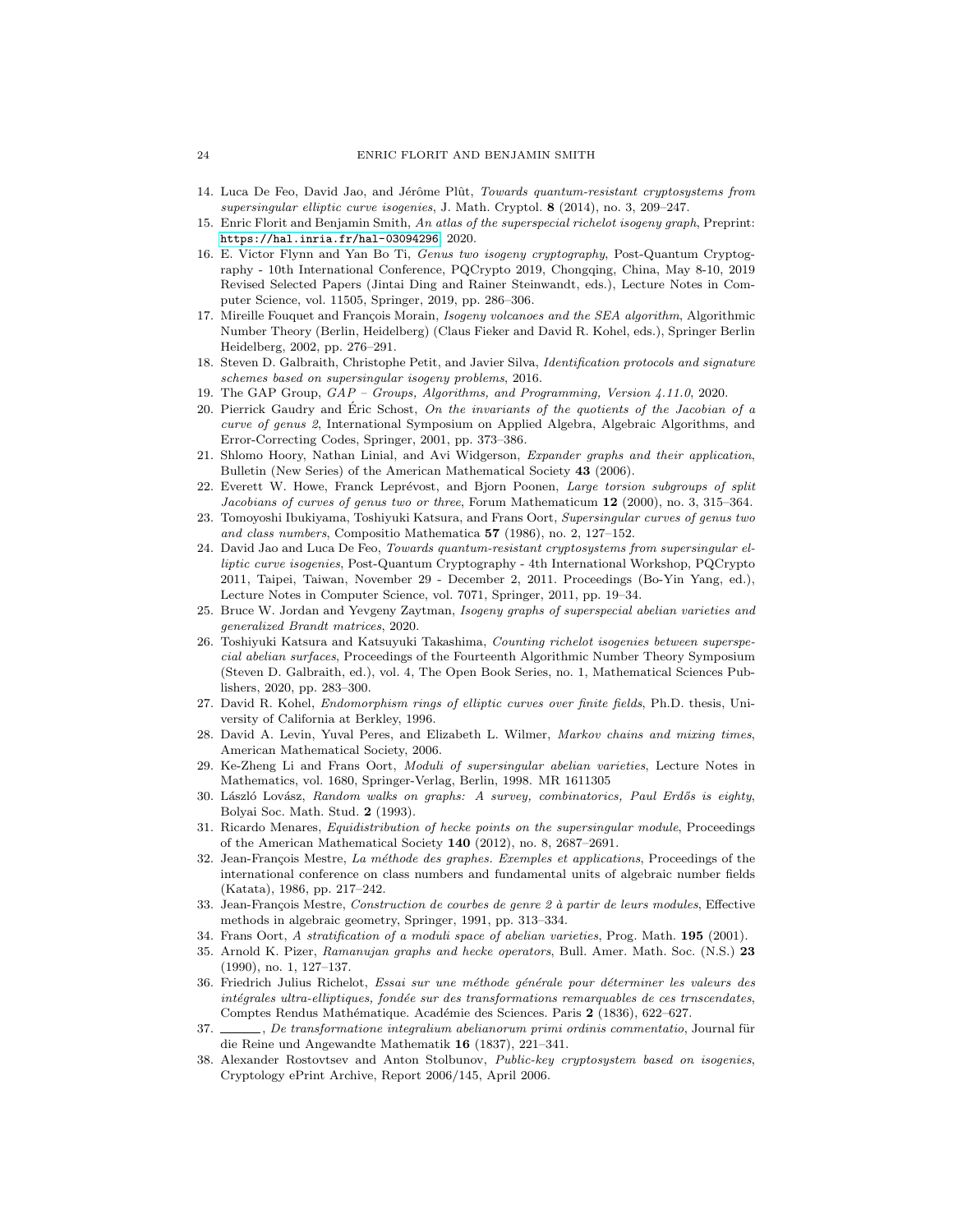- <span id="page-24-5"></span>39. Benjamin Smith, Explicit endomorphisms and correspondences, Ph.D. thesis, University of Sydney, 2005.
- <span id="page-24-1"></span>40. Anton Stolbunov, Constructing public-key cryptographic schemes based on class group action on a set of isogenous elliptic curves, Adv. Math. Commun. 4 (2010), no. 2.
- <span id="page-24-0"></span>41. Andrew V. Sutherland, Identifying supersingular elliptic curves, LMS Journal of Computation and Mathematics 15 (2012), 317–325.
- <span id="page-24-2"></span>42. Katsuyuki Takashima, Efficient algorithms for isogeny sequences and their cryptographic applications, Mathematical Modelling for Next-Generation Cryptography. Mathematics for Industry (Singapore) (T. Takagi et al., ed.), vol. 29, Springer, 2018, pp. 97–114.
- <span id="page-24-7"></span>43. The Sage Developers, Sagemath, the Sage Mathematics Software System (Version 9.1), 2020, https://www.sagemath.org.
- <span id="page-24-6"></span>44. Jacques Vélu, Isogénies entre courbes elliptiques, Comptes Rendus Hebdomadaires des Séances de l'Académie des Sciences, Série A 273 (1971), 238–241.
- <span id="page-24-4"></span>45. Paul M. Weichsel, The Kronecker product of graphs, Proceedings of the American Mathematical Society 13 (1962), no. 1, 47–52 (en).

# Appendix A. Experimental diameters and  $\lambda_{\star}$  for  $\Gamma_2^{SS}(2;p)$

<span id="page-24-3"></span>The following table consists of experimental data computed for the graphs  $G = \Gamma_2^{SS}(2; p)$ ,  $J = \Gamma_2^{SS}(2; p)^J$  and  $E = \Gamma_2^{SS}(2; p)^E$ . The computed values are the diameters  $d(G)$ ,  $d(J)$  and  $d(E)$ , and the (scaled) second-largest eigenvalues of each graph. In particular, the second eigenvalues of  $\Gamma_2^{SS}(2;p)$  support Conjecture [4.10.](#page-11-2) We use the notation  $\tilde{\lambda}_\star = 15\lambda_\star$ .

| $\overline{p}$ | d(G)           | d(J)           | d(E)           | $\lambda_{\star}(G)$ | $\lambda_\star(J)$ | $\lambda_{\star}(E)$ |
|----------------|----------------|----------------|----------------|----------------------|--------------------|----------------------|
| 17             | 3              | 3              | $\overline{2}$ | 10.671               | 9.203              | 3.000                |
| 19             | 3              | 3              | $\overline{2}$ | 11.072               | 10.016             | $1.833\,$            |
| 23             | 3              | 4              | $\overline{2}$ | 10.241               | 8.993              | 4.102                |
| 29             | 4              | 4              | 4              | 10.472               | 9.522              | 6.460                |
| 31             | 3              | 4              | $\overline{2}$ | 11.183               | 10.516             | 5.748                |
| 37             | 4              | 4              | $\overline{2}$ | 10.797               | 10.025             | 5.372                |
| 41             | 5              | 5              | 6              | 11.436               | 10.098             | 7.837                |
| 43             | 4              | $\overline{4}$ | $\overline{2}$ | 11.153               | 10.650             | 5.495                |
| 47             | 4              | $\overline{5}$ | $\overline{4}$ | 11.131               | 10.526             | 7.580                |
| 53             | 5              | $\overline{5}$ | 4              | 11.060               | 10.769             | 6.145                |
| 59             | $\overline{5}$ | $\overline{5}$ | 5              | 11.475               | 10.447             | 7.927                |
| 61             | 5              | 6              | 3              | 11.451               | 11.037             | 6.978                |
| 67             | 5              | 4              | 4              | 11.563               | 11.210             | 7.537                |
| 71             | $\overline{5}$ | $\overline{5}$ | 4              | 11.341               | 10.885             | 7.183                |
| 73             | 5              | $\overline{5}$ | $\overline{4}$ | 11.577               | 11.129             | 7.575                |
| 79             | 5              | $\overline{5}$ | 3              | 11.216               | 10.774             | 6.576                |
| 83             | 6              | 6              | 5              | 11.262               | 11.023             | 8.241                |
| 89             | 6              | 6              | 6              | 11.307               | 10.681             | 8.418                |
| 97             | 5              | 5              | 6              | 11.494               | 11.089             | 7.973                |
| 101            | 6              | 6              | 7              | 11.192               | 10.817             | 8.474                |
| 103            | 6              | 6              | $\overline{5}$ | 11.217               | 10.980             | 8.644                |
| 107            | 6              | 6              | 6              | 11.379               | 11.203             | 7.344                |
| 109            | 6              | 6              | 4              | 11.168               | 10.985             | 6.549                |
| 113            | 6              | 6              | 6              | 11.386               | 11.156             | 7.593                |
| 127            | 6              | 6              | 4              | 11.612               | 11.383             | $7.522\,$            |
| 131            | 7              | 6              | 8              | 11.525               | 11.373             | 8.179                |
| 137            | 6              | 6              | 6              | 11.648               | 11.440             | 7.193                |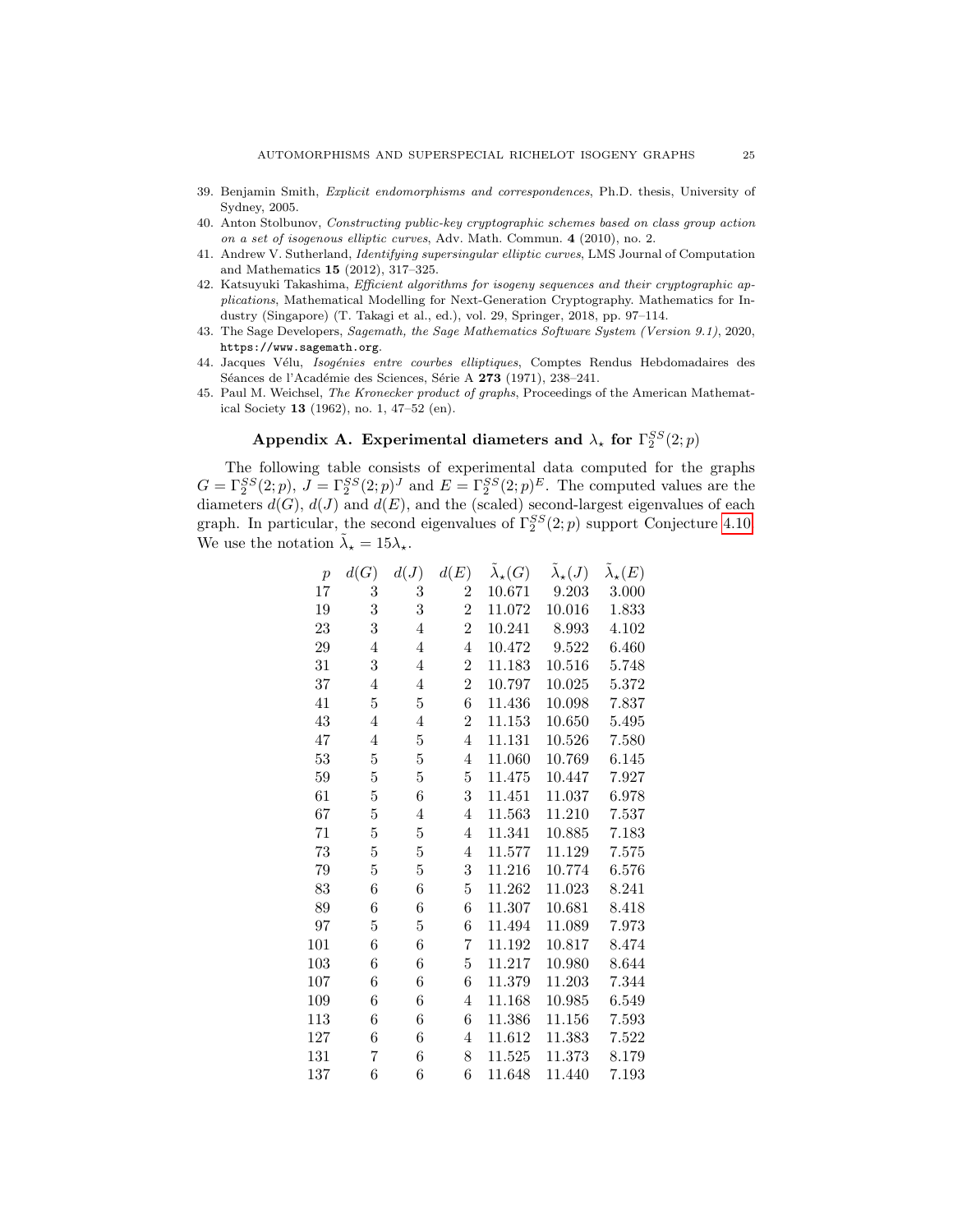| 139 | 6              | 6              | $\overline{5}$ | 11.528 | 11.424 | 7.682     |
|-----|----------------|----------------|----------------|--------|--------|-----------|
| 149 | 7              | $\overline{7}$ | 8              | 11.534 | 11.407 | 8.131     |
| 151 | 6              | 6              | 4              | 11.387 | 11.285 | 7.338     |
| 157 | 6              | $\overline{7}$ | 6              | 11.508 | 11.291 | 8.489     |
| 163 | 6              | 6              | 6              | 11.638 | 11.376 | 8.012     |
| 167 | 7              | $\overline{7}$ | 6              | 11.494 | 11.359 | 8.116     |
| 173 | 7              | $\overline{7}$ | 7              | 11.631 | 11.408 | 8.077     |
| 179 | 7              | $\overline{7}$ | 8              | 11.586 | 11.459 | 8.075     |
| 181 | $\overline{6}$ | $\overline{7}$ | 6              | 11.347 | 11.267 | 8.270     |
| 191 | 7              | $\overline{7}$ | 7              | 11.461 | 11.348 | 8.307     |
| 193 | $\overline{6}$ | 6              | $\overline{5}$ | 11.537 | 11.431 | 7.754     |
| 197 | 7              | $\overline{7}$ | 8              | 11.295 | 11.207 | 7.789     |
| 199 | 7              | $\overline{7}$ | 6              | 11.361 | 11.261 | 8.041     |
| 211 | 7              | $\overline{7}$ | 6              | 11.610 | 11.522 | 7.933     |
| 223 | 7              | $\overline{7}$ | 7              | 11.484 | 11.339 | 8.334     |
| 227 | 7              | $\overline{7}$ | 7              | 11.480 | 11.397 | 8.110     |
| 229 | 7              | $\overline{7}$ | 6              | 11.605 | 11.486 | 8.076     |
| 233 | 7              | $\overline{7}$ | 6              | 11.523 | 11.420 | 7.672     |
| 239 | 8              | $\overline{7}$ | 8              | 11.581 | 11.431 | 8.246     |
| 241 | 7              | $\overline{7}$ | 6              | 11.507 | 11.342 | 8.233     |
| 251 | 8              | $\overline{7}$ | 8              | 11.568 | 11.371 | 8.585     |
| 257 | 8              | $\overline{7}$ | 8              | 11.636 | 11.462 | 8.315     |
| 263 | 7              | $\overline{7}$ | 7              | 11.539 | 11.433 | 7.640     |
| 269 | 8              | $\overline{7}$ | 8              | 11.448 | 11.337 | 8.405     |
| 271 | 7              | $\overline{7}$ | 6              | 11.537 | 11.482 | 8.037     |
| 277 | $\overline{7}$ | 8              | 6              | 11.530 | 11.396 | 7.935     |
| 281 | $\overline{7}$ | $\overline{7}$ | 8              | 11.479 | 11.366 | 8.297     |
| 283 | 7              | $\overline{7}$ | 7              | 11.582 | 11.504 | 8.272     |
| 293 | 8              | 8              | 8              | 11.582 | 11.430 | 8.390     |
| 307 | 7              | $\overline{7}$ | 7              | 11.614 | 11.535 | 8.244     |
| 311 | 8              | 8              | $\overline{7}$ | 11.507 | 11.383 | 8.411     |
| 313 | 8              | $\overline{7}$ | 7              | 11.645 | 11.480 | 8.439     |
| 317 | 8              | 8              | 7              | 11.543 | 11.495 | 7.922     |
| 331 | $\overline{7}$ | $\overline{7}$ | 7              | 11.505 | 11.450 | 8.018     |
| 337 | $\overline{7}$ | $\overline{7}$ | $\overline{7}$ | 11.613 | 11.542 | 8.005     |
| 347 | 8              | 8              | 8              | 11.520 | 11.457 | 8.185     |
| 349 | 8              | 8              | 8              | 11.465 | 11.407 | 8.485     |
| 353 | 8              | 8              | 8              | 11.561 | 11.490 | $8.143\,$ |
| 359 | 8              | 8              | 8              | 11.556 | 11.500 | 8.311     |
| 367 | 8              | 8              | $\overline{7}$ | 11.553 | 11.463 | 8.352     |
| 373 | 8              | 8              | 7              | 11.475 | 11.411 | 8.259     |
| 379 | 8              | $\overline{7}$ | 7              | 11.474 | 11.408 | 8.202     |
| 383 | 8              | 8              | 7              | 11.548 | 11.492 | 8.351     |
| 389 | 8              | 8              | 9              | 11.582 | 11.544 | 8.280     |
| 397 | 8              | 8              | 7              | 11.593 | 11.523 | 8.368     |
| 401 | 8              | 8              | 8              | 11.558 | 11.492 | 8.315     |
| 409 | 8              | 8              | 8              | 11.626 | 11.575 | 8.354     |
| 419 | 9              | 8              | 10             | 11.555 | 11.472 | 8.552     |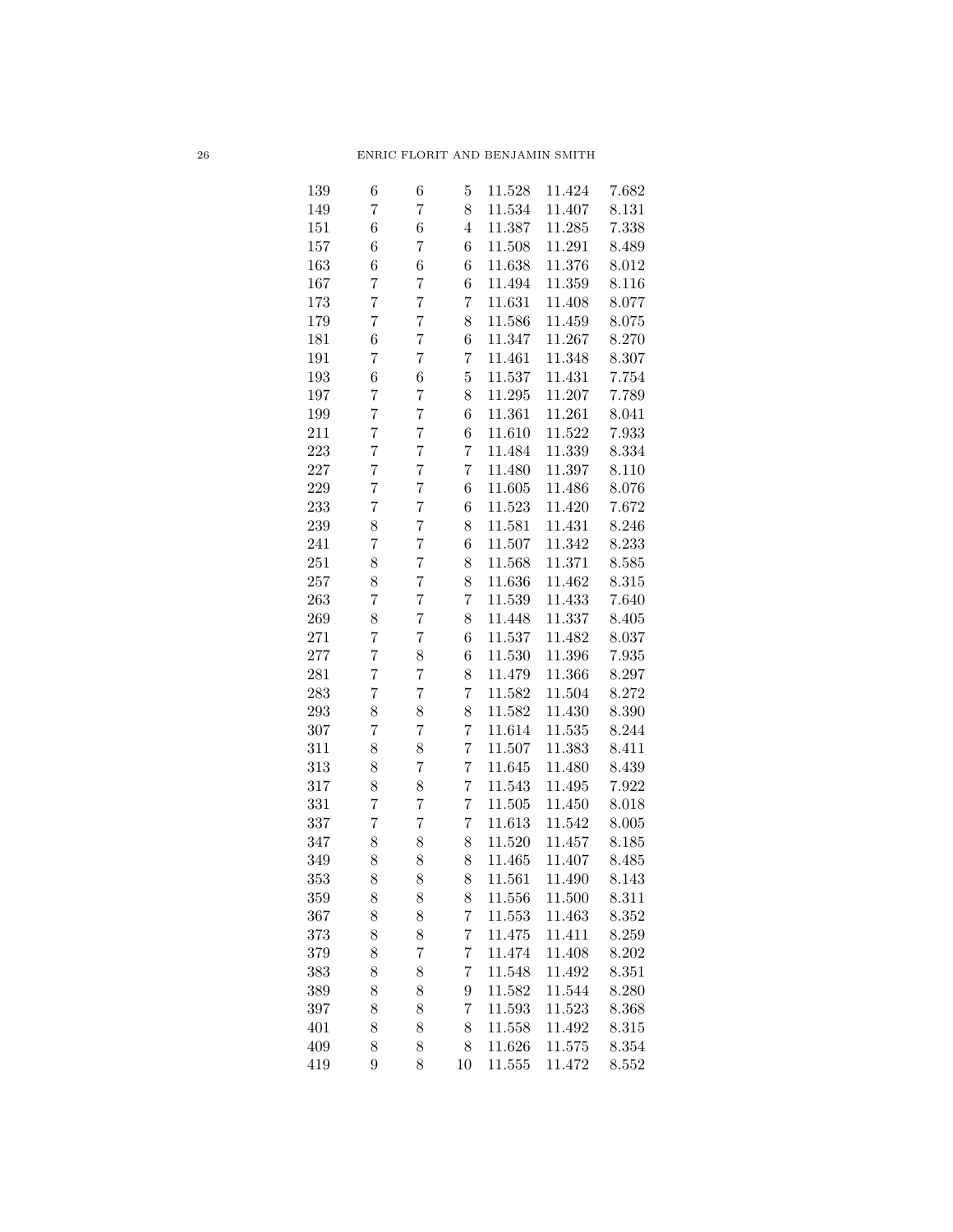| 421 | 8  | 8 | 6  | 11.614 | 11.569 | 8.015 |
|-----|----|---|----|--------|--------|-------|
| 431 | 8  | 8 | 8  | 11.585 | 11.512 | 8.276 |
| 433 | 8  | 8 | 9  | 11.615 | 11.532 | 8.516 |
| 439 | 8  | 8 | 8  | 11.509 | 11.459 | 8.389 |
| 443 | 8  | 8 | 9  | 11.501 | 11.458 | 8.287 |
| 449 | 8  | 8 | 8  | 11.546 | 11.499 | 8.178 |
| 457 | 8  | 8 | 8  | 11.539 | 11.460 | 8.429 |
| 461 | 9  | 8 | 9  | 11.588 | 11.513 | 8.452 |
| 463 | 8  | 8 | 9  | 11.514 | 11.458 | 8.394 |
| 467 | 8  | 8 | 8  | 11.608 | 11.561 | 8.332 |
| 479 | 8  | 8 | 9  | 11.579 | 11.524 | 8.202 |
| 487 | 8  | 8 | 8  | 11.546 | 11.512 | 8.320 |
| 491 | 8  | 8 | 8  | 11.606 | 11.529 | 8.217 |
| 499 | 8  | 8 | 8  | 11.492 | 11.457 | 8.168 |
| 503 | 9  | 8 | 8  | 11.606 | 11.529 | 8.209 |
| 509 | 9  | 9 | 9  | 11.607 | 11.542 | 8.431 |
| 521 | 10 | 8 | 10 | 11.618 | 11.566 | 8.295 |
| 523 | 8  | 8 | 8  | 11.596 | 11.545 | 8.338 |
| 541 | 8  | 8 | 8  | 11.518 | 11.469 | 8.255 |
| 547 | 8  | 8 | 8  | 11.591 | 11.555 | 8.282 |
| 557 | 9  | 8 | 10 | 11.528 | 11.490 | 8.277 |
| 563 | 9  | 9 | 8  | 11.542 | 11.486 | 8.360 |
| 569 | 9  | 8 | 10 | 11.573 | 11.525 | 8.366 |
| 571 | 8  | 8 | 8  | 11.605 | 11.560 | 8.262 |
| 577 | 8  | 8 | 8  | 11.612 | 11.490 | 8.438 |
| 587 | 9  | 9 | 9  | 11.628 | 11.565 | 8.362 |
| 593 | 9  | 8 | 10 | 11.642 | 11.565 | 8.446 |
| 599 | 9  | 9 | 9  | 11.535 | 11.481 | 8.449 |
| 601 | 8  | 8 | 8  | 11.553 | 11.518 | 8.219 |

### Appendix B. Explicit formulæ for genus-2 computations

This appendix collects useful formulæ for computing explicit Richelot isogenies, and identifying the reduced automorphism groups of abelian surfaces.

<span id="page-26-0"></span>**B.1. Richelot isogenies.** Let  $C: y^2 = F(x)$  be a genus-2 curve, with F squarefree of degree 5 or 6. The Lagrangian subgroups of  $\mathcal{J}(\mathcal{C})[2]$  correspond to factorizations of F into quadratics (of which one may be linear, if  $deg(F) = 5$ ):

$$
C: y^2 = F(x) = F_1(x)F_2(x)F_3(x),
$$

up to permutation of the  $F_i$  and constant multiples. We call such factorizations quadratic splittings.

Fix one such quadratic splitting  $\{F_1, F_2, F_3\}$ ; then the corresponding subgroup  $K \subset \mathcal{J}(\mathcal{C})[2]$  is the kernel of a  $(2,2)$ -isogeny  $\phi : \mathcal{J}(\mathcal{C}) \to \mathcal{J}(\mathcal{C})/K$ . For each  $1 \leq i \leq 3$ , we write  $F_i(x) = F_{i,2}x^2 + F_{i,1}x + F_{i,0}$ . Now let

$$
\delta = \delta(F_1, F_2, F_3) := \begin{vmatrix} F_{1,0} & F_{1,1} & F_{1,2} \\ F_{2,0} & F_{2,1} & F_{2,2} \\ F_{3,0} & F_{3,1} & F_{3,2} \end{vmatrix}.
$$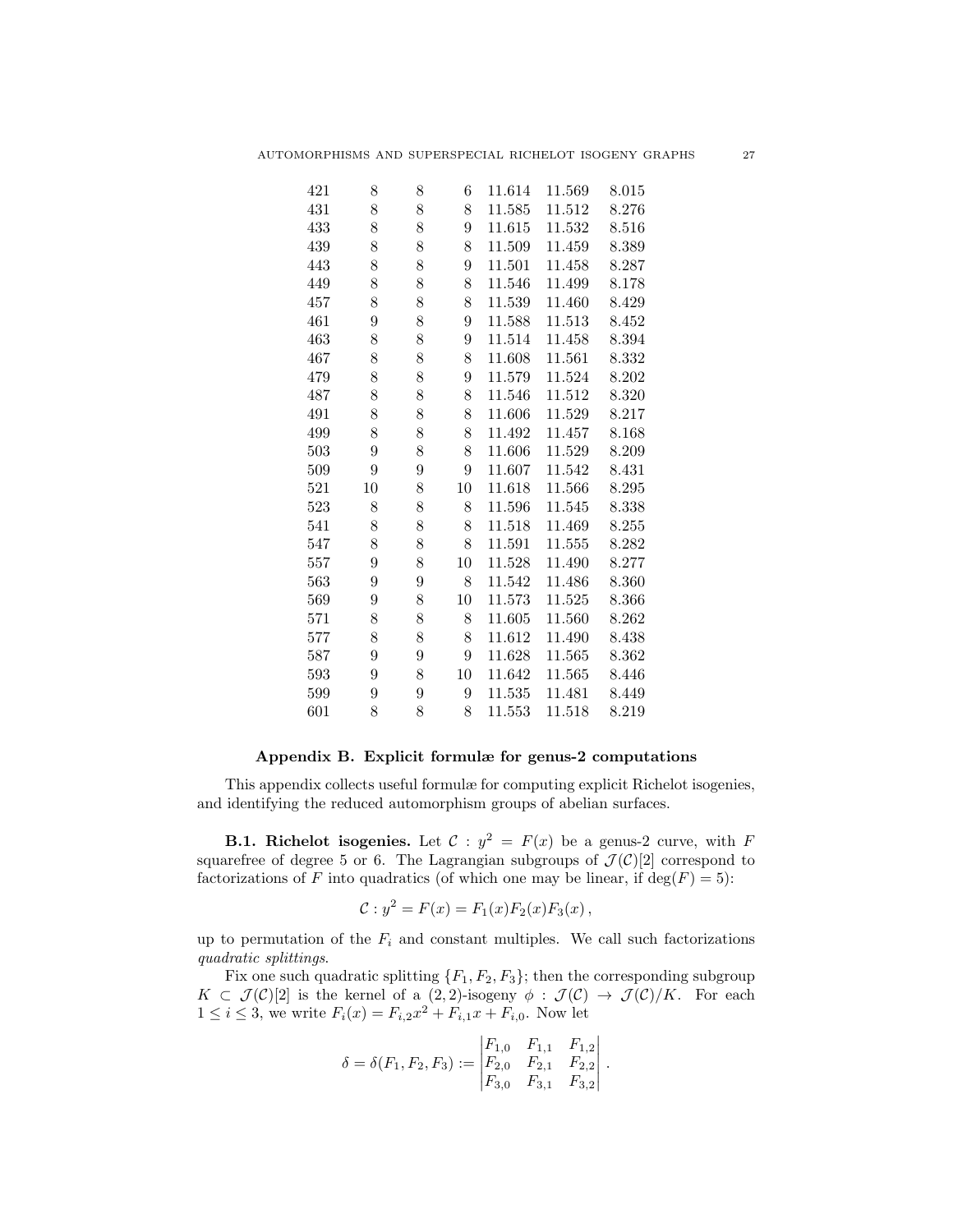If  $\delta(F_1, F_2, F_3) \neq 0$ , then  $\mathcal{J}(\mathcal{C})/K$  is isomorphic to a Jacobian  $\mathcal{J}(\mathcal{C}')$ , which we can compute using Richelot's algorithm (see [[5](#page-22-9)] and [[39](#page-24-5), §8]). First, let

$$
G_1(x) := \delta^{-1} \cdot (F'_2(x)F_3(x) - F'_3(x)F_2(x)),
$$
  
\n
$$
G_2(x) := \delta^{-1} \cdot (F'_3(x)F_1(x) - F'_1(x)F_3(x)),
$$
  
\n
$$
G_3(x) := \delta^{-1} \cdot (F'_1(x)F_2(x) - F'_2(x)F_1(x)).
$$

Now the isogenous Jacobian is  $\mathcal{J}(\mathcal{C}')$ , where  $\mathcal{C}'$  is the curve

$$
\mathcal{C}' : y^2 = G(x) = G_1(x)G_2(x)G_3(x)
$$

and the quadratic splitting  ${G_1, G_2, G_3}$  corresponds to the kernel of the dual isogeny  $\phi^{\dagger} : \mathcal{J}(\mathcal{C}') \to \mathcal{J}(\mathcal{C})$ . The  $F_i$  and  $G_i$  are related by the identity

$$
F_1(x_1)G_1(x_2) + F_2(x_1)G_2(x_2) + F_3(x_1)G_3(x_2) + (x_1 - x_2)^2 = 0.
$$

Bruin and Doerksen present a convenient form for a divisorial correspondence  $\mathcal{R} \subset$  $\mathcal{C} \times \mathcal{C}'$  inducing the isogeny  $\phi$  (see [[7](#page-22-10), §4]):

(B.1) 
$$
\mathcal{R}: \begin{cases} F_1(x_1)G_1(x_2) + F_2(x_1)G_2(x_2) = 0, \\ F_1(x_1)G_1(x_2)(x_1 - x_2) = y_1y_2, \\ F_2(x_1)G_2(x_2)(x_1 - x_2) = -y_1y_2. \end{cases}
$$

If  $\delta(F_1, F_2, F_3) = 0$ , then  $\mathcal{J}(\mathcal{C})/K$  is isomorphic to an elliptic product  $\mathcal{E} \times \mathcal{E}'$ . Let  $D(\lambda)$  be the discriminant of the quadratic polynomial  $F_1 + \lambda F_2$ , and let  $\lambda_1$  and  $\lambda_2$  be the roots of  $D(\lambda)$ ; then  $F_1 + \lambda_1 F_2 = U^2$  and  $F_1 + \lambda_2 F_2 = V^2$  for some linear polynomials U and V. Now  $F_1 = \alpha_1 U^2 + \beta_1 V^2$  and  $F_2 = \alpha_2 U^2 + \beta_2 V^2$  for some  $\alpha_1, \beta_1, \alpha_2$ , and  $\beta_2$ , and since in this case  $F_3$  is a linear combination of  $F_1$  and  $F_2$ , we must have  $F_3 = \alpha_3 U^2 + \beta_3 V^2$  for some  $\alpha_3$  and  $\beta_3$ . Now, rewriting the defining equation of  $\mathcal C$  as

$$
\mathcal{C}: Y^2 = \prod_{i=1}^3 (\alpha_i U^2 + \beta_i V^2),
$$

it is clear that the elliptic curves

$$
\mathcal{E}: Y^2 = \prod_{i=1}^3 (\alpha_i X + \beta_i Z) \text{ and } \mathcal{E}': Y^2 = \prod_{i=1}^3 (\beta_i X + \alpha_i Z)
$$

are the images of double covers  $\pi : \mathcal{C} \to \mathcal{E}$  and  $\pi' : \mathcal{C} \to \mathcal{E}'$  defined by  $\pi((X : Y : Y)$  $Z$ )) =  $(U:Y:V)$  and  $\pi'((X:Y:Z)) = (V:Y:U)$ , respectively. The product of these covers induces the isogeny  $\phi : \mathcal{J}(\mathcal{C}) \to \mathcal{E} \times \mathcal{E}'$ .

<span id="page-27-0"></span>B.2. Isogenies from elliptic products. Consider a generic pair of elliptic curves over k, defined by

$$
\mathcal{E}: y^2 = (x - s_1)(x - s_2)(x - s_3)
$$

and

$$
\mathcal{E}' : y^2 = (x - s'_1)(x - s'_2)(x - s'_3).
$$

We have  $\mathcal{E}[2] = \{0_{\mathcal{E}}, P_1, P_2, P_3\}$  and  $\mathcal{E}'[2] = \{0_{\mathcal{E}'}, P'_1, P'_2, P'_3\}$  where  $P_i := (s_i, 0)$  and  $P'_i := (s'_i, 0)$ . For each  $1 \leq i \leq 3$ , we let

$$
\psi_i : \mathcal{E} \longrightarrow \mathcal{E}_i := \mathcal{E} / \langle P_i \rangle \text{ and } \psi'_i : \mathcal{E}' \rightarrow \mathcal{E}'_i := \mathcal{E}' / \langle P'_i \rangle
$$

be the quotient 2-isogenies. These can be computed using Vélu's formulæ  $[44]$  $[44]$  $[44]$ .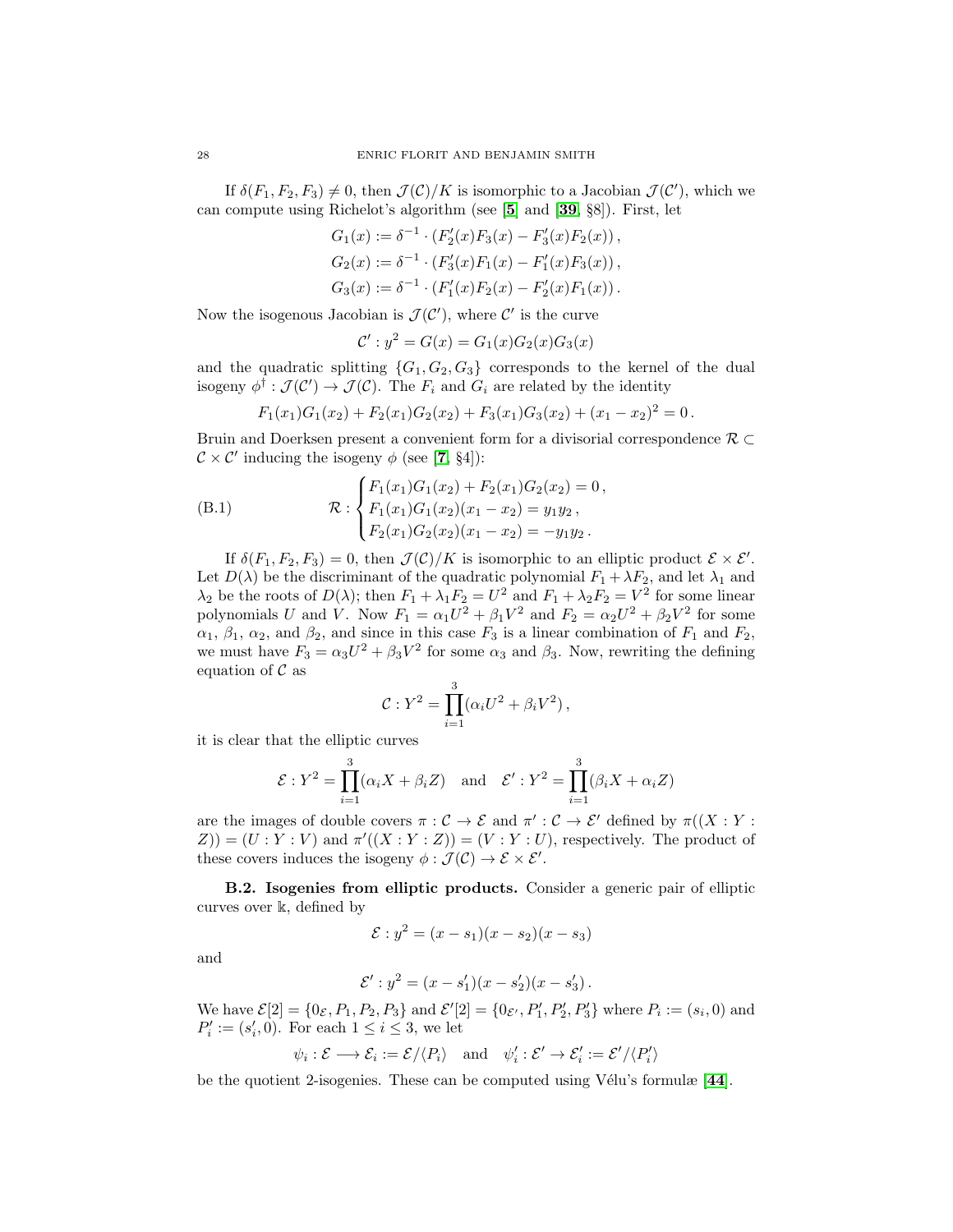The fifteen Lagrangian subgroups of  $(\mathcal{E} \times \mathcal{E}')[2]$  fall naturally into two kinds. Nine of the kernels correspond to products of 2-isogeny kernels in  $\mathcal{E}[2]$ . Namely, for each  $1\leq i,j\leq 3$  we have a subgroup

$$
K_{i,j} := \langle (P_i, 0_{\mathcal{E}'}), (0_{\mathcal{E}}, P'_i) \rangle \subset (\mathcal{E} \times \mathcal{E}')[2],
$$

and a quotient isogeny

$$
\phi_{i,j} : \mathcal{E} \times \mathcal{E}' \to (\mathcal{E} \times \mathcal{E}')/K_{i,j} \cong \mathcal{E}_i \times \mathcal{E}'_j.
$$

Of course,  $\phi_{i,j} = \psi_i \times \psi_j$ ; we can thus compute  $\phi_{i,j}$ , and the codomains  $\mathcal{E}_i \times \mathcal{E}'_j$ , using Vélu's formulæ as above.

The other six kernels correspond to 2-Weil anti-isometries  $\mathcal{E}[2] \cong \mathcal{E}'[2]$ : they are

$$
K_{\pi} := \left\{ (0_{\mathcal{E}}, 0_{\mathcal{E}'}), (P_1, P'_{\pi(1)}), (P_2, P'_{\pi(2)}), (P_3, P'_{\pi(3)}) \right\} \text{ for } \pi \in \text{Sym}(\{1, 2, 3\}),
$$

with quotient isogenies

$$
\phi_{\pi}: \mathcal{E} \times \mathcal{E}' \to \mathcal{A}_{\pi} := (\mathcal{E} \times \mathcal{E}')/K_{\pi}.
$$

If the anti-isometry  $P_i \mapsto P'_{\pi(i)}$  is induced by an isomorphism  $\mathcal{E} \to \mathcal{E}'$ , then  $\mathcal{A}_{\pi}$  is isomorphic to  $\mathcal{E} \times \mathcal{E}'$ ; otherwise, it is the Jacobian of a genus-2 curve  $\mathcal{C}_{\pi}$ , which we can compute using the formulæ below (taken from [[22](#page-23-23), Proposition 4]).

Writing  $\alpha_i := x(P_i)$  and  $\beta_i := x(P'_{\pi(i)})$  for  $1 \leq i \leq 3$ , let

$$
a_1 := \frac{(\alpha_3 - \alpha_2)^2}{\beta_3 - \beta_2} + \frac{(\alpha_2 - \alpha_1)^2}{\beta_2 - \beta_1} + \frac{(\alpha_1 - \alpha_3)^2}{\beta_1 - \beta_3},
$$
  
\n
$$
b_1 := \frac{(\beta_3 - \beta_2)^2}{\alpha_3 - \alpha_2} + \frac{(\beta_2 - \beta_1)^2}{\alpha_2 - \alpha_1} + \frac{(\beta_1 - \beta_3)^2}{\alpha_1 - \alpha_3},
$$
  
\n
$$
a_2 := \alpha_1(\beta_3 - \beta_2) + \alpha_2(\beta_1 - \beta_3) + \alpha_3(\beta_2 - \beta_1),
$$
  
\n
$$
b_2 := \beta_1(\alpha_3 - \alpha_2) + \beta_2(\alpha_1 - \alpha_3) + \beta_3(\alpha_2 - \alpha_1),
$$
  
\n
$$
A := \Delta' \cdot a_1/a_2 \text{ where } \Delta' := (\beta_2 - \beta_3)^2(\beta_1 - \beta_3)^2(\beta_1 - \beta_2)^2,
$$
  
\n
$$
B := \Delta \cdot b_1/b_2 \text{ where } \Delta := (\alpha_2 - \alpha_3)^2(\alpha_1 - \alpha_3)^2(\alpha_1 - \alpha_2)^2,
$$

and finally

$$
F_1 := A(\alpha_2 - \alpha_1)(\alpha_1 - \alpha_3)X^2 + B(\beta_2 - \beta_1)(\beta_1 - \beta_3)Z^2,
$$
  
\n
$$
F_2 := A(\alpha_3 - \alpha_2)(\alpha_2 - \alpha_1)X^2 + B(\beta_3 - \beta_2)(\beta_2 - \beta_1)Z^2,
$$
  
\n
$$
F_3 := A(\alpha_1 - \alpha_3)(\alpha_3 - \alpha_2)X^2 + B(\beta_1 - \beta_3)(\beta_3 - \beta_2)Z^2.
$$

Now the curve  $\mathcal{C}_{\pi}$  may be defined by

$$
C_{\pi}: Y^2 = -F_1(X, Z)F_2(X, Z)F_3(X, Z).
$$

The dual isogeny  $\phi_{\pi}^{\dagger}$ :  $\mathcal{J}(\mathcal{C}_{\pi}) \to \mathcal{E} \times \mathcal{E}'$  corresponds to the quadratic splitting  ${F_1, F_2, F_3}.$ 

<span id="page-28-0"></span>B.3. Identifying reduced automorphism types of Jacobians. We can identify the isomorphism class of a Jacobian  $\mathcal{J}(\mathcal{C})$  using the Clebsch invariants A,  $B, C, D$  of C, which are homogeneous polynomials of degree 2, 4, 6, and 10 in the coefficients of the sextic defining  $C$ . These invariants should be seen as coordinates on the weighted projective space  $\mathbb{P}(2, 4, 6, 10)$ : that is,

$$
(A:B:C:D) = (\lambda^2 A : \lambda^4 B : \lambda^6 C : \lambda^{10} D)
$$